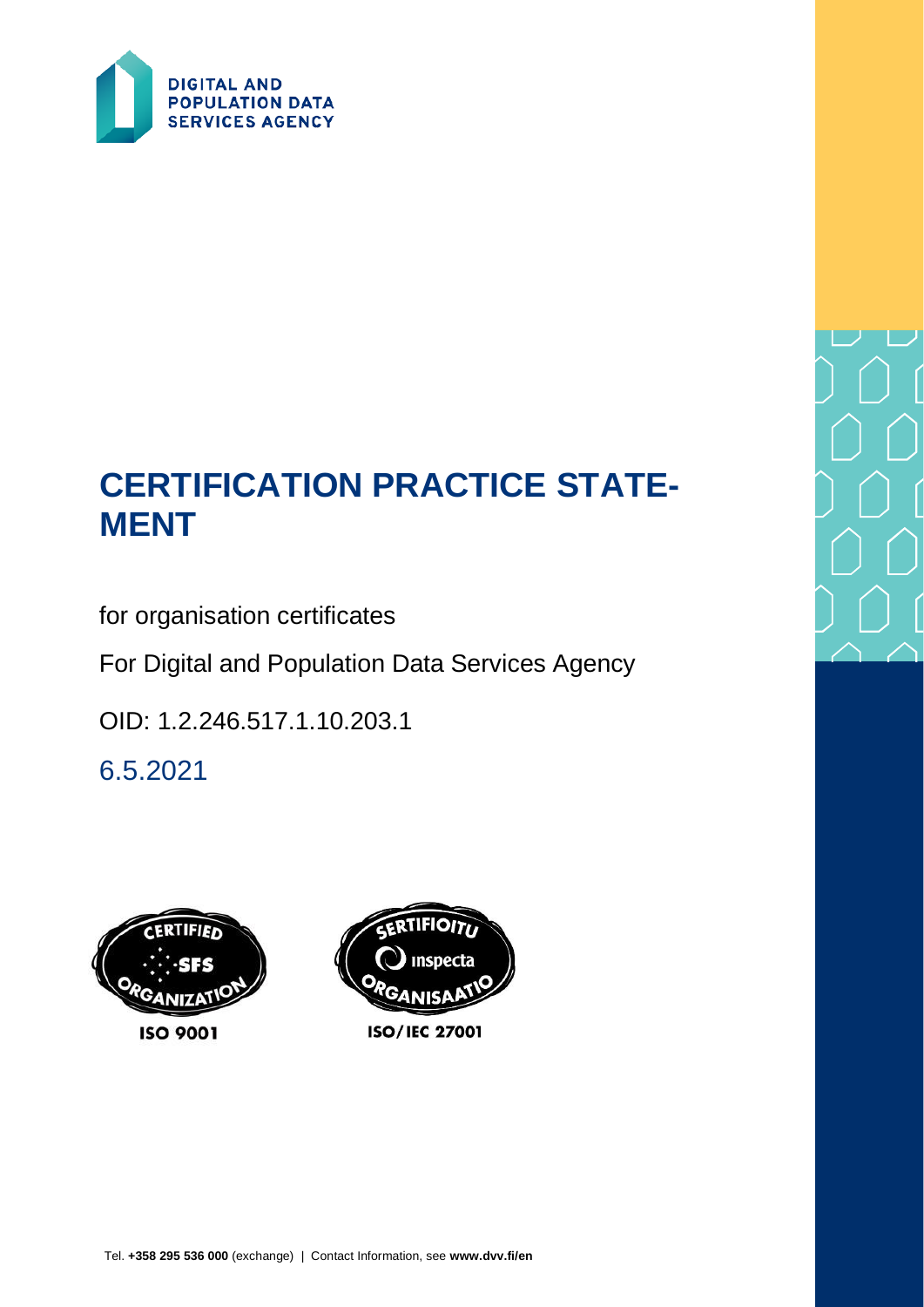

| <b>Document management</b> |                       |  |  |
|----------------------------|-----------------------|--|--|
| Owner                      |                       |  |  |
| Prepared by                | <b>Tuire Saaripuu</b> |  |  |
| Inspected by               |                       |  |  |
| Approved by                | Mikko Pitkänen        |  |  |

| <b>Version control</b> |                                                    |                         |  |
|------------------------|----------------------------------------------------|-------------------------|--|
| version no.            | what has been done                                 | date/person             |  |
| V.1.0                  | Approved version 1.0., an eIDAS-compliant document | 3 May 2018<br><b>TS</b> |  |
| V.1.1                  | Approved version 1.1, Centre name change           | 1 Jan 2020<br>TS        |  |
| v <sub>1.2</sub>       | Updated version, accessibility features            | 6 May 2021              |  |
|                        |                                                    |                         |  |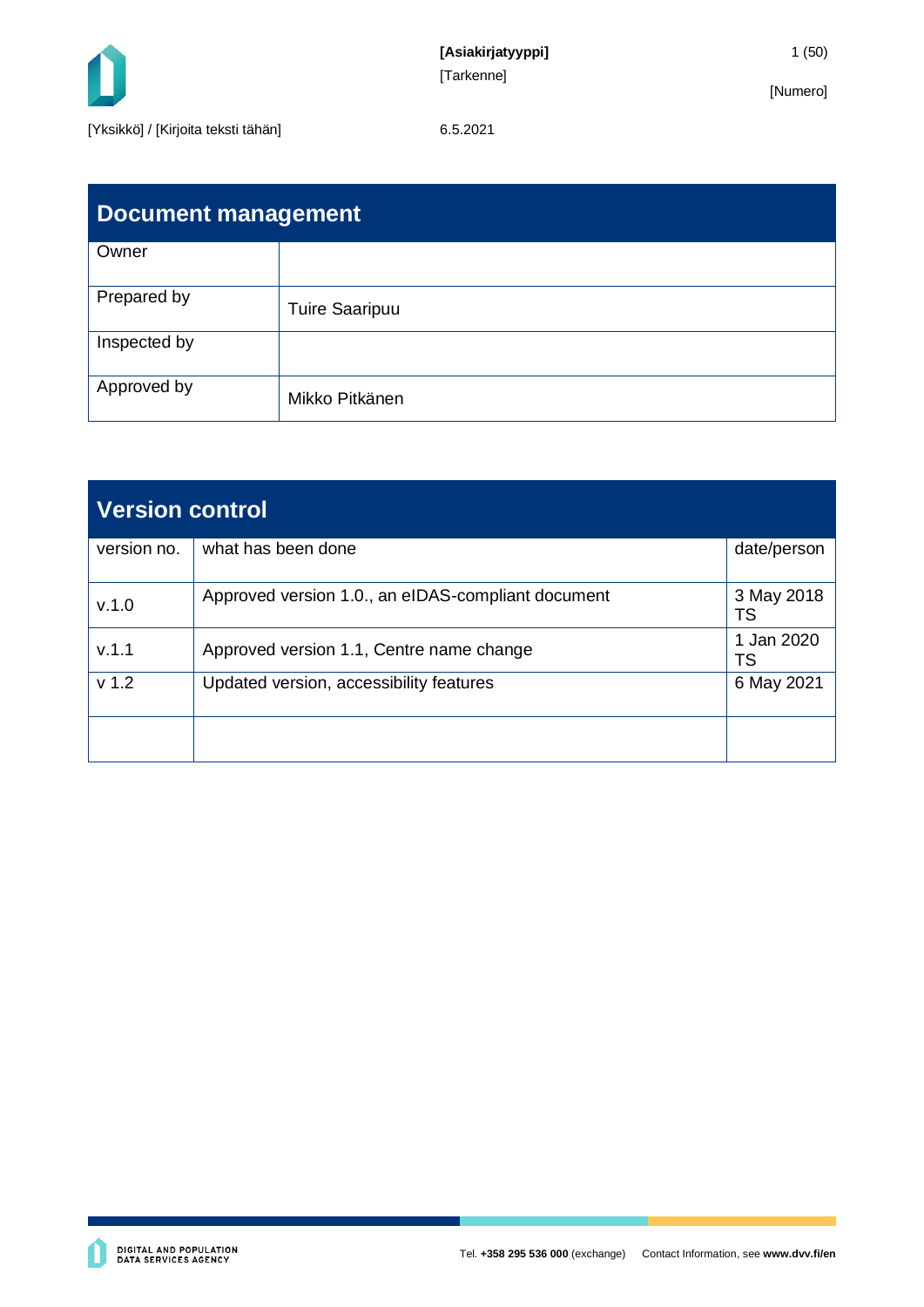

6.5.2021

# **Table of contents**

| 1              |               |       |                                                                                    |  |
|----------------|---------------|-------|------------------------------------------------------------------------------------|--|
|                | 1.1           |       |                                                                                    |  |
|                | 1.2           |       |                                                                                    |  |
|                | 1.3           |       |                                                                                    |  |
|                |               | 1.3.1 |                                                                                    |  |
|                |               | 1.3.2 |                                                                                    |  |
|                |               | 1.3.3 |                                                                                    |  |
|                |               | 1.3.4 |                                                                                    |  |
|                |               | 1.3.5 |                                                                                    |  |
|                |               | 1.3.6 |                                                                                    |  |
|                |               | 1.3.7 |                                                                                    |  |
|                |               | 1.3.8 |                                                                                    |  |
|                | 1.4           |       |                                                                                    |  |
|                |               | 1.4.1 | Organisation responsible for administering the certification practice statement 16 |  |
|                |               | 1.4.2 |                                                                                    |  |
| $\overline{2}$ |               |       |                                                                                    |  |
|                | 2.1           |       |                                                                                    |  |
|                |               | 2.1.1 |                                                                                    |  |
|                |               | 2.1.2 |                                                                                    |  |
|                |               | 2.1.3 |                                                                                    |  |
|                |               | 2.1.4 |                                                                                    |  |
|                |               | 2.1.5 |                                                                                    |  |
|                | 2.2           |       |                                                                                    |  |
|                |               | 2.2.1 |                                                                                    |  |
|                |               | 2.2.2 |                                                                                    |  |
|                |               | 2.2.3 |                                                                                    |  |
|                |               | 2.2.4 |                                                                                    |  |
|                |               | 2.2.5 |                                                                                    |  |
|                | 2.3           |       |                                                                                    |  |
|                |               | 2.3.1 |                                                                                    |  |
|                |               | 2.3.2 |                                                                                    |  |
|                |               | 2.3.3 |                                                                                    |  |
|                | $2.4^{\circ}$ |       |                                                                                    |  |
|                |               | 2.4.1 |                                                                                    |  |
|                |               | 2.4.2 |                                                                                    |  |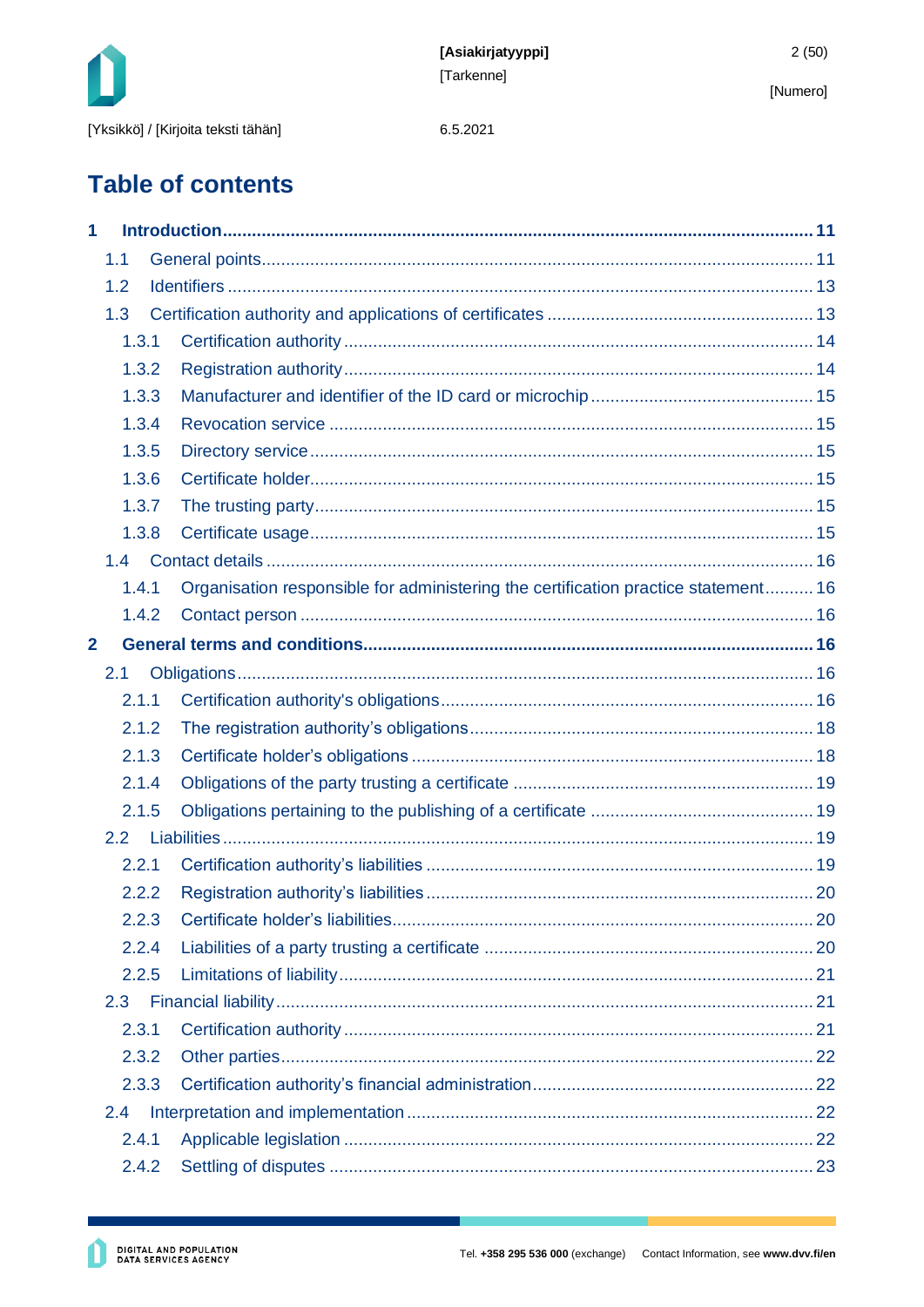

|   | 2.5   |                                                                             |  |
|---|-------|-----------------------------------------------------------------------------|--|
|   | 2.5.1 |                                                                             |  |
|   | 2.5.2 |                                                                             |  |
|   | 2.5.3 |                                                                             |  |
|   | 2.5.4 |                                                                             |  |
|   | 2.6   |                                                                             |  |
|   | 2.6.1 |                                                                             |  |
|   | 2.6.2 |                                                                             |  |
|   | 2.6.3 |                                                                             |  |
|   | 2.6.4 |                                                                             |  |
|   | 2.7   |                                                                             |  |
|   | 2.7.1 |                                                                             |  |
|   | 2.7.2 |                                                                             |  |
|   | 2.7.3 |                                                                             |  |
|   | 2.7.4 |                                                                             |  |
|   | 2.7.5 |                                                                             |  |
|   | 2.8   |                                                                             |  |
|   | 2.8.1 |                                                                             |  |
|   | 2.8.2 |                                                                             |  |
|   | 2.8.3 | Data related to the expiry or revocation of an organisation certificate  28 |  |
|   | 2.8.4 |                                                                             |  |
|   | 2.8.5 |                                                                             |  |
|   | 2.8.6 |                                                                             |  |
|   | 2.8.7 |                                                                             |  |
|   | 2.9   |                                                                             |  |
| 3 |       |                                                                             |  |
|   | 3.1   |                                                                             |  |
|   | 3.1.1 |                                                                             |  |
|   | 3.1.2 |                                                                             |  |
|   | 3.2   |                                                                             |  |
|   | 3.3   |                                                                             |  |
|   | 3.4   |                                                                             |  |
| 4 |       |                                                                             |  |
|   | 4.1   |                                                                             |  |
|   | 4.2   |                                                                             |  |
|   | 4.3   |                                                                             |  |
|   | 4.4   |                                                                             |  |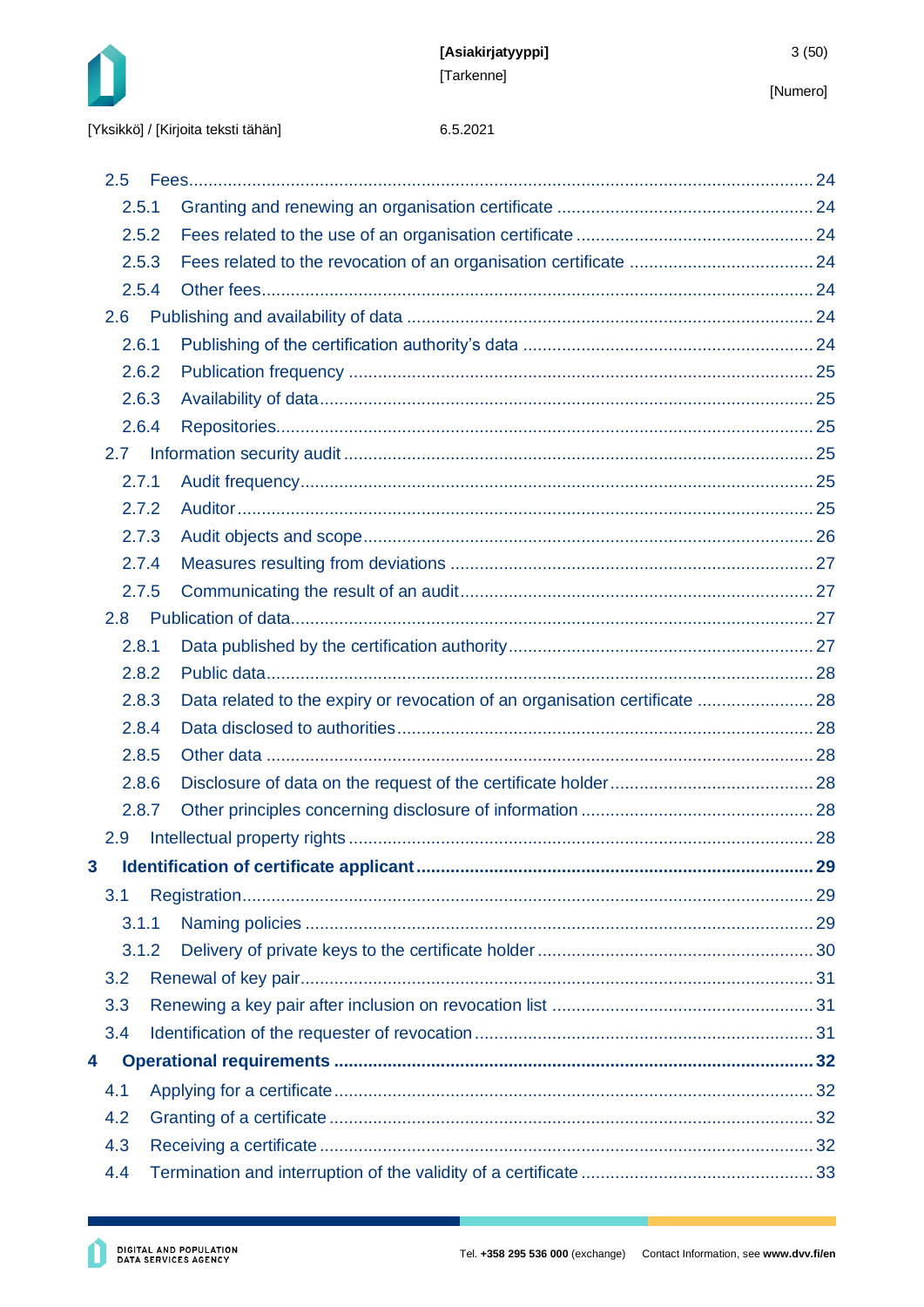



|   | 4.4.1         |                                                                                           |  |
|---|---------------|-------------------------------------------------------------------------------------------|--|
|   | 4.4.2         |                                                                                           |  |
|   | 4.4.3         |                                                                                           |  |
|   | 4.4.4         |                                                                                           |  |
|   | 4.4.5         |                                                                                           |  |
|   | 4.4.6         |                                                                                           |  |
|   | 4.4.7         |                                                                                           |  |
|   | 4.4.8         |                                                                                           |  |
|   | 4.4.9         |                                                                                           |  |
|   | 4.4.10        |                                                                                           |  |
|   | 4.4.11        |                                                                                           |  |
|   | 4.4.12        |                                                                                           |  |
|   | 4.4.13<br>key | Special requirements pertaining to the exposure of the certificate holder's private<br>35 |  |
|   | 4.5           |                                                                                           |  |
|   | 4.6           |                                                                                           |  |
|   | 4.6.1         |                                                                                           |  |
|   | 4.6.2         |                                                                                           |  |
|   | 4.6.3         |                                                                                           |  |
|   | 4.6.4         |                                                                                           |  |
|   | 4.7           | Management of the continuity of operations and handling of deviations  37                 |  |
|   | 4.7.1         | The certification authority's private key has been compromised or the certification       |  |
|   | 4.7.2         | Compromised security because of a natural disaster or other catastrophe  38               |  |
|   | 4.8           |                                                                                           |  |
| 5 |               |                                                                                           |  |
|   | 5.1           |                                                                                           |  |
|   | 5.1.1         |                                                                                           |  |
|   | 5.1.2         |                                                                                           |  |
|   | 5.1.3         |                                                                                           |  |
|   | 5.1.4         |                                                                                           |  |
|   | 5.1.5         |                                                                                           |  |
|   | 5.1.6         |                                                                                           |  |
|   | 5.1.7         |                                                                                           |  |
|   | 5.1.8         |                                                                                           |  |
|   | 5.2           |                                                                                           |  |
|   | 5.2.1         |                                                                                           |  |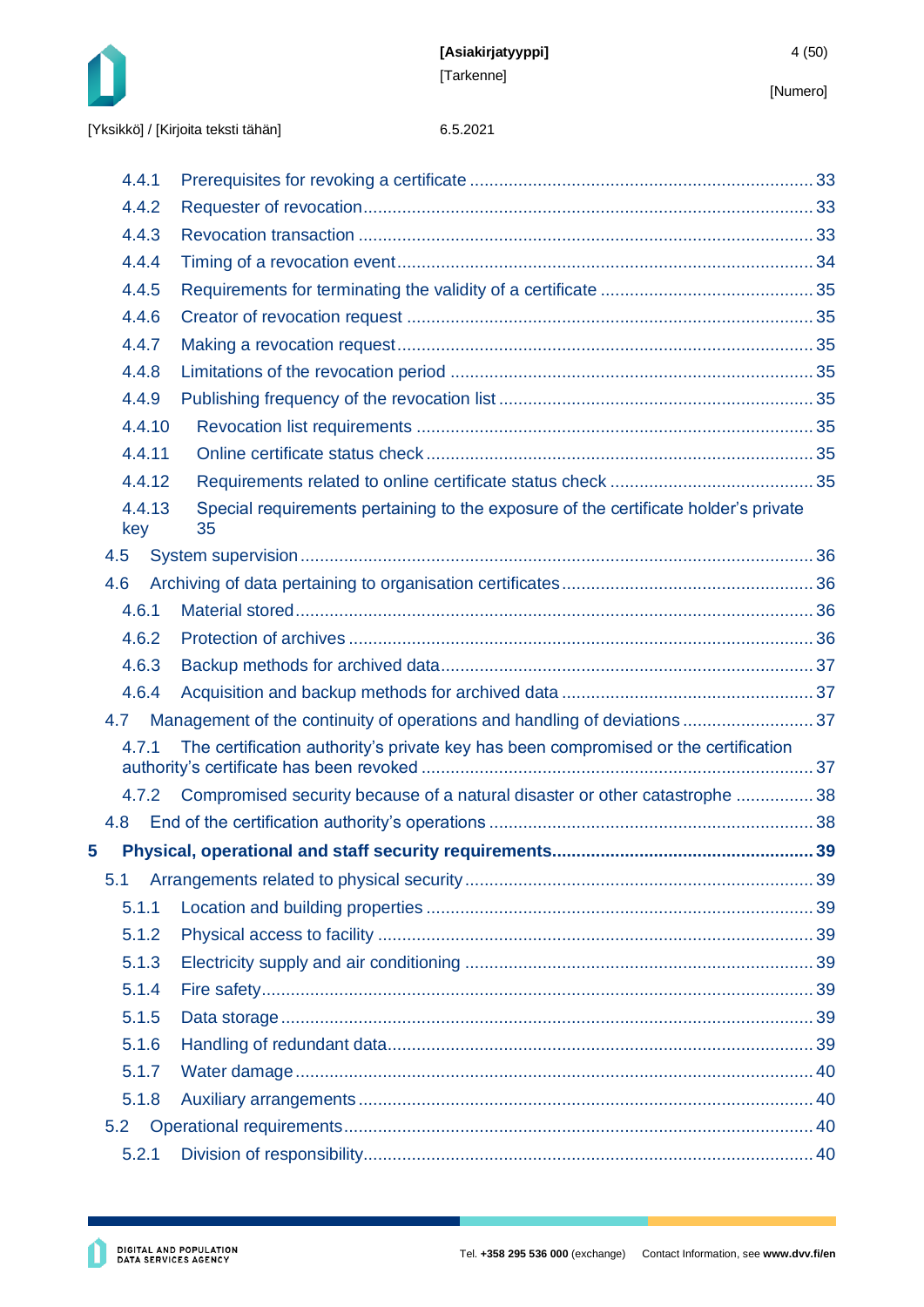

|   | 5.2.2 |                                                                                       |  |
|---|-------|---------------------------------------------------------------------------------------|--|
|   | 5.2.3 |                                                                                       |  |
|   | 5.3   |                                                                                       |  |
|   | 5.3.1 |                                                                                       |  |
|   | 5.3.2 |                                                                                       |  |
|   | 5.3.3 |                                                                                       |  |
|   |       |                                                                                       |  |
|   | 5.3.5 |                                                                                       |  |
|   | 5.3.6 |                                                                                       |  |
|   | 5.3.7 |                                                                                       |  |
|   | 5.3.8 |                                                                                       |  |
| 6 |       |                                                                                       |  |
|   | 6.1   |                                                                                       |  |
|   | 6.1.1 |                                                                                       |  |
|   | 6.1.2 |                                                                                       |  |
|   | 6.1.3 | Delivery of the certificate holder's public key to the certification authority  43    |  |
|   | 6.1.4 | Distribution of the certification authority's public key to the certificate holder 44 |  |
|   | 6.1.5 |                                                                                       |  |
|   | 6.1.6 |                                                                                       |  |
|   | 6.2   |                                                                                       |  |
|   | 6.2.1 |                                                                                       |  |
|   | 6.2.2 | Staff participating in the handling of the certification authority's private key  44  |  |
|   | 6.2.3 |                                                                                       |  |
|   | 6.2.4 |                                                                                       |  |
|   | 6.2.5 |                                                                                       |  |
|   | 6.2.6 |                                                                                       |  |
|   | 6.3   |                                                                                       |  |
|   | 6.3.1 |                                                                                       |  |
|   | 6.3.2 |                                                                                       |  |
|   | 6.4   |                                                                                       |  |
|   | 6.4.1 |                                                                                       |  |
|   | 6.4.2 |                                                                                       |  |
|   | 6.4.3 |                                                                                       |  |
|   | 6.5   | Security requirements pertaining to the use of and access to computers  46            |  |
|   | 6.5.1 |                                                                                       |  |
|   | 6.6   |                                                                                       |  |
|   | 6.6.1 |                                                                                       |  |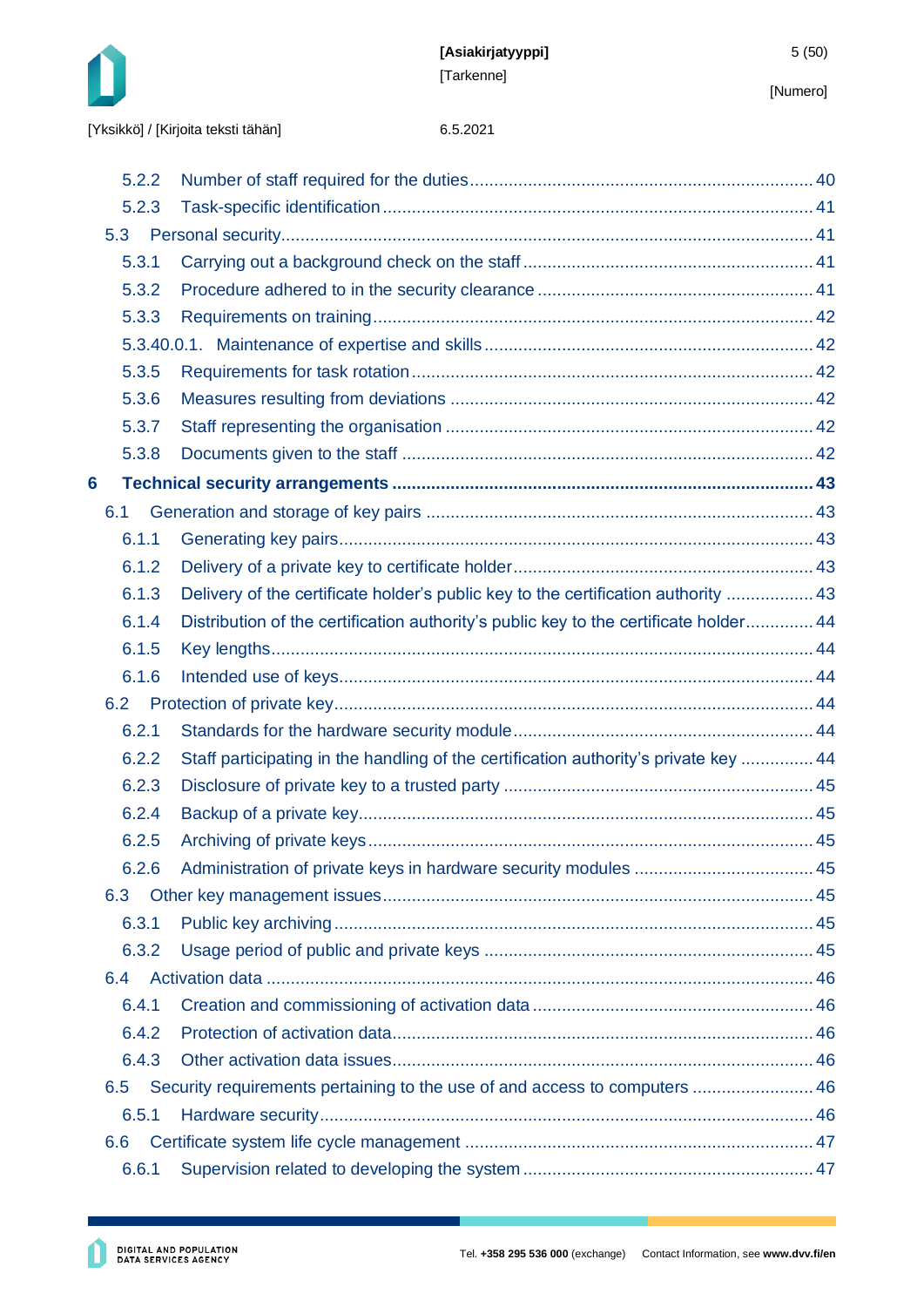

| 6.8          |  |
|--------------|--|
| $\mathbf{7}$ |  |
|              |  |
|              |  |
| 8            |  |
| 8.1          |  |
| 8.2          |  |
| 8.3          |  |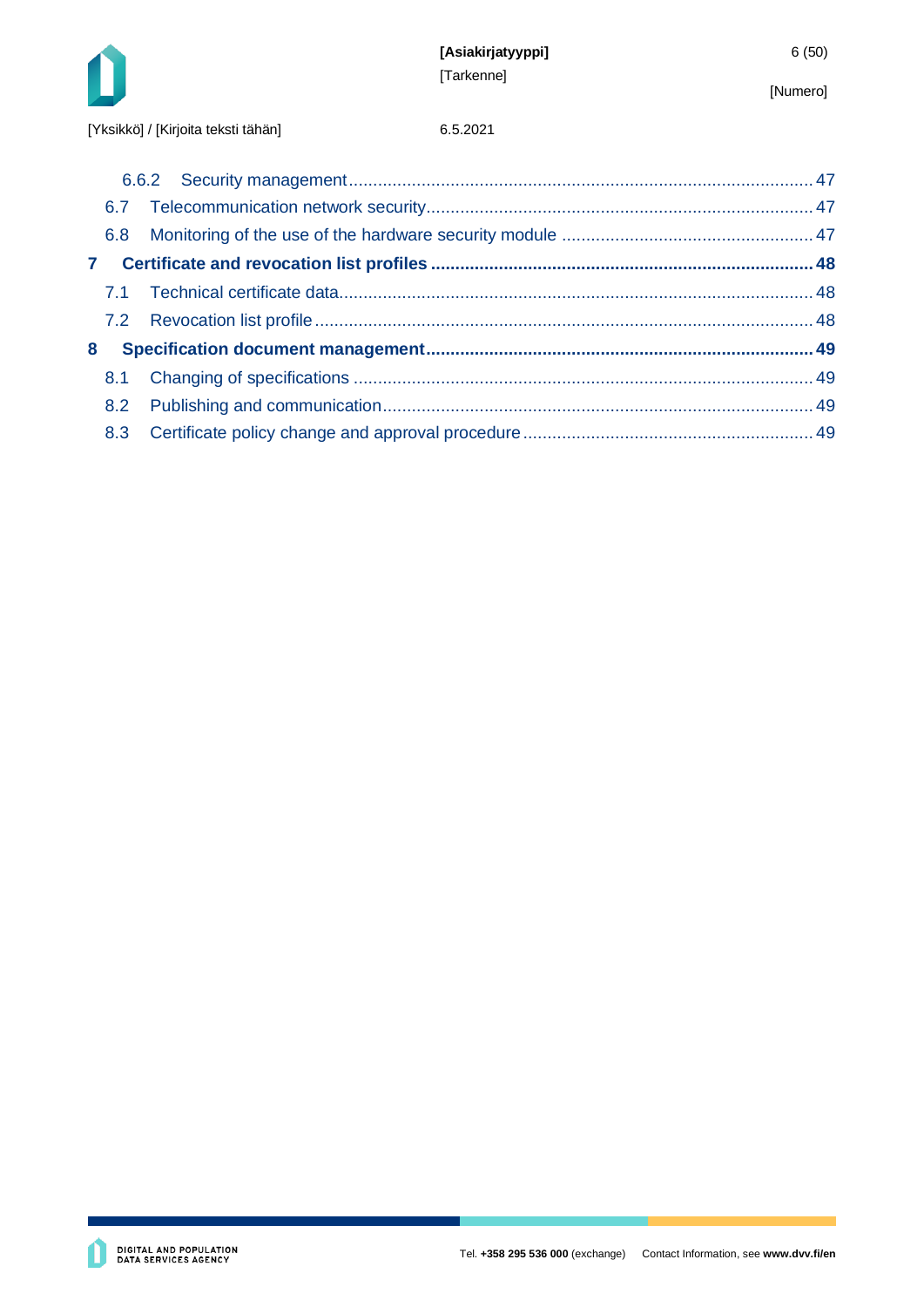

#### Definitions and abbreviations

#### **Definitions**

**Activation data:** A confidential data (PIN code) that is needed to activate private keys stored in a microchip and to use them in public key methods (e.g. electronic signatures).

**Key pair:** A pair of interconnected keys, one public and one private, which are used in public key methods. The keys' purpose of use is defined in the certificate (see certificate holder's signature certificate and authentication and encryption certificate).

**Asymmetric encryption:** A pair of one public key and one private key is used in asymmetric encryption. A message that has been encrypted using a public key can only be opened by the private key of the key pair in question.

**Public key:** The public component of a key pair used in asymmetric encryption in public key methods. The certification authority certifies with its digital signature that the public key belongs to the certificate holder. The public key is part of the data content of the certificate.

**Public key infrastructure:** A data security infrastructure in which security services are provided by public key methods.

**Public key method:** A data security service, such as electronic identification, which is provided by using public and private keys, certificates and asymmetric encryption.

**Card reader software:** Card reader software is used in workstations as a so-called end-user application. It enables users to use their cards and certificates stored on it in various user and application environments such as public e-services, secure email and logging on to workstations.

**Trusting party:** A party that trusts the certificate data and uses the certificate for various data security services such as electronic identification of the certificate holder and authentication of digital signature.

**Microchip:** A technical platform that is used to store the certificate and private keys, integrated into a smart card, identity card, payment card or mobile terminal card.

**Organisation certificate:** A certificate pair issued by the Digital and Population Data Services Agency to a natural person; the data content of the certificate is determined by the Act on Strong Electronic Identification and Trust Services.

**PIN code:** Activation data that activates a private key held on a microchip. PIN 1: the basic code for authentication and encryption. PIN 2: a signature code for digital signing.

**PUK code:** A code that is needed to unblock a locked PIN code.

**Registration authority:** The registration authority identifies the certificate applicant in accordance with the certificate policy and certification practice statement on behalf of and at the responsibility of the certification authority.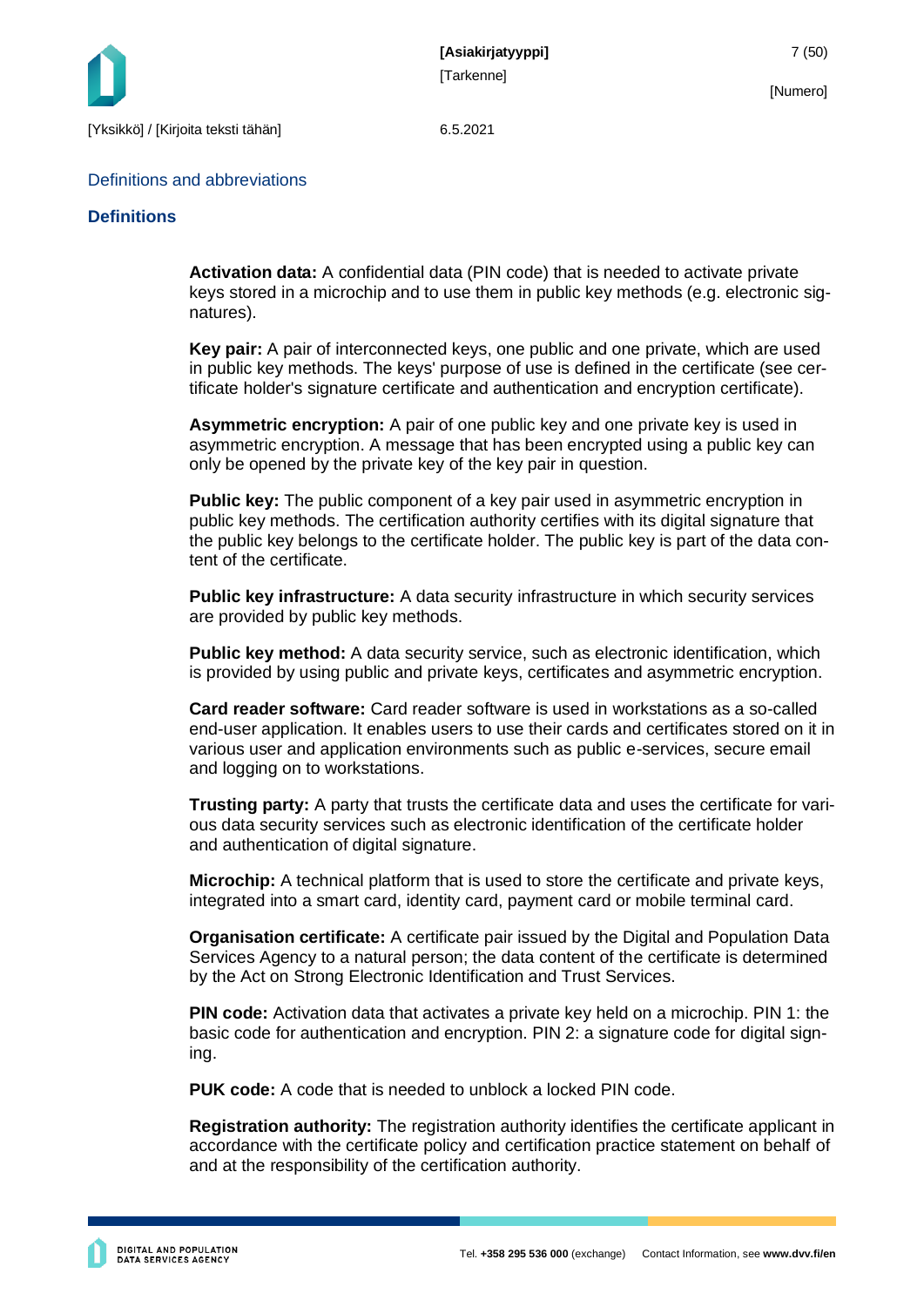

**RSA algorithm and RSA key:** The RSA algorithm is a common public key algorithm. The private and public keys associated with an organisation certificate are RSA keys.

**Revocation list:** A list of certificates revoked before the end of their validity period and the revocation dates, electronically signed and published by the certification authority. The revocation list specifies the publication dates of the current and next revocation list. Revoked certificates are added to the list.

**Revocation service:** A technical service provider that receives certificate revocation requests and submits them to the certificate system on behalf of the certification authority.

**ID card:** An organisation-specific ID card which contains the cardholder's organisation certificate in its technical component (microchip).

**Certificate:** A digital certificate that associates the signature authentication data with the signer and authenticates the signer. A certificate contains an OID (object identifier) that identifies the certification practice statement in question.

**Certificate system:** A technical data system used to create certificates and sign revocation lists.

**PKI disclosure statement:** A document that contains the main points of the certificate policy and certification practice statement.

**Certificate policy:** A document that describes the principles of certification and the responsibilities of the trusting parties. The certificate policies published by DPDSA are publicly available. Each certificate policy is identified by an OID.

**Certificate register:** A register conformant to the Act on Strong Electronic Identification and Trust Services that a certification authority providing certificates to the public must maintain. Data must be held for at least 5 years after the expiry of the certificate.

**Certificate management system:** A data system consisting of certificate systems, data communications, a certificate directory, revocation list service, advice and revocation service, certificate management and card management.

**CPS OID** is part of the data content of the certificate.

**Certification practice statement:** A description of how the certification authority implements its certificate policy. Each certification practice statement is identified by an OID.

**Certification authority:** An organisation that issues certificates, is responsible for their provision and draws up the certificate policy that describes its operation and the associated certification practice statement.

**CA certificate:** Contains the name, country and public key of the certification authority.

**CA's private key:** The private key used by the certification authority to sign its issued certificates and published revocation lists.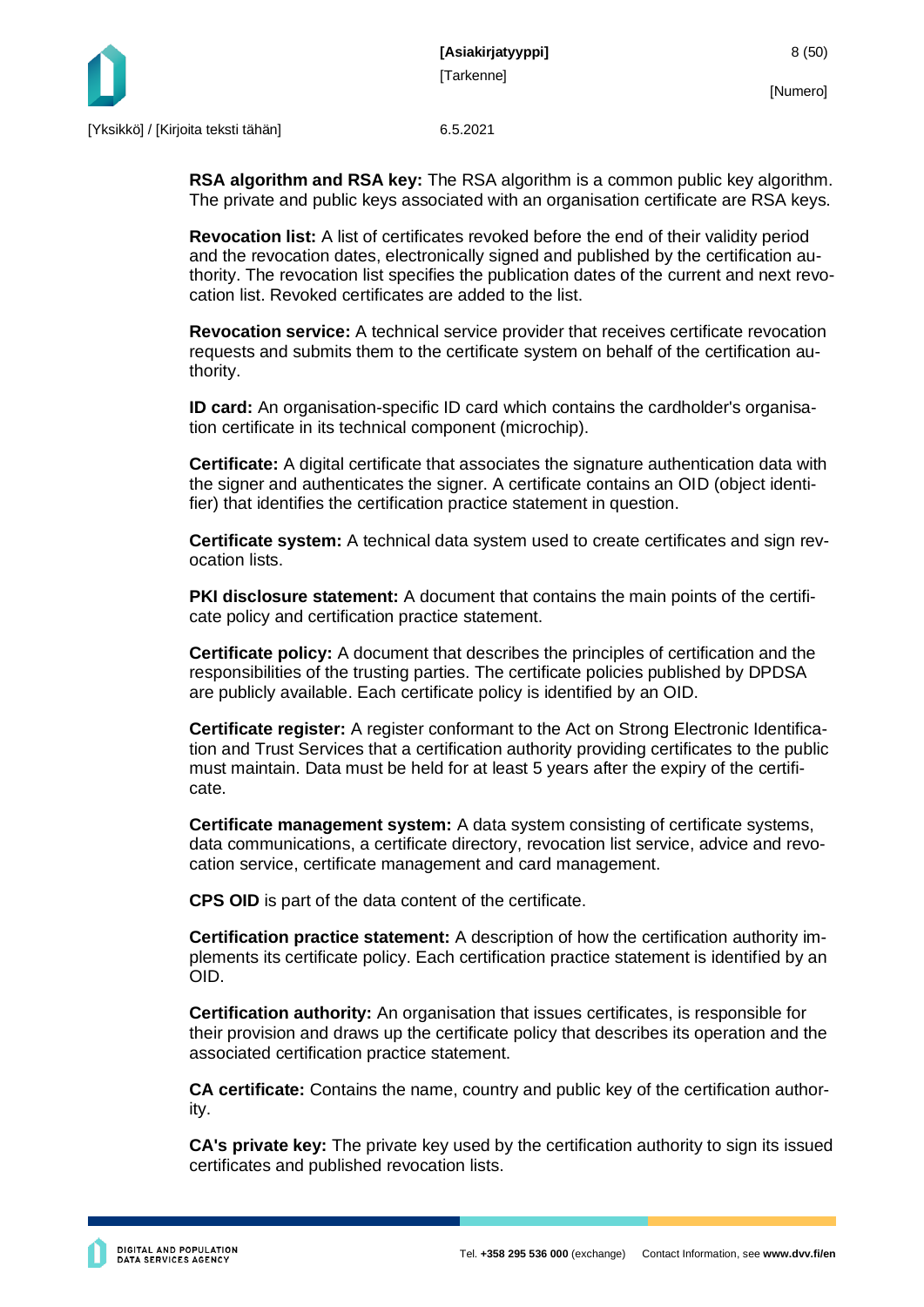

**Certificate applicant:** A person who requests an organisation certificate and is reliably identified in conjunction with the request.

**Certificate holder:** A person whose identity and public key are verified by the CA's digital signature and who holds the private keys linked with the certificate in question.

**Certificate holder's signature certificate:** The public key in the certificate verifies the digital signature made by the certificate holder with the corresponding private key. The signature code (PIN 2) is required for the signing.

**Certificate holder's authentication and encryption certificate**: A certificate used for electronic personal identification and data encryption. The certificate holder uses the private authentication and encryption key for electronic identification and decryption of encrypted data or messages. The use of the key requires a basic PIN code (PIN 1).

**Certificate usage and purpose:** In this document, certificate usage refers to the use of the certificate and the associated keys. For example, using a certificate in digital signature refers to the use of a private key in signing and to the use of the public key and certificate in verifying the signature.

**Private key:** The private component of a key pair used in asymmetric encryption in public key methods. The private keys of the certificate holder are stored on a microchip to protect them from unauthorised usage.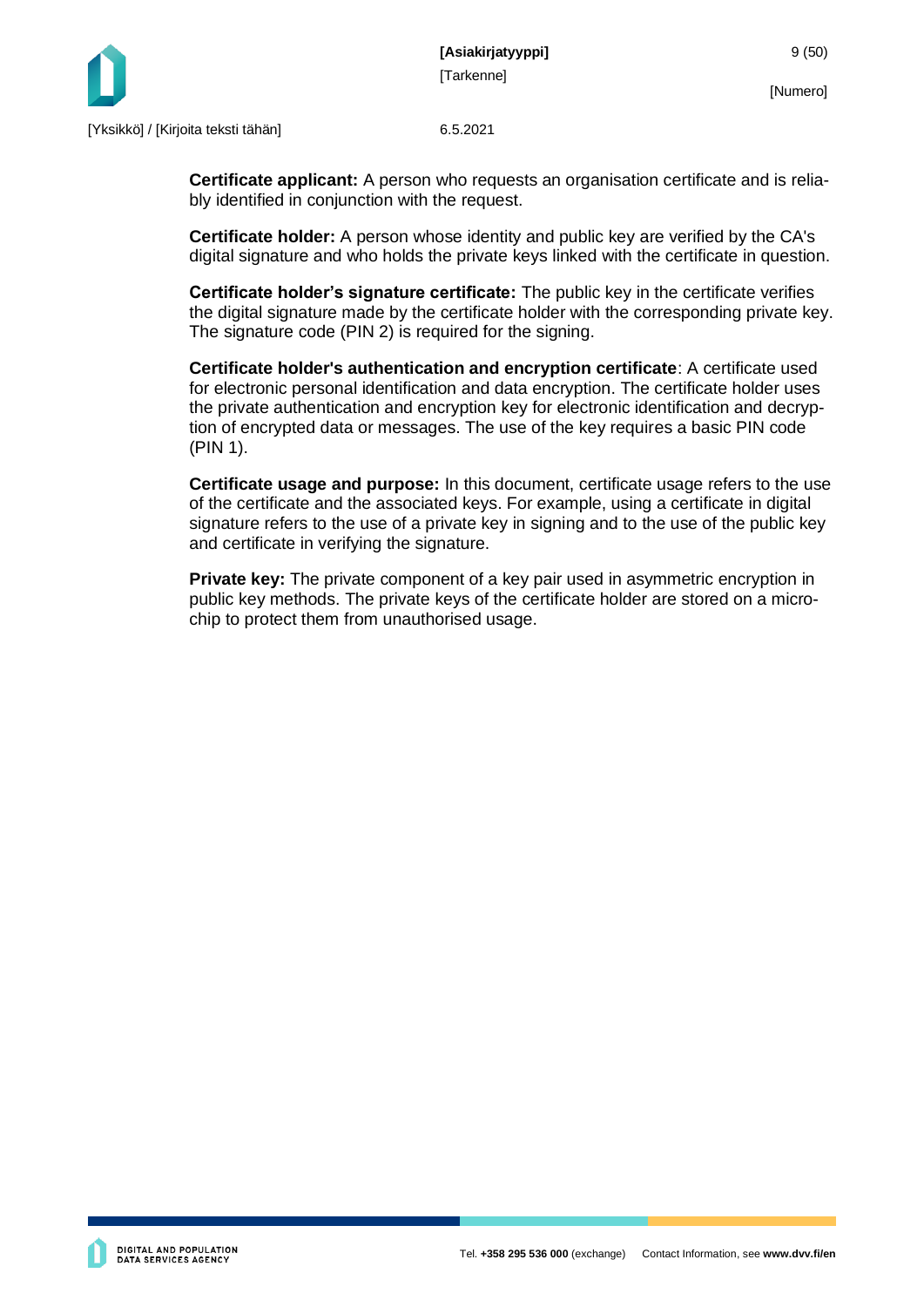

#### **Abbreviations**

| <b>CA</b>        | <b>Certification Authority</b>                         |
|------------------|--------------------------------------------------------|
| <b>CP</b>        | <b>Certificate Policy</b>                              |
| <b>CPS</b>       | <b>Certification Practice Statement</b>                |
| <b>CRL</b>       | <b>Certificate Revocation List</b>                     |
| <b>FINEID</b>    | Finnish Electronic Identification                      |
| <b>HSM</b>       | <b>Hardware Security Module</b>                        |
| <b>EPI</b>       | <b>Electronic Personal Identification</b>              |
| <b>HTTP</b>      | <b>Hypertext Transport Protocol</b>                    |
| <b>ISO 27001</b> | <b>ISO/IEC 27001</b>                                   |
| <b>LDAP</b>      | Lightweight Directory Access Protocol                  |
| <b>OCSP</b>      | <b>Online Certificate Status Protocol</b>              |
| <b>OID</b>       | Object Identifier                                      |
| <b>PDS</b>       | <b>PKI Disclosure Statement</b>                        |
| <b>PIN</b>       | Personal Identification Number, PIN                    |
| <b>PKI</b>       | <b>Public Key Infrastructure</b>                       |
| <b>PUK</b>       | PIN Unblocking Key, PUK code                           |
| <b>RSA</b>       | Rivest, Shamir, Adleman, a public key algorithm, asym- |
|                  | metric algorithm                                       |
| <b>DPDSA</b>     | Digital and Population Data Services Agency            |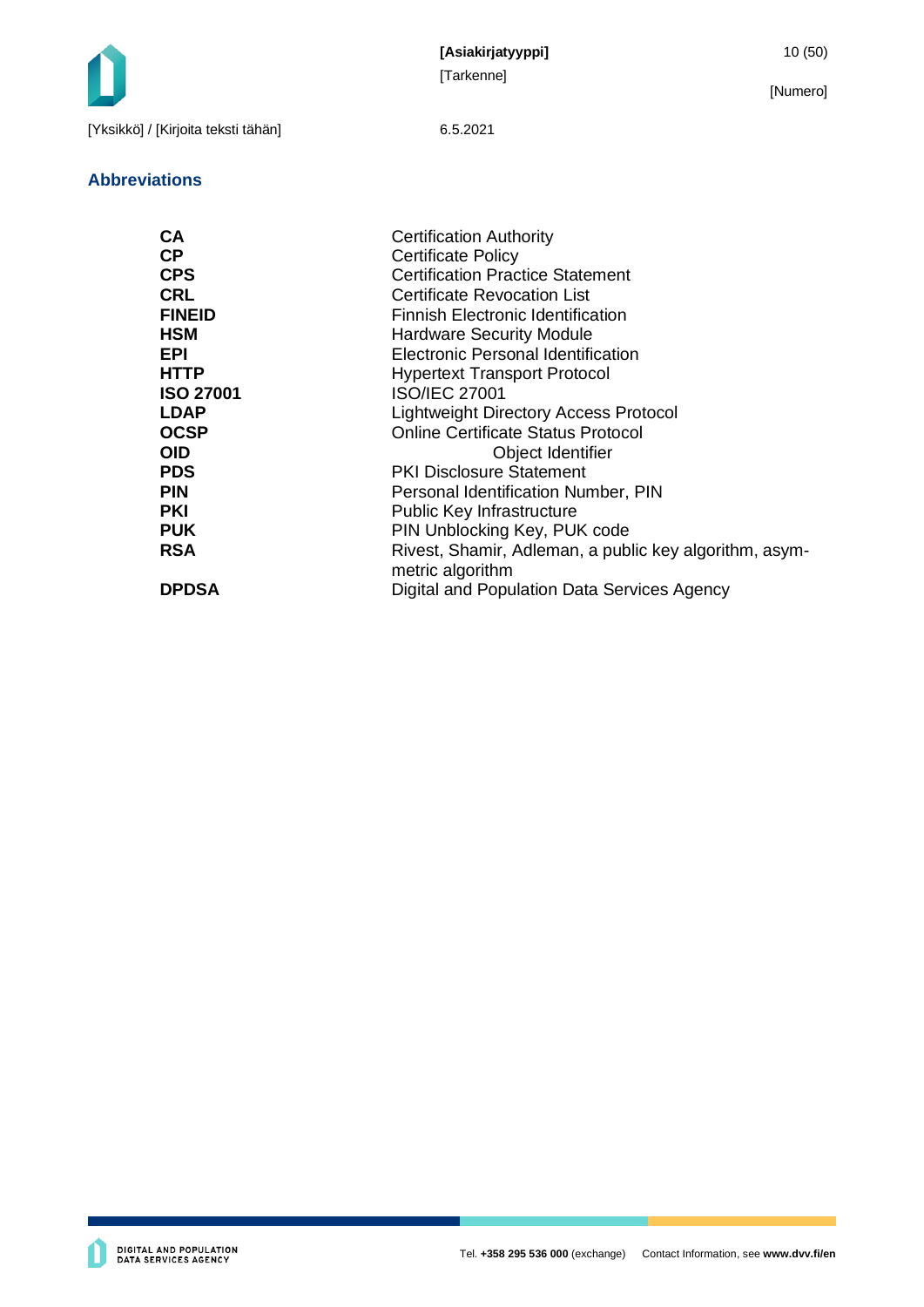

### <span id="page-11-0"></span>**1 Introduction**

The certification practice statement is a document drawn up by the certification authority (CA) which describes the practices and principles used in certification. The CPS is a more detailed description of the CA's activities than the certificate policy (CP).

This CPS applies to the DPDSA's organisation certificate stored on an ID card.

The organisation certificate is a certificate under the Act on Strong Electronic Identification and Trust Services.

### <span id="page-11-1"></span>**1.1 General points**

DPDSA offers highly secure digital signature and authentication certificates and associated services. Certificates are used to verify the certificate holder's identity and the accuracy, integrity and authenticity of data contained in the certificate. Digital signing based on signature certificates and identification by strong electronic identification devices enable citizens to access public services online securely and flexibly anytime, anywhere. Signature certificate and strong electronic identification service providers are supervised by the Finnish Transport and Communications Agency (Traficom).

A certificate is an electronic certificate that links the signature authentication data to the signatory and identifies the signatory. The certificate data are signed electronically by the CA's private key. Certificates under this certificate practice statement are based on a public key infrastructure and public key methods. The data contents of certificates under this CPS are determined by the Act on Strong Electronic Identification and Trust Services.

This document specifies the procedure requirements that apply to certification authorities that grant signature certificates and to Digital and Population Data Services Agency, which is the provider of a strong electronic identification means. Procedure requirements are set for the activities and administration practice of certification authorities that grant certificates so that the subscribers, signers certified by the certification authority and the parties trusting the certificate can trust that the certificate can be used to verify electronic signatures.

The provision of the strong electronic identification means offered by Digital and Population Data Services Agency takes place in the same production environment, with similar technical and functional solutions and subject to the same procedures as with the provision of the signature certificate granted by Digital and Population Data Services Agency.

The Digital and Population Data Services Agency, which acts as the certification authority, uses an identifier to identify the certificate holder. This identifier is also a part of the data content of the certificate. The identifier is a technical data item created separately for e-service access, and it does not contain any personal information.

An organisation certificate can be stored on various ID cards.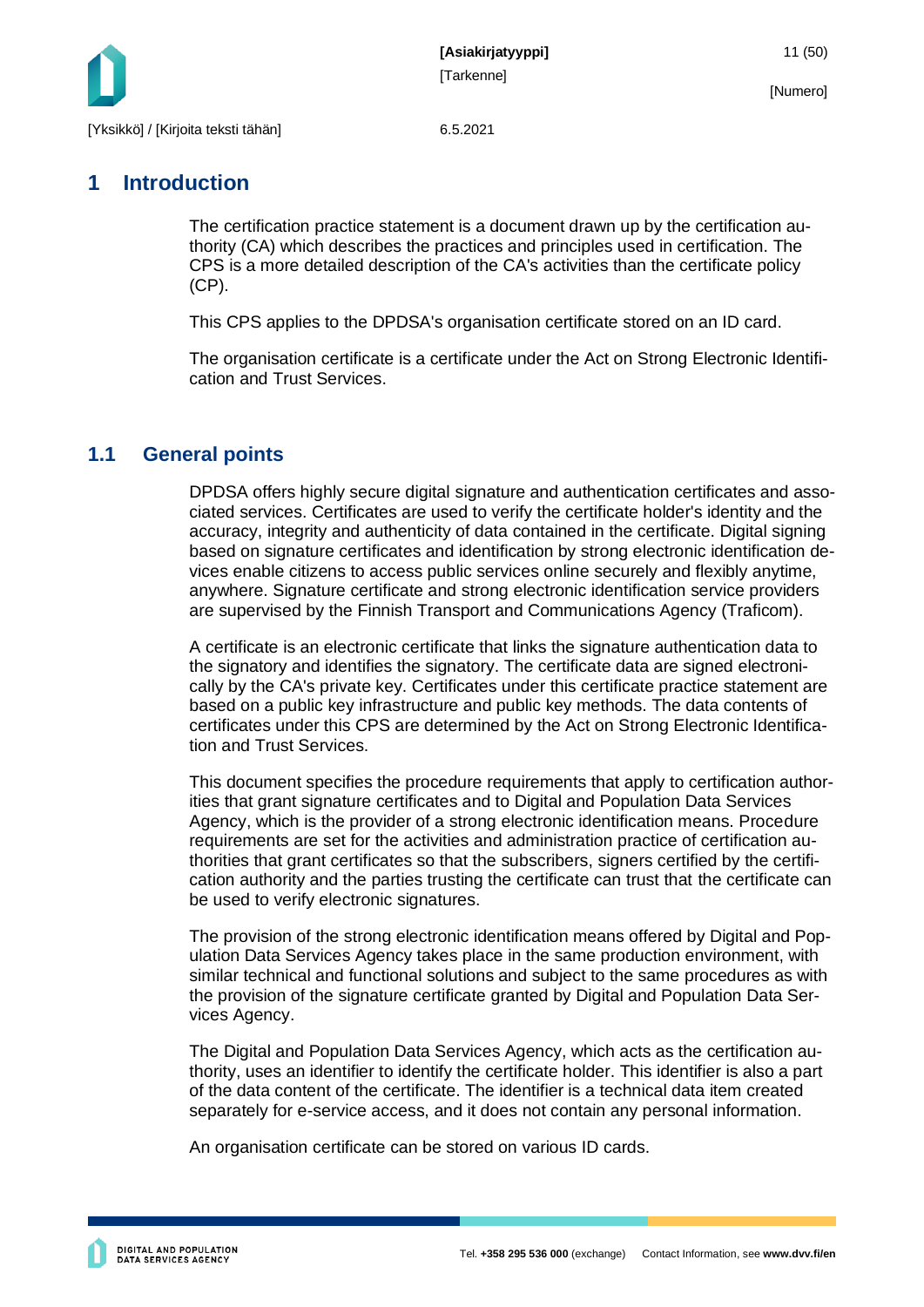

Both the certificate policy and the certification practice statement of DPDSA have a unique object identifier (OID).

The certification authority's activities include the provision of certification, directory and revocation services, registration, and ID card creation and identification. These activities are described in Chapter 1.3.

DPDSA draws up a separate certificate policy for each type of certificate issued by it, and a separate certification practice statement for each technical platform. The certificate policy contains a general description of the practices, terms and conditions, responsibility allocation and other matters related to certificate usage for each type of certificate. The certification practice statement contains a detailed description of the applicable practices.

Regulation (EU) No. 910/2014 of the European Parliament and of the Council of 23 July 2014 on electronic identification and Trust Services for electronic transactions in the internal market and repealing Directive 1999/93/EC shall apply with regard to signature certificates as of 1 July 2016. This document describes the procedural requirements concerning the activities and administrative practices of certification authorities that issue identification and signature certificates under the Regulation. The use of a secure signature creation device is described in the procedural requirements specified in this document.

Provisions on trust services are set out in the Act on Strong Electronic Identification and Trust Services (617/2009)

According to the Act on Strong Electronic Identification and Trust Services, the DPDSA acts as an identification service provider when it offers certificate-based identification devices to the public.

In addition, as of 1 December 2010, DPDSA is a statutory certification authority in the healthcare sector under the act on the electronic processing of client data in social and health care (159/2007) and the act on electronic prescriptions (61/2007) and the Act on the Digital and Population Data Services Agency (304/2019).

This certification practice statement describing the issuing of an organisation certificate has been registered by Digital and Population Data Services Agency.

The organisation certificate consists of a certificate pair that has two different purposes. The authentication and encryption certificate meets the requirements for a strong electronic identification means. A signature certificate intended solely for implementing a signature meets the requirements set out in the Regulation. The correctness of the certificate applicant's identity is guaranteed by Digital and Population Data Services Agency.

This certification practice statement describes the issuing and production of a signature certificate for digital signatures conformant to the Act on Strong Electronic Identification and Trust Services and detailed requirements pertaining to the division of responsibility.

This document also describes solutions and procedures pertaining to the granting, production and data storage of an identification certificate offered as a means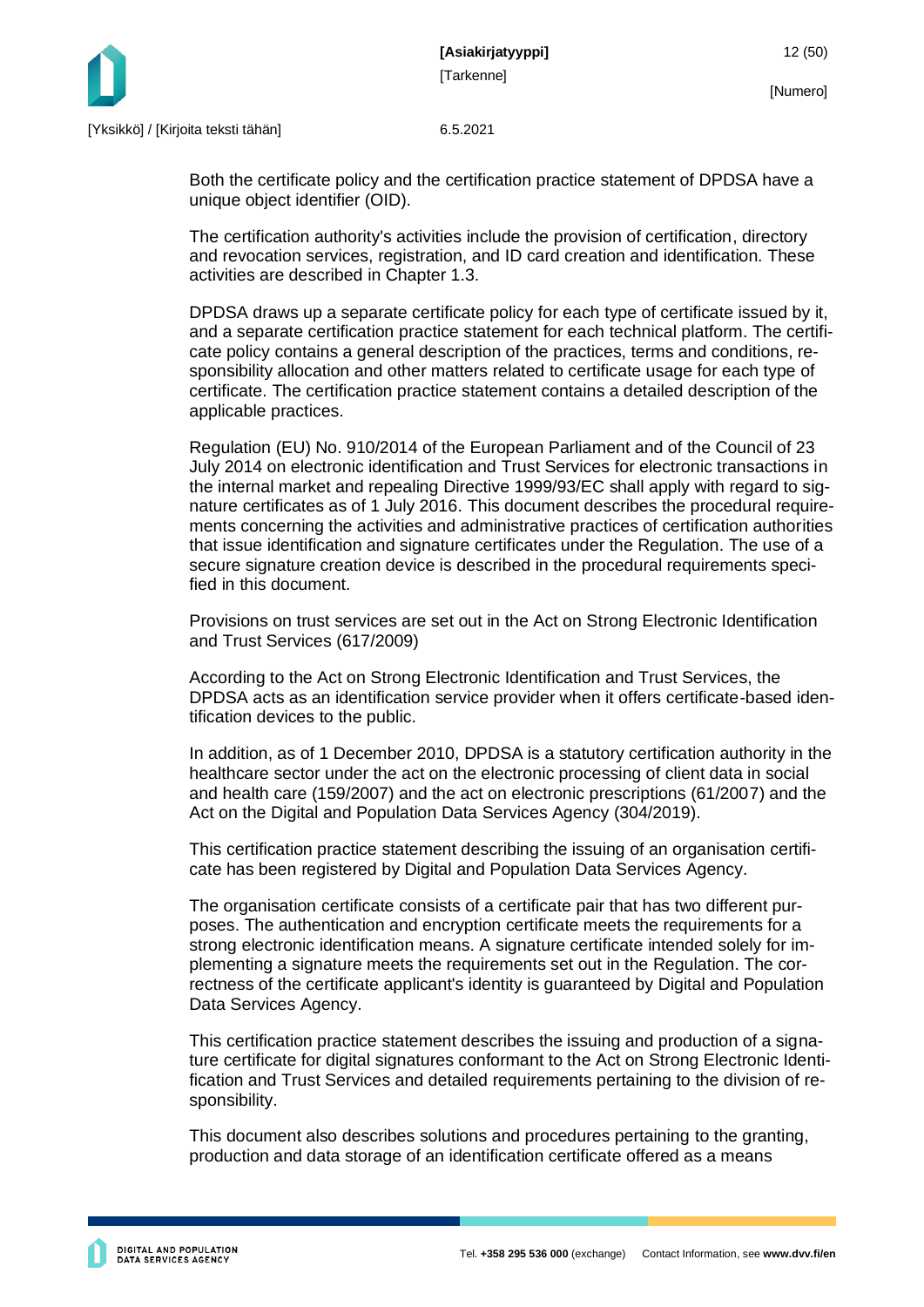

referred to in the Act on Strong Electronic Identification and Trust Services, included in the organisation certificate, conforming to the requirements of the production environment of the certificate.

### <span id="page-13-0"></span>**1.2 Identifiers**

The certification authority draws up a certificate policy for each issued certificate type and a certification practice statement for each technical platform the certificate can be used on.

The title of this certification practice statement is the Certification Practice Statement for DPDSA's Organisation Certificate, OID 1.2.246.517.1.10.203.1.

This certification practice statement refers to the Certification Policy for DPDSA's Organisation Certificates, OID 1.2.246.517.1.10.203.

Regulation (EU) No. 910/2014 of the European Parliament and of the Council of 23 July 2014 on electronic identification and Trust Services for electronic transactions in the internal market and repealing Directive 1999/93/EC shall apply with regard to signature certificates as of 1 July 2016. The procedural requirements concerning the activities and administrative practices of certification authorities that issue signature certificates under the Regulation are described in this document. The use of a secure signature creation device is described in the procedural requirements specified in this document.

Digital and Population Data Services Agency adheres to a certificate policy concerning signature certificates issued to the public as per trust services under Regulation No. (EU) 910/2014. The document reference as per ETSI EN 319 411-1 [2], QSCD is: OID: 0.4.0.194112.1.2. Signature certificates issued in accordance with this certificate policy can be used to authenticate digital signatures that correspond to approved certificates and creation devices for digital signatures as referred to in the Regulation and provided for in Articles 28 and 29 of the Regulation. The level of the identification certificate meets the requirements of High level of assurance in accordance with the Regulation and the regulation on levels of assurance.

The certificate policy and the certification practice statement are available at [www.fin](http://www.fineid.fi/)[eid.fi.](http://www.fineid.fi/)

### <span id="page-13-1"></span>**1.3 Certification authority and applications of certificates**

The certification authority provides certificate services according to the terms and conditions specified in this certification practice statement and guarantees their functioning to the certificate holder in accordance with Chapter 2.2.1 on the responsibilities of the certification authority. The certification authority is responsible for the functioning of the certificate system as a whole, including on behalf of any registration authorities and technical suppliers it may use. This certification practice statement has been registered by the. DPDSA is a public authority which administers a personal information register and is responsible for providing certified electronic services in addition to its other tasks. The DPDSA Certificate Service is comprised of the following functions: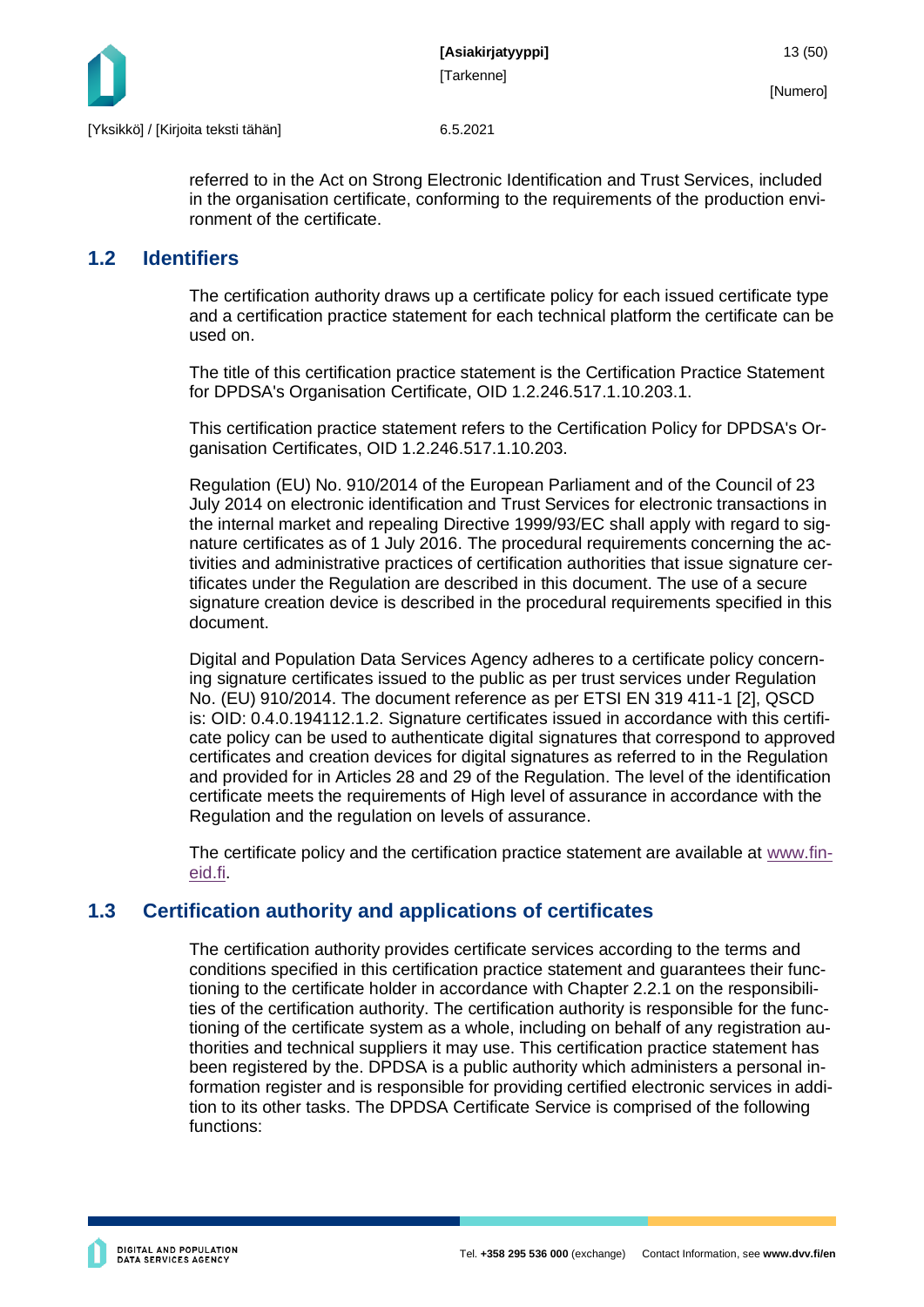

### <span id="page-14-0"></span>**1.3.1 Certification authority**

The certification authority's task is to:

- provide certificate and directory services in accordance with its certificate policy and certification practice statement, and certification revocation services
- identify certificate applicants
- ensure the accuracy of the data content of certificates
- revoke certificates and publish certificate revocation lists
- adhere to high data security standards and good data processing practices when processing the personal information of certificate holders
- create client IDs for the purpose of personal identification
- provide a card order and management system for the registration of organisation cards.

### <span id="page-14-1"></span>**1.3.2 Registration authority**

Organisation certificates are registered in accordance with the Act on Strong Electronic Identification and Trust Services. Organisation certificates located on organisation-specific ID cards are registered by DPDSA's partner with whom DPDSA has concluded a registration agreement.

- The registration authority acts on behalf of and at the responsibility of the certification authority.
- The registration authority shall comply with the certification authority's certificate policy and certification practice statement.
- The registration authority identifies certificate applicants in accordance with the certification practice statement.
- Certificates are created based on personal identification details related to the certificate application, which are provided by the registration point.
- The registration authority adheres to the principles of good personal data processing.
- DPDSA oversees that the client organisation adheres to the terms and conditions of the registration agreement and the relevant provisions of the Act on Strong Electronic Identification and Trust Services.
- The registration authority uses the order and management system provided by the certification authority to register and order organisation cards.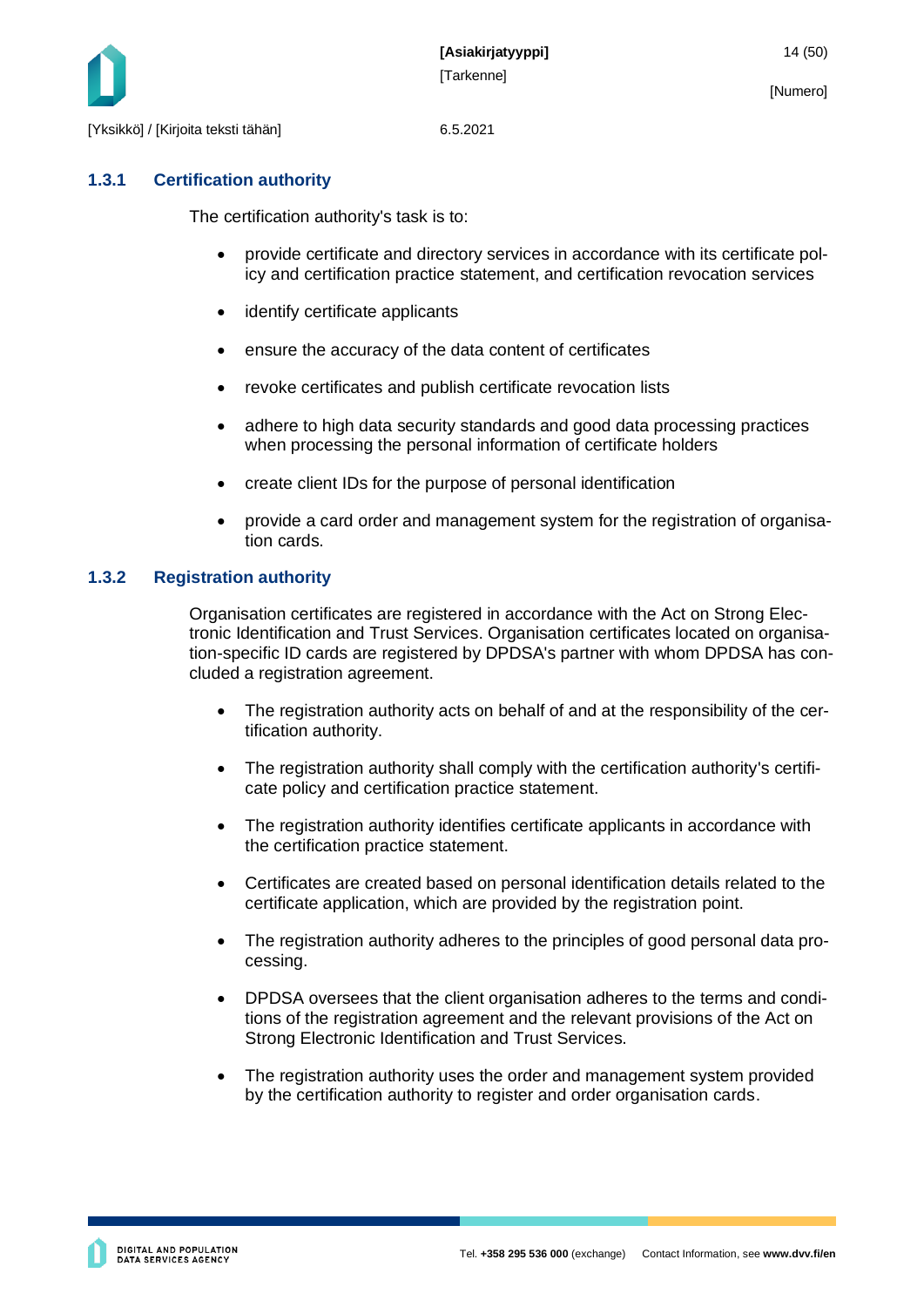

#### <span id="page-15-0"></span>**1.3.3 Manufacturer and identifier of the ID card or microchip**

- With regard to certificates, the associated key pairs and activation data, the manufacturer and identifier act on behalf of the certification authority, at its responsibility and in accordance with the agreement.
- The manufacturer and identifier shall comply with the certification authority's certificate policy and certification practice statement.
- Smart cards and microchips are uniquely identified in accordance with data provided by the registration authority.

#### <span id="page-15-1"></span>**1.3.4 Revocation service**

The certificate revocation service revokes a certificate when the certificate holder wishes to revoke it before its stipulated expiry date. Revoked certificates are added to the revocation list.

#### <span id="page-15-2"></span>**1.3.5 Directory service**

The directory service is a public Internet-based service which can be used to retrieve all organisation certificates issued by the certification authority which are intended for publication in the public directory, and the certification authority's certificates and revocation list. The directory service is available at [ldap://ldap.fineid.fi.](ldap://ldap.fineid.fi/)

#### <span id="page-15-3"></span>**1.3.6 Certificate holder**

Organisation certificates under this certificate policy can be issued to persons identified in accordance with the Act on Strong Electronic Identification and Trust Services.

The certificate holder must comply with the certification authority's certificate policy and certification practice statement.

#### <span id="page-15-4"></span>**1.3.7 The trusting party**

The trusting party is a natural person or an organisation that trusts the certificate information and uses the certificate for authentication, encryption and electronic signing. The trusting party must verify that the certificate is valid and not on a revocation list.

#### <span id="page-15-5"></span>**1.3.8 Certificate usage**

DPDSA adheres to this certification practice statement when issuing organisation certificates. Certificate holders and trusting parties must comply with this certificate policy.

Organisation certificates issued under this certification practice statement can be used for personal authentication, encryption and electronic signing. The certificate can be used without limitation according to its purpose in administrative applications and services and those provided by private organisations.

The certificate policy and certification practice statement contain requirements concerning the obligations of the certification authority, registration authority, certificate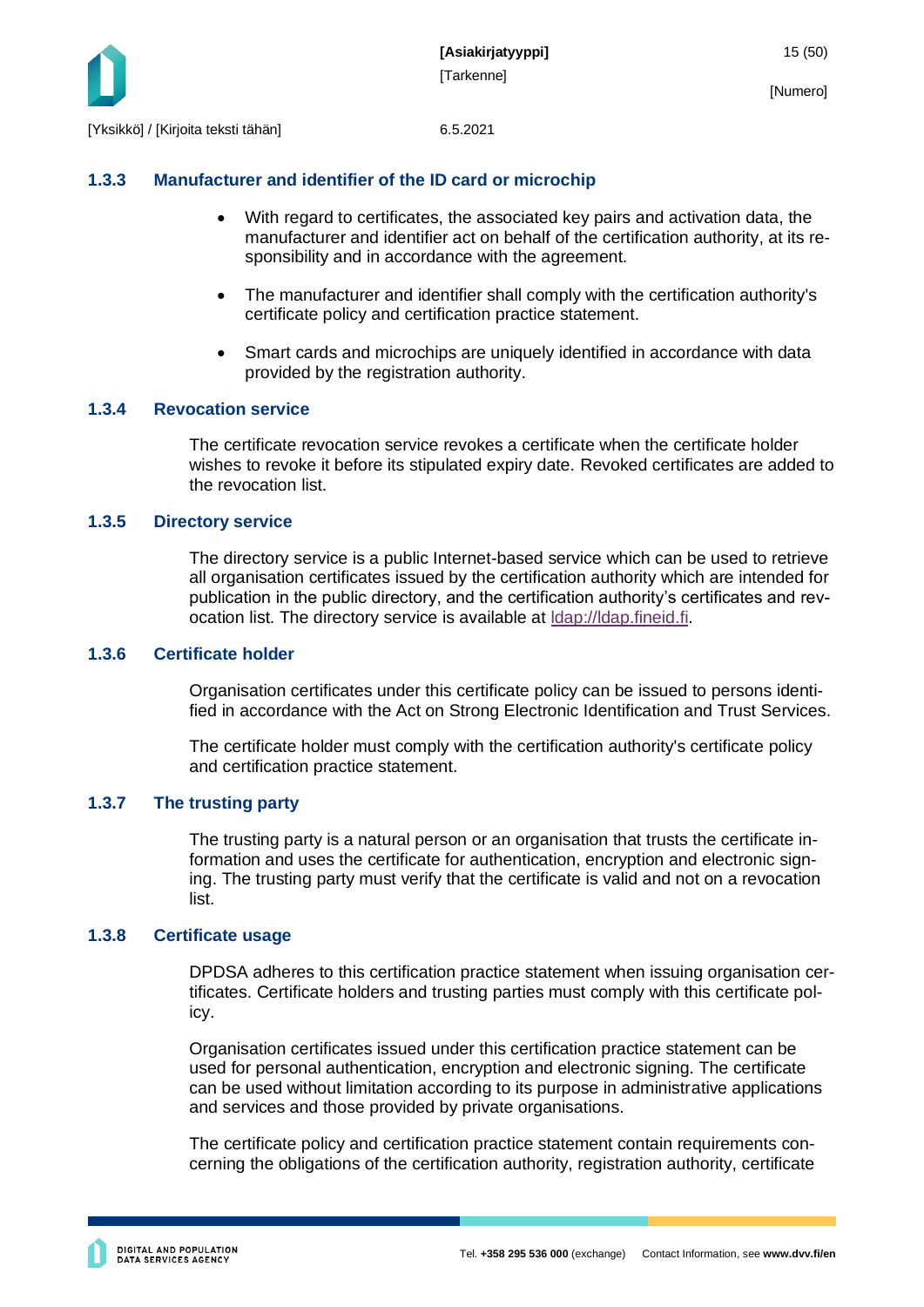

holder and trusting party as well as matters related to legislation and dispute resolution.

### <span id="page-16-0"></span>**1.4 Contact details**

#### <span id="page-16-1"></span>**1.4.1 Organisation responsible for administering the certification practice statement**

This certification practice statement has been registered by the Digital and Population Data Services Agency (DPDSA). DPDSA is responsible for the administration and updating of this certification practice statement.

Copyright under this certification practice statement belongs to DPDSA.

#### <span id="page-16-2"></span>**1.4.2 Contact person**

Questions regarding this certification practice statement should be addressed to:

#### **Digital and Population Data Services Agency**

| P.O. Box 123 (Lintulahdenkuja 2) | Tel. +358 295 535 001 |
|----------------------------------|-----------------------|
| 00531 Helsinki                   | Fax. +358 9 876 4369  |
| Business ID: 0245437-2           | kirjaamo@dvv.fi       |

Questions regarding the certificate policy are handled by the Certificate Services unit of DPDSA. Registration manager Tuire Saaripuu is responsible for communications related to these documents.

#### **Digital and Population Data Services Agency (DPDSA) Certificate Services**

P.O. Box 123

FI-00531 Helsinki

www.fineid.fi

### <span id="page-16-3"></span>**2 General terms and conditions**

This certification practice statement is effective as of 6 May 2021.

### <span id="page-16-4"></span>**2.1 Obligations**

#### <span id="page-16-5"></span>**2.1.1 Certification authority's obligations**

The DPDSA is a statutory certification authority.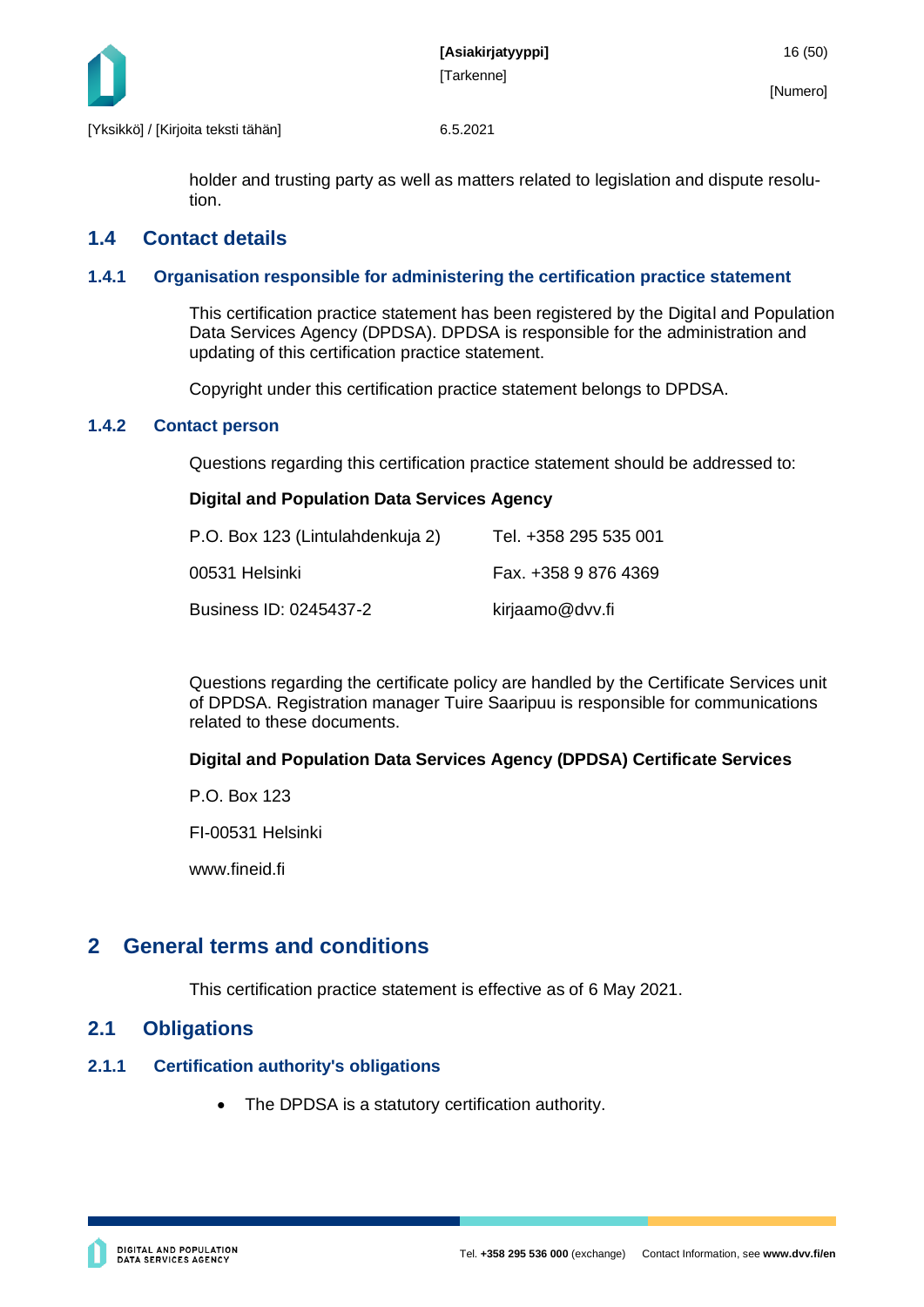

- The client organisation is for its part responsible for revoking certificates in accordance with the agreement made between DPDSA and the client organisation.
- The client organisation shall verify the accuracy of information about end users in accordance with the agreement made between DPDSA and the client organisation.
- The certification authority shall act in accordance with current legislation.
- The certification authority shall perform its duties duly and reliably.
- The certification authority has the necessary technical ability, financial resources and ability to cover its liability for damages.
- The certification authority is responsible for all areas of the certification activity, including the reliability and functioning of services and products produced by any technical suppliers or persons who assist the certification authority, such as registration authorities and card manufacturers.
- The certification authority draws up and maintains a certificate policy which describes at a general level the procedures for the issuance, maintenance and management of organisation certificates, the terms and conditions, the allocation of responsibilities, and other matters related to the use of organisation certificates.
- The certification authority draws up and maintains certification practice statements which describe how the certification authority applies its certificate policy.
- The certification authority complies with its certificate policy and certification practice statement.
- The certification authority makes the certificate policy and the certification practice statement publicly available.
- The certification authority shall employ sufficient staff with the expertise, experience and competence required for producing certificate services.
- The certification authority shall use reliable systems and products protected against unauthorised use.
- The certification authority shall keep information regarding the certificate and certificate activities publicly available, based on which the operations and reliability of the certification authority can be assessed.
- The certification authority ensures the confidentiality of signature creation data.
- The certification authority will not store or copy any signature creation data provided to a signatory.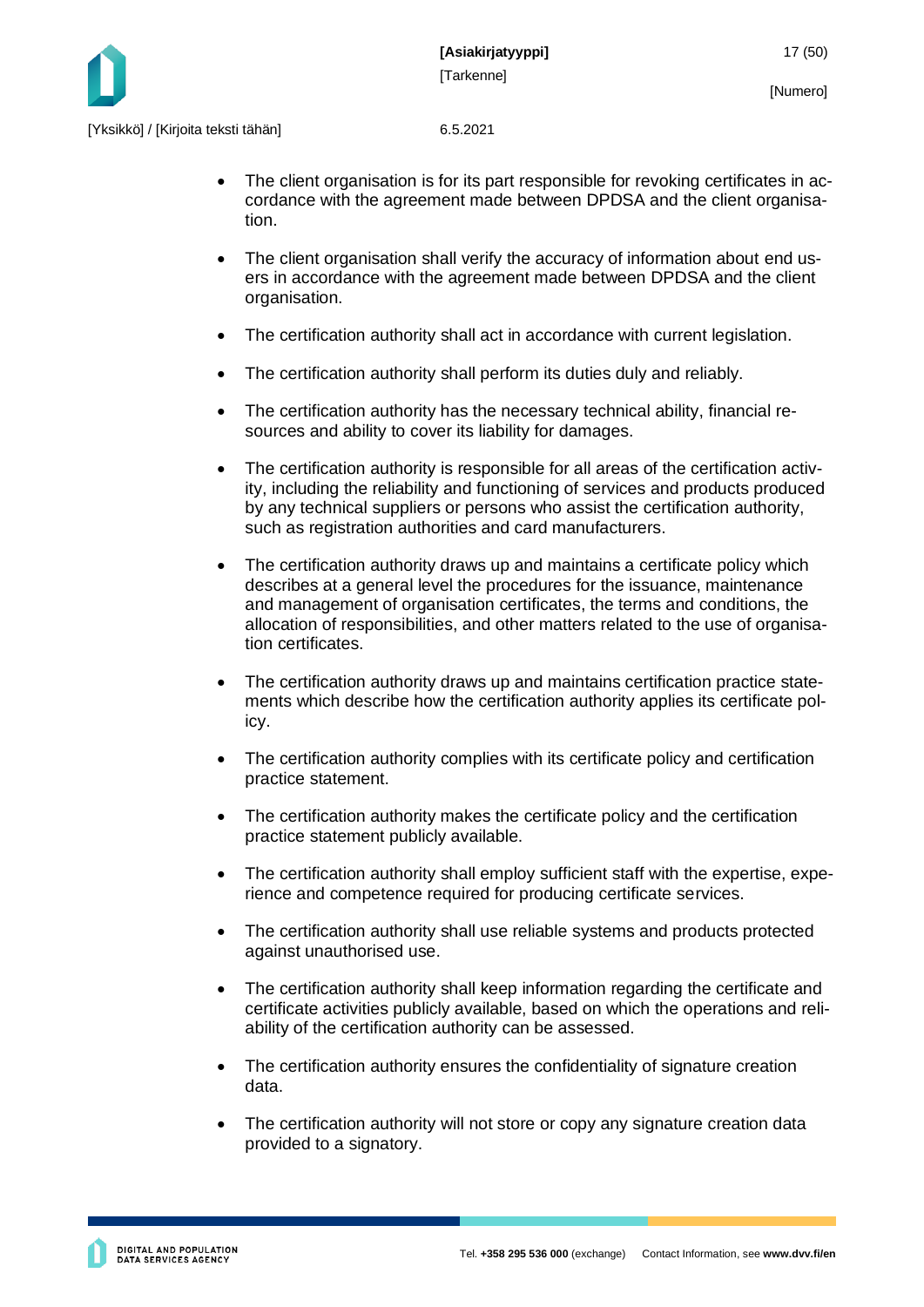

#### <span id="page-18-0"></span>**2.1.2 The registration authority's obligations**

- The registration authority shall comply with the certificate policy and the certification practice statement in its registration activities.
- The registration authority identifies the certificate applicant personally and reliably in a way described in the certification practice statement and so that the applicant's identity and other information pertaining to the applicant's person needed in the granting of the certificate will carefully be inspected.
- The registration authority shall see to the careful handling and confidentiality of personal data.
- The registration authority shall provide the certificate applicant with data of the terms of use of the certificate.
- The registration authority shall adhere to registration procedures agreed upon with the certificate authority.

#### <span id="page-18-1"></span>**2.1.3 Certificate holder's obligations**

- The purpose of the certificate is specified in the certificate policy and certification practice statement of each certificate type and in the certificate holder's instructions. The certificate may only be used in accordance with its intended use for digital signing, authentication or encryption.
- The holder of an organisation certificate sees to it that the data stated when applying for organisation certificates are correct.
- The holder of an organisation certificate is liable for the use of the organisation certificate, legal actions taken with it and their financial consequences. With respect to an organisation certificate, the provisions of the Regulation and the Act on Strong Electronic Identification and Trust Services apply.
- The holder of an organisation certificate shall store its private keys contained on a microchip and the PIN code required for using them separately from each other and aim to prevent the loss, access by third parties, alteration or unauthorised use of the private keys. Transferring the microchip or disclosing the PIN code to a third party, for example by lending, releases the certificate authority and the party trusting the organisation certificate from any liability arising out of the use of the microchip.
- The organisation certificate shall be handled and protected with the same care as other corresponding microchips, cards or documents, such as credit cards, driving licence or passport. Personal PIN codes must be stored physically in a different location than the microchip containing the organisation certificate and private keys.
- The loss or suspected misuse of the microchip and card must be reported without delay to the certification authority by calling the free-of-charge revoking service at +358 800 162 622. Deaf and hard-of-hearing customers can contact the textphone service at +358 100 2288.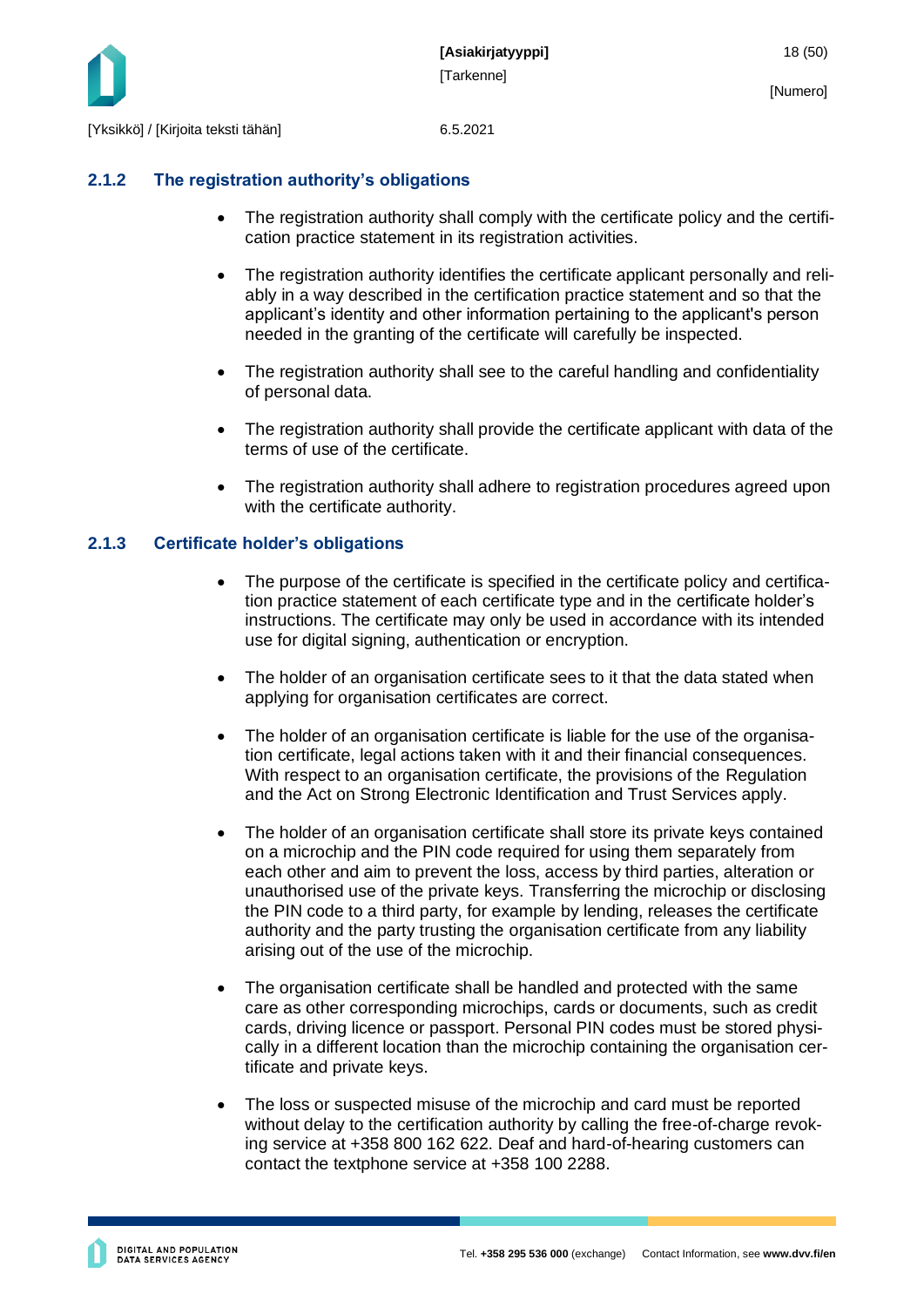

#### <span id="page-19-0"></span>**2.1.4 Obligations of the party trusting a certificate**

It is the obligation of the party trusting a certificate to ensure that the certificate is used according to its intended use. The intended use of a signature certificate is electronic signing. The intended use of an authentication and encryption certificate is the authentication of a person and encryption of data.

A party trusting the certificate must adhere to the certificate policy and certification practice statement.

A party trusting an organisation certificate may bona fide trust an organisation certificate after verifying that *the organisation certificate is valid and is not contained on a revocation list.* A party trusting an organisation certificate shall check the certificates on the revocation list. The certification authority provides an online certificate status check service that implements OCSP. In order to reliably verify the validity of an organisation certificate, the trusting party must comply with the following procedure for revocation list checks.

If a party trusting an organisation certificate copies the revocation list from a directory, it must verify the genuineness of the revocation list by checking the digital signature of the revocation list's certification authority. In addition, the validity period of the revocation list must be checked.

If the most recent revocation list cannot be obtained from the directory because of hardware or directory service malfunction, the organisation certificate must not be accepted if the validity period of the last obtained revocation list has expired. All approvals of an organisation certificate after the validity period take place at the risk of the party trusting the organisation certificate.

#### <span id="page-19-1"></span>**2.1.5 Obligations pertaining to the publishing of a certificate**

Organisation electronic identification certificates are published in a generally available public directory, and revoked organisation certificates on a revocation list where a party trusting the certificate must check its validity. Electronic signature certificates are not published in the public directory.

### <span id="page-19-2"></span>**2.2 Liabilities**

#### <span id="page-19-3"></span>**2.2.1 Certification authority's liabilities**

Digital and Population Data Services Agency as a certification authority is liable for the safety of the entire certificate system. The certification authority is liable for services it has commissioned as if for its own.

Digital and Population Data Services Agency is responsible for the organisation certificate having been created with adherence to the procedures prescribed in the Act on Strong Electronic Identification and Trust Services, the Act on Electronic Services and Communication in the Public Sector, the certificate policy and the certification practice statement and according to the data provided by the applicant of the certificate, and for compliance with the certification authority's liability for damages as provided by law. Digital and Population Data Services Agency is liable only for the data it has stored in the certificate.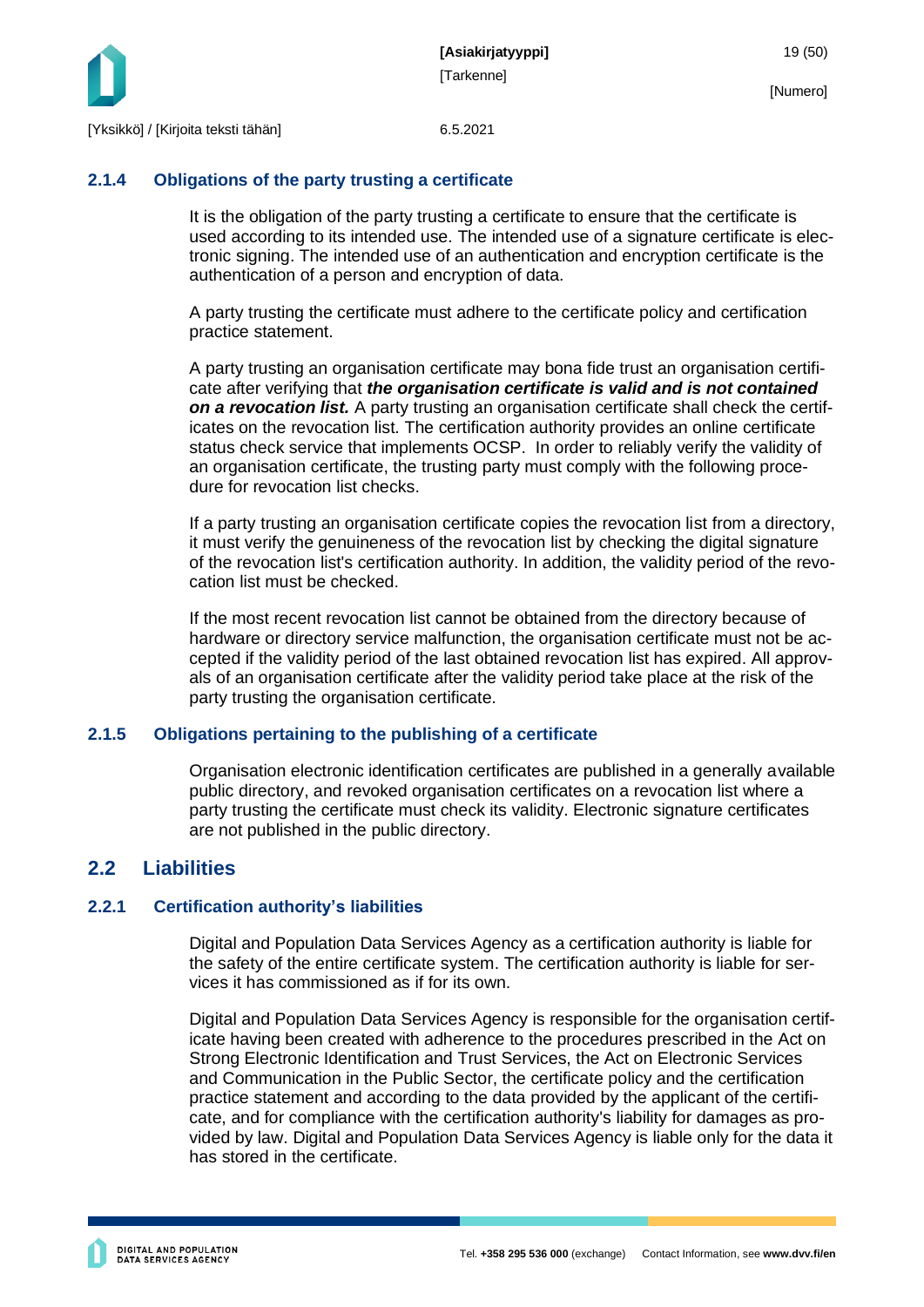



Digital and Population Data Services Agency is liable for the usability of the organisation certificate, when used appropriately, throughout its validity period, unless it has been placed on a revocation list. The organisation certificate has been given to a person identified in a manner required for organisation certificates. The certificate holder has been given instructions pertaining to the use of the organisation certificate prior to the signing of the agreement.

When signing an organisation certificate with its private key, the certification authority assures it has checked the personal data in the organisation certificate according to the policies described in the certificate policy and the certification practice statement.

The certification authority is responsible for including the right person's organisation certificate on the revocation list and that it appears on the revocation list in the time specified in this certificate policy.

#### <span id="page-20-0"></span>**2.2.2 Registration authority's liabilities**

The registration authority of an organisation certificate is a registration point that registers the certificate applicant for Digital and Population Data Services Agency, which acts as the certification authority, on the basis of an agreement concluded for this purpose. The registration authority is responsible for registrations performed by it. Registrations are subject to the requirements set out in the Act on Strong Electronic Identification and Trust Services.

#### <span id="page-20-1"></span>**2.2.3 Certificate holder's liabilities**

The holder of a certificate is liable for the use of the organisation certificate, legal actions taken with it and their financial consequences.

Leaving a card containing a microchip in a reader may enable the abuse of the organisation certificate. When terminating a terminal session, it is the responsibility of the certificate holder to remove the microchip containing the organisation certificate from the reader device and close the applications used appropriately or otherwise closing the technical connection needed for the use of the certificate.

The responsibility of a certificate holder ends when they have reported the necessary data to the revocation service for revoking the certificate and when they have received a revocation notice from the official receiving the call. In order to terminate liability, the revocation request must be made immediately upon noticing the reason for the request.

#### <span id="page-20-2"></span>**2.2.4 Liabilities of a party trusting a certificate**

A party trusting a certificate cannot bona fide trust it and the correctness of the digital signature if the validity of the organisation certificate has not been checked on the revocation list. The certification authority provides an online certificate status check service that implements OCSP. Accepting an organisation certificate in the above cases releases Digital and Population Data Services Agency of liability. A party trusting an organisation certificate shall verify that the certificate granted corresponds to its intended use in the legal action in which it is used.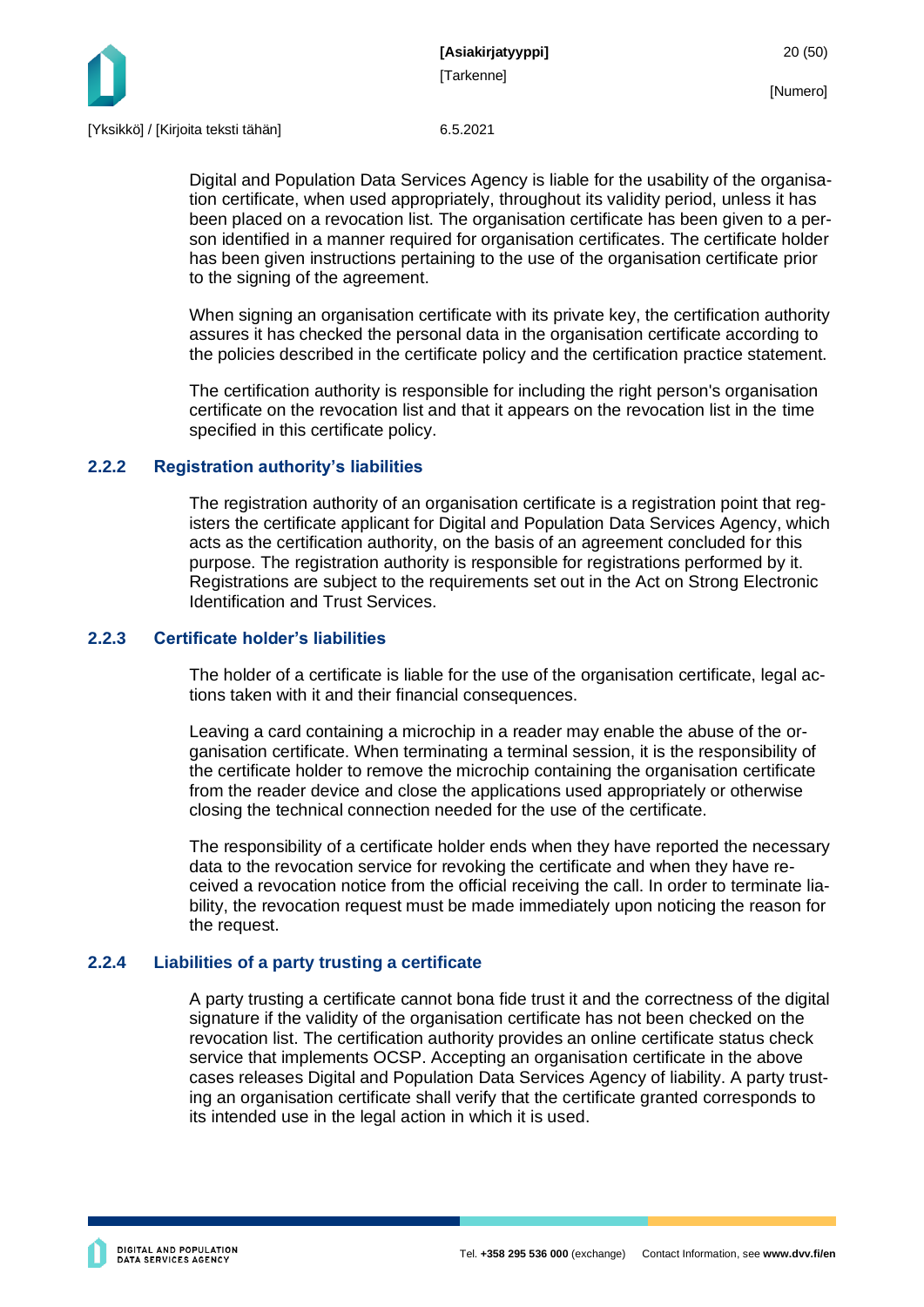

#### <span id="page-21-0"></span>**2.2.5 Limitations of liability**

Digital and Population Data Services Agency's liability for damages related to the production of certificate services is determined according to the service agreement concluded with the certificate applicant. Digital and Population Data Services Agency is bound by the certification authority's liability for damages conformant to the Act on Strong Electronic Identification and Trust Services. Where applicable, the Tort Liability Act (412/1974) also applies.

Digital and Population Data Services Agency is not liable for damage caused by the disclosure of PIN codes, a PUKD code and a certificate holder's private keys unless said disclosure is the direct result of Digital and Population Data Services Agency's direct actions.

The maximum extent of Digital and Population Data Services Agency's liability to the certificate holder and a party trusting the certificate is for direct damage incurred, if the damage is the result of Digital and Population Data Services Agency's direct actions, however at most 15% of the amount of certificate invoicing for the preceding 3 months (share payable to DPDSA).

Digital and Population Data Services Agency is not liable for indirect or consequential damage caused to the certificate holder. Neither is Digital and Population Data Services Agency liable for the indirect or consequential damage incurred by a party trusting an organisation certificate or by another contractual partner of the certificate holder.

Digital and Population Data Services Agency is not responsible for the operation of public telecommunication connections, such as the Internet, or for the inability to execute a legal transaction because of the non-functionality of a device or card reader software used by the certificate holder or for the use of a certificate in contradiction to its intended use.

The certification authority has the right to interrupt the service for changes or maintenance. Changes to or maintenance of the revocation list will be announced in advance.

The certification authority has the right to further develop the certificate service. A certificate holder or a party trusting a certificate must bear their own expenses thus incurred, and the certification authority is not liable to compensate the certificate holder or a party trusting the certificate for any expenses caused by the certification authority's development work.

The certification authority is not liable for errors in the online service or applications intended for end users and based on a certificate or any resulting expenses.

### <span id="page-21-1"></span>**2.3 Financial liability**

### <span id="page-21-2"></span>**2.3.1 Certification authority**

Digital and Population Data Services Agency's liability for damages related to the production of certificate services is determined according to the service agreement concluded with the certificate applicant. Digital and Population Data Services Agency is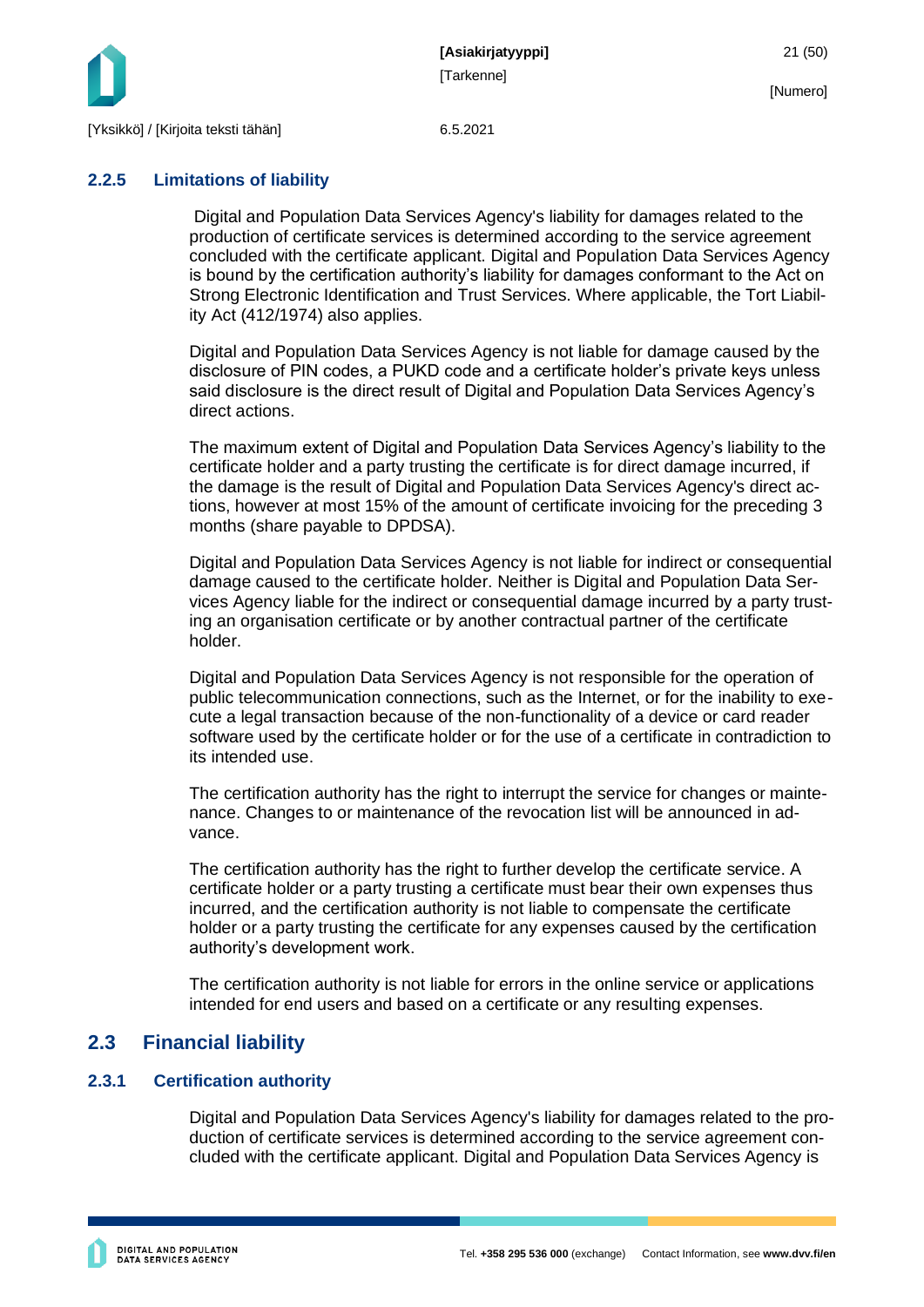

bound by the certification authority's liability for damages conformant to the Act on Strong Electronic Identification and Trust Services. Where applicable, the Tort Liability Act (412/1974) also applies.

#### <span id="page-22-0"></span>**2.3.2 Other parties**

A party trusting an organisation certificate may trust the correctness of the digital signature of an organisation certificate if they have verified that the organisation certificate has not been included in a revocation list, the validity of the certificate has not expired and the party has no other justifiable reason to doubt the correctness of the use of the certificate. The certification authority provides an online certificate status check service that implements OCSP.

The certification authority is responsible for the organisation certificate in accordance with the certification authority's commitments in this certificate policy and the certification practice statement on organisation certificates.

#### <span id="page-22-1"></span>**2.3.3 Certification authority's financial administration**

The certificate services produced by Digital and Population Data Services Agency are covered by a financial administration system and supervision as has separately been set forth. The Digital and Population Data Services Agency is a government agency under the Ministry of Finance. The financial management of DPDSA is based on acts and decrees that govern central government finances and regulations issued by the Ministry of Finance and the Treasury. The National Audit Office is responsible for financial oversight of DPDSA. In addition, its performance is reviewed from the points of view of effectiveness, economy and productivity.

#### <span id="page-22-2"></span>**2.4 Interpretation and implementation**

#### <span id="page-22-3"></span>**2.4.1 Applicable legislation**

A signature certificate granted in conformance with this certificate policy meets the requirements of the Regulation.

Provisions on digital signatures are set out in the Act on Strong Electronic Identification and Trust Services (617/2009)

Digital and Population Data Services Agency's liability for damages related to the production of certificate services is determined according to the service agreement concluded with the certificate applicant. Digital and Population Data Services Agency is bound by the certification authority's liability for damages conformant to the Act on Strong Electronic Identification and Trust Services. Where applicable, the Tort Liability Act (412/1974) also applies.

The maximum extent of Digital and Population Data Services Agency's liability to the certificate holder and a party trusting the certificate is for direct damage incurred, if the damage is the result of Digital and Population Data Services Agency's direct actions, however at most 15% of the amount of certificate invoicing for the preceding 3 months (share payable to DPDSA).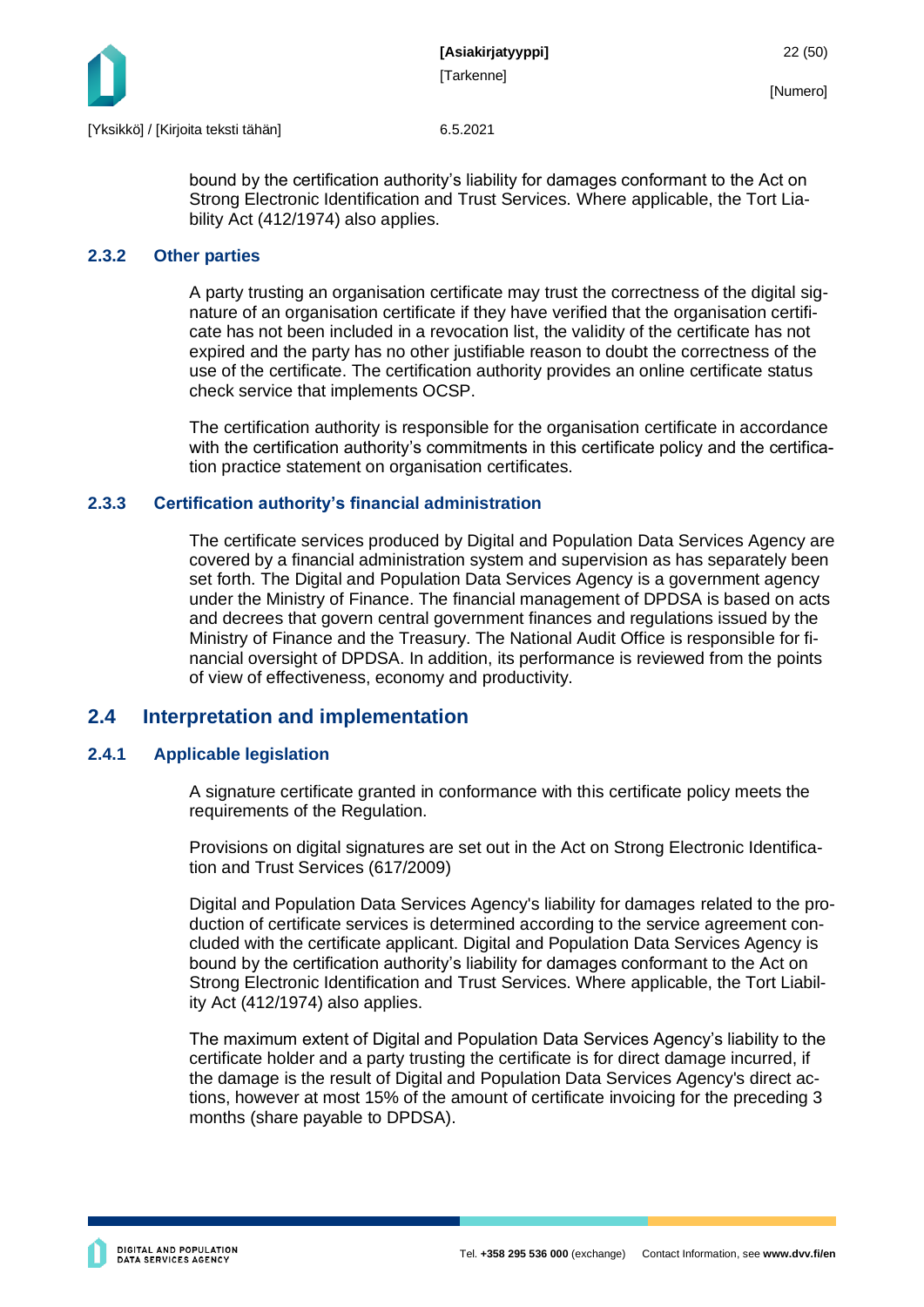

In accordance with the Act on Electronic Services and Communication in the Public Sector, signature certificates can be used in all communication with public administration.

Digital and Population Data Services Agency conforms to the principles of good personal data processing set forth in the Personal Data Act (523/1999) and to the good information management practices of the Act on the Openness of Government Activities (621/1999). Digital and Population Data Services Agency also secures information security with continuous training. Digital and Population Data Services Agency has also prepared policy rules for information services and certificate services.

Digital and Population Data Services Agency procures the duties pertaining to registration and personal identification under a separate, private-law contract pertaining to registration measures. Digital and Population Data Services Agency may obtain a service, for example, by adhering to the regulations set forth in the act on the government's joint services (223/2007).

The position of Digital and Population Data Services Agency is prescribed in the act on the Digital and Population Data Services Agency (304/2019).

In Finland, signature certificate authorities are supervised by the Finnish Transport and Communications Agency.

Digital and Population Data Services Agency is responsible for the organisation certificates having been created with adherence to the procedures prescribed in the Act on Strong Electronic Identification and the certificate policy and according to the data provided by the applicant of the certificate.

The certificate services of Digital and Population Data Services Agency are supervised by Finnish Transport and Communications Agency (Traficom), a body conformant to the Act on Strong Electronic Identification and Trust Services, which issues regulations and recommendations on certification activities. For that reason, DPDSA does not participate in voluntary accreditation systems. With respect to the processing of personal data, Digital and Population Data Services Agency conforms to the Personal Data Act. Digital and Population Data Services Agency works in constant collaboration with the Office of the Data Protection Ombudsman with respect to the processing of personal data.

Applicable legislation is adhered to in settling appeals and disputes, in administrative supervision and implementation of law. In the provision of organisation certificates, the Act on Strong Electronic Identification and Trust Services and the supervision and appeals procedure described therein must, in particular, be taken into account.

#### <span id="page-23-0"></span>**2.4.2 Settling of disputes**

When granting organisation certificates, Digital and Population Data Services Agency is responsible for the certificates meeting the requirements set in this certification practice statement and the certificate policy for organisation certificates. Any disputes shall be settled according to Finnish law.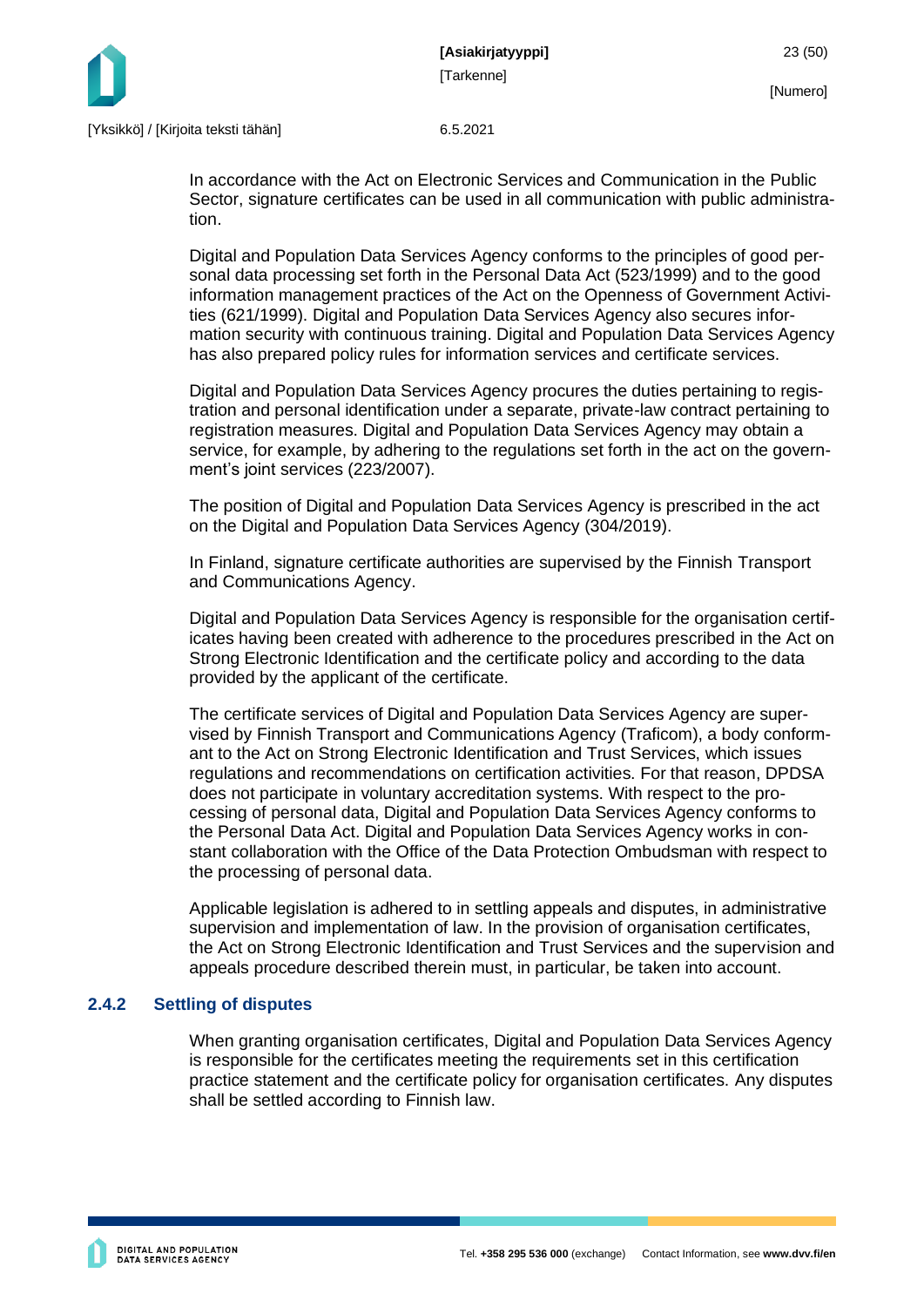

### <span id="page-24-0"></span>**2.5 Fees**

This section specifies the fees related to the use of an organisation certificate.

#### <span id="page-24-1"></span>**2.5.1 Granting and renewing an organisation certificate**

Organisation certificates are applied for according to the description of the certification practice statement.

The price of acquiring an ID card is determined according to the then-valid Decree of the Ministry of Finance on the payment of Digital and Population Data Services Agency fees

The prices of organisation certificates stored on other microchips are determined according to DPDSA's current list prices for commercial services.

#### <span id="page-24-2"></span>**2.5.2 Fees related to the use of an organisation certificate**

The certification authority does not separately charge the certificate holder for the use of the certificates, the revocation service or a public directory. Individual online service providers may charge for the use of their services. The use of a certificate does not require a specific announcement or permit from the certification authority.

#### <span id="page-24-3"></span>**2.5.3 Fees related to the revocation of an organisation certificate**

Reporting an organisation certificate to a revocation list is free of charge. Retrieving revocation lists from the directory and checking the validity of organisation certificates against the revocation list are also free of charge.

#### <span id="page-24-4"></span>**2.5.4 Other fees**

The use of advisory services is subject to a separate fee according to the then-valid price list.

If the service provider wishes to arrange for information maintenance service between the unique identifier of the organisation certificates and the identifiers of its own background system or between other updated data, the service provider may apply for information disclosure permission in the information service from Digital and Population Data Services Agency. This service will be priced according to the thenvalid Act on Criteria for Charges Payable to the State and the Decree of the Ministry of Finance on the payment of Digital and Population Data Services Agency fees.

The terms of use of an organisation certificate are given to the holder of the organisation certificate when receiving the organisation certificate.

### <span id="page-24-5"></span>**2.6 Publishing and availability of data**

#### <span id="page-24-6"></span>**2.6.1 Publishing of the certification authority's data**

The certification authority publishes all of the certification authority's organisation certificates and revocation lists in a non-chargeable, publicly available, public directory. The certification authority publishes the certificate policy, the certification practice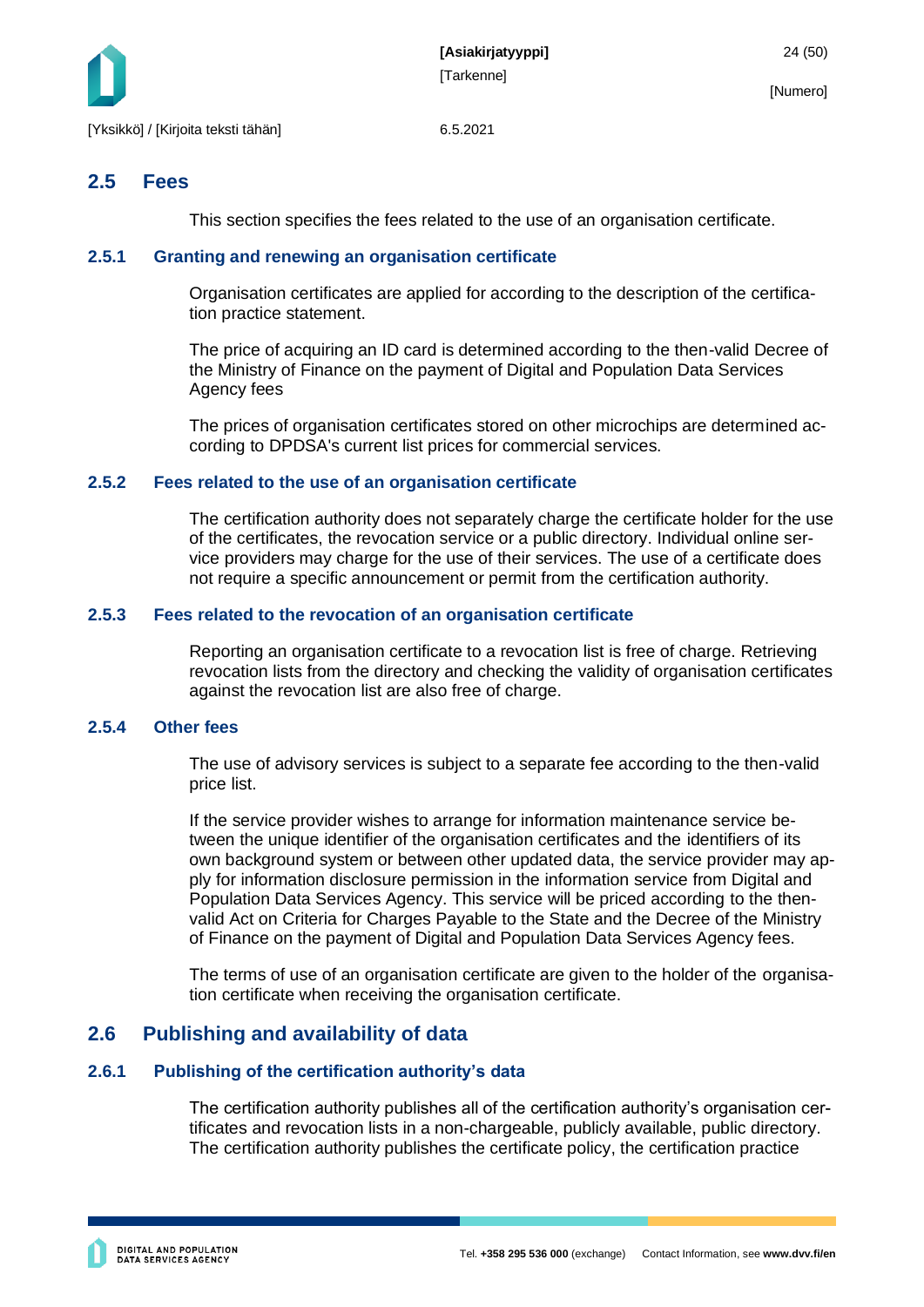

statements, the PKI disclosure statement (PDS) and other public documents pertaining to the production of certificate services on its website.

#### <span id="page-25-0"></span>**2.6.2 Publication frequency**

Each organisation identification certificate is published in the public directory immediately upon its creation and remains in said directory for as long as it remains valid. The certification authority publishes a revocation list that is valid for eight hours from its publication. This revocation list is updated once per hour with a new one.

#### <span id="page-25-1"></span>**2.6.3 Availability of data**

Directory and revocation list data are publicly available. The FINEID specifications published by the certification authority are available on the certification authority's website. In addition, the certificate policies and certification practice statements are available on the certification authority's website.

#### <span id="page-25-2"></span>**2.6.4 Repositories**

The information published by the certification authority is available on the certification authority's website. Confidential data used in the certificate system are stored in the CA's own confidential repository. The certification authority's data are archived according to the valid archiving rules. Special attention is paid to the handling of personal information, and DPDSA has published a specific set of procedures for the provision of certificate services in accordance with the Personal Data Act. The certification authority has also prepared the certificate system's register description conformant to the Personal Data Act with respect to the processing of personal data.

#### <span id="page-25-3"></span>**2.7 Information security audit**

Finnish Transport and Communications Agency (Traficom) may audit the operation of a certification authority under the prerequisites set forth in the Act on Strong Electronic Identification and Trust Services.

#### <span id="page-25-4"></span>**2.7.1 Audit frequency**

Digital and Population Data Services Agency audits the facilities, devices and operations of its technical suppliers in an appropriate fashion. The audit is carried out at least once a year and at the start of each new contract period. In its audit procedure, the Digital and Population Data Services Agency adheres to the practices set out in the ISO/IEC 27001 information security management standard.

The audit is carried out to determine the technical supplier's compliance with the agreement, taking into account the requirements of information security management standards. Technical suppliers are generally assessed on the basis of the ISO/IEC 27001 standard and Traficom regulations.

#### <span id="page-25-5"></span>**2.7.2 Auditor**

Digital and Population Data Services Agency's information security audit is carried out by Digital and Population Data Services Agency's Head of Information Management or an external auditor specialised in auditing technical vendors pertaining to certificate services.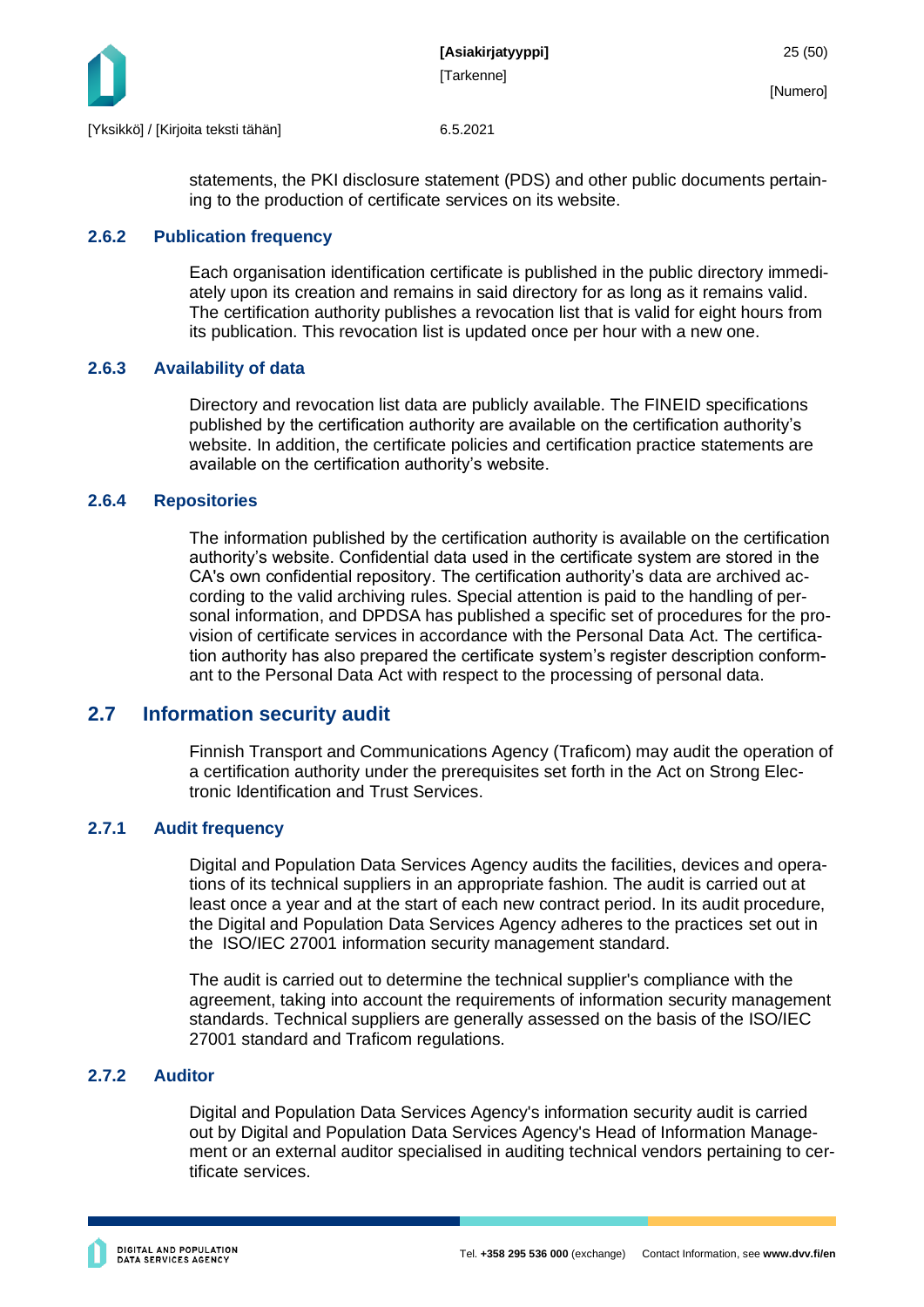

### <span id="page-26-0"></span>**2.7.3 Audit objects and scope**

The objects of the audit are determined by the Act on Strong Electronic Identification and Trust Services or, if Digital and Population Data Services Agency is carrying out the audit, the information security standard ISO/IEC 27001 or the technical terms of delivery.

The audit is carried out considering the implementation of the eight areas of information security. Audited information security properties include confidentiality, integrity and availability.

The audit covers Traficom regulations on the information security requirements of certification authorities.

The audit compares the policy, certification practice statement and application instructions to the operation of the entire certificate organisation and system. Digital and Population Data Services Agency ensures that the application instructions are consistent with the certificate policy.

In audits, attention is paid to information security in administration as well as various service providers, for example, on the basis of the following categories:

Revocation service:

- communications security
- human resources security
- physical security

Certificate production:

- task allocation and personal tasks human resources security
- physical security
- security related to the CA's keys
- the certificate production system and the backup system
- communications security

Card production:

- the production line as a whole from end to end
- quality control of card production
- communications security
- human resources security
- physical security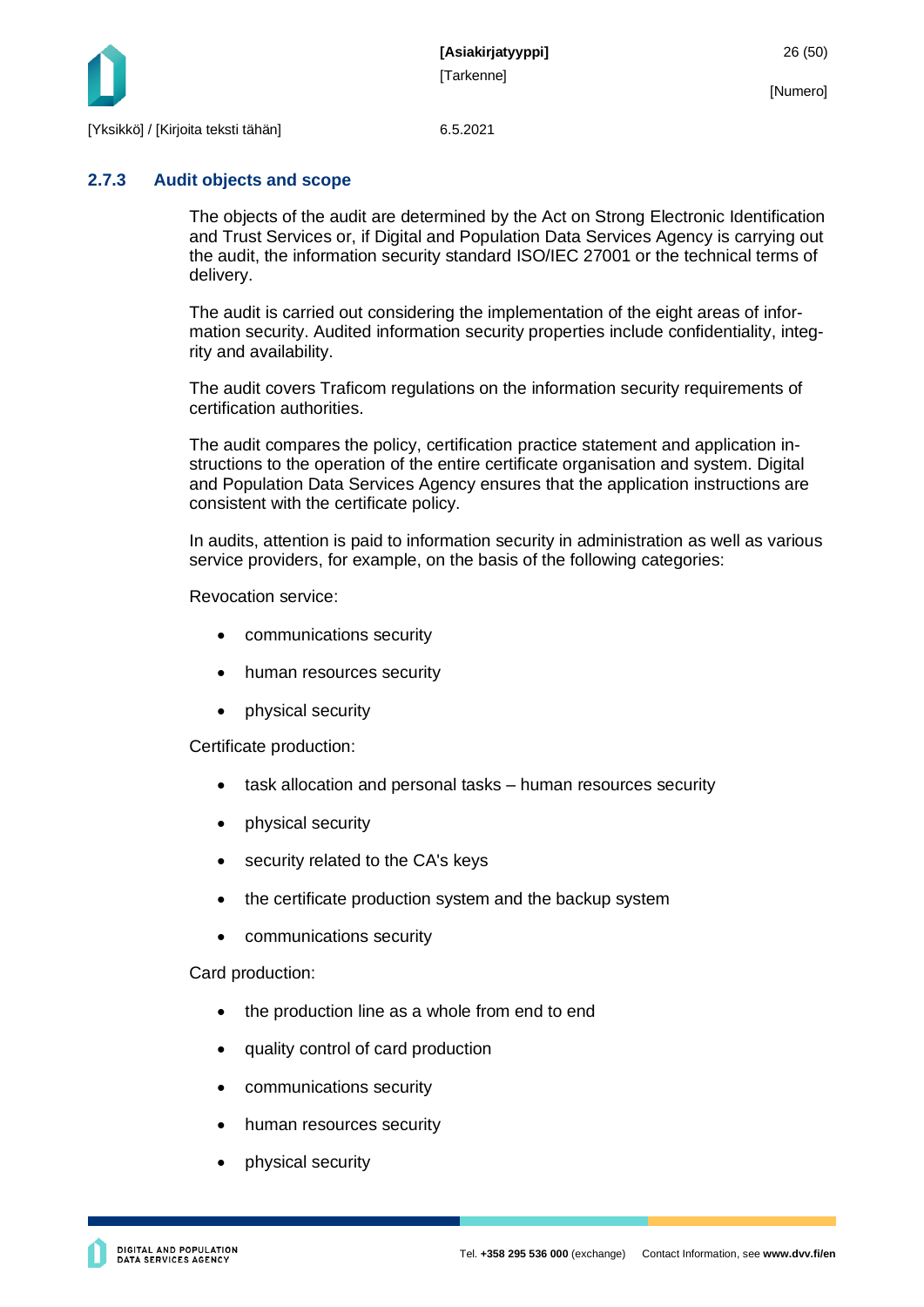

Directory service:

- components used
- control connections
- directory maintenance and operation in fault situations
- human resources security
- communications security
- physical security

HelpDesk operation:

- communications security
- personnel's competence and training
- processes for auxiliary functions

#### <span id="page-27-0"></span>**2.7.4 Measures resulting from deviations**

Observed deviations are recorded in the audit report and reacted to in accordance with legislation, the information security standard ISO/IEC 27001 and the valid terms of delivery.

#### <span id="page-27-1"></span>**2.7.5 Communicating the result of an audit**

The results of an audit are communicated according to the law, the information security standard ISO/IEC 27001, Digital and Population Data Services Agency's information security policy and the valid terms of delivery. A detailed, fixed-form audit result intended for internal use is confidential and will not be disclosed to the public. Fixed-form reports are prepared separately for use outside of the organisation.

The DPDSA communicates the audit results to Traficom in accordance with the Act on Strong Electronic Identification and Electronic Services and Traficom's regulations and recommendations.

### <span id="page-27-2"></span>**2.8 P**u**blication of data**

#### <span id="page-27-3"></span>**2.8.1 Data published by the certification authority**

The data in the certificate system are confidential unless they are based on the regulations on information disclosure set forth in the Personal Data Act, the Act on the Openness of Government Activities, the Act on the Digital and Population Data Services Agency (304/2019) the Act on Strong Electronic Identification and Trust Services or for purposes set forth in the certificate policy or certification practice statement.

[Numero]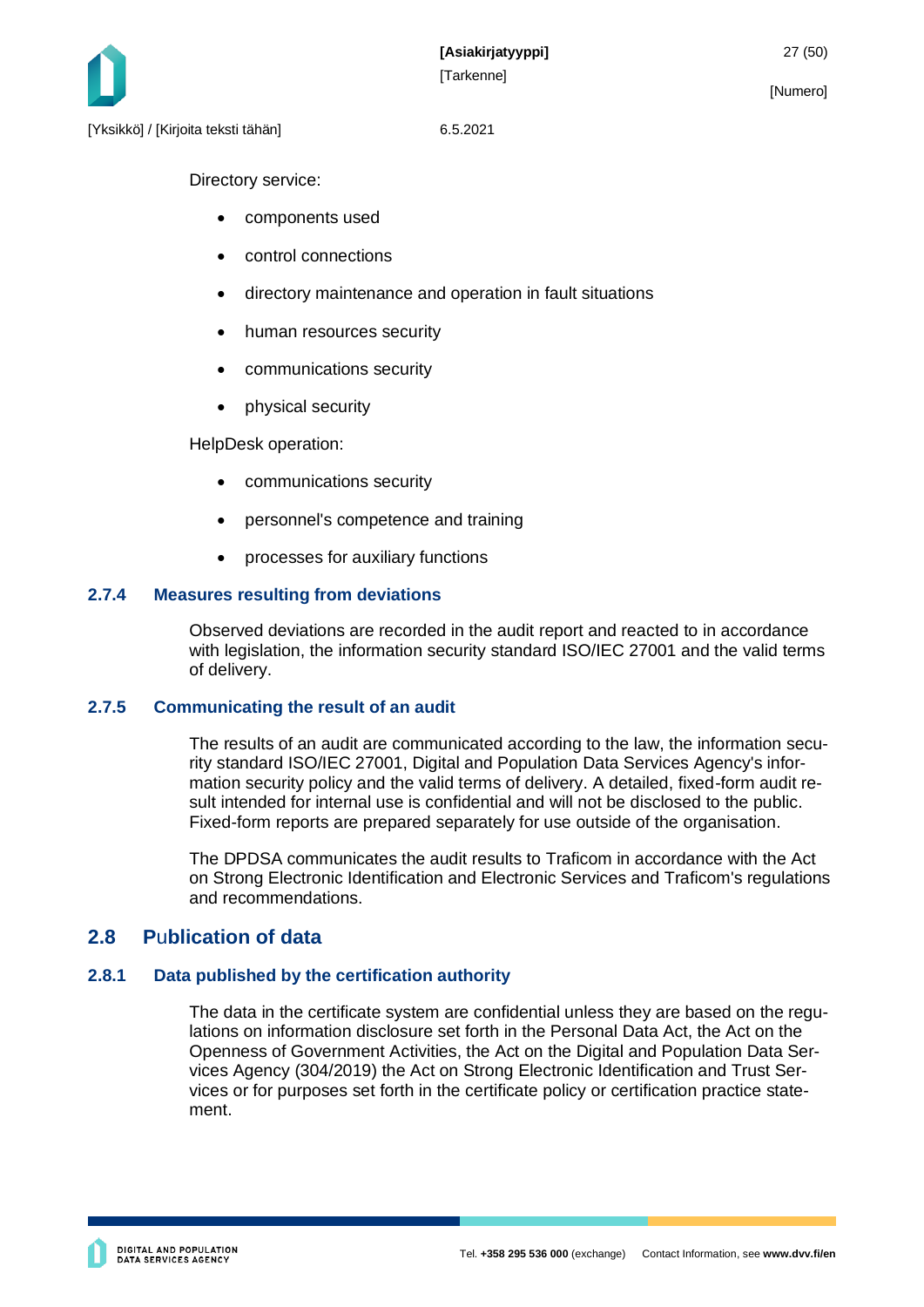

#### <span id="page-28-0"></span>**2.8.2 Public data**

The data of the public directory and the revocation list are public, as are the certification practice statements and the data specified in the certificate policy and the published FINEID specifications.

#### <span id="page-28-1"></span>**2.8.3 Data related to the expiry or revocation of an organisation certificate**

The start and expiration date/time of the validity period of an organisation certificate are stored in the certificate. Certificates revoked during their validity period are published on a revocation list available to all.

#### <span id="page-28-2"></span>**2.8.4 Data disclosed to authorities**

The data disclosed to authorities are specified according to the valid legislation.

#### <span id="page-28-3"></span>**2.8.5 Other data**

The data of the certificate system are not disclosed for purposes other than those listed above in this section.

#### <span id="page-28-4"></span>**2.8.6 Disclosure of data on the request of the certificate holder**

The holder of a certificate has the right to receive information pertaining to him/her, for example personal data, in accordance with the applicable legislation.

#### <span id="page-28-5"></span>**2.8.7 Other principles concerning disclosure of information**

It is material for the reliability of the certification authority that Digital and Population Data Services Agency take all measures to see to the secrecy of confidential material it obtains in connection with the certificate activities and to the good administration of data unless otherwise required by legislation pertaining to the right of authorities to obtain information on the operation of the certificate system.

Digital and Population Data Services Agency conforms to the Personal Data Act and specific legislation in the processing of personal data. Digital and Population Data Services Agency has prepared the policy rules for the processing of personal data in connection with information disclosure and with the certificate activities. Special care must be taken when processing personal data.

### <span id="page-28-6"></span>**2.9 Intellectual property rights**

Digital and Population Data Services Agency owns all data pertaining to the certificates and documentation in accordance with the technical terms of delivery. Digital and Population Data Services Agency has full ownership and utilisation rights to this certification practice statement and organisation certificate policy.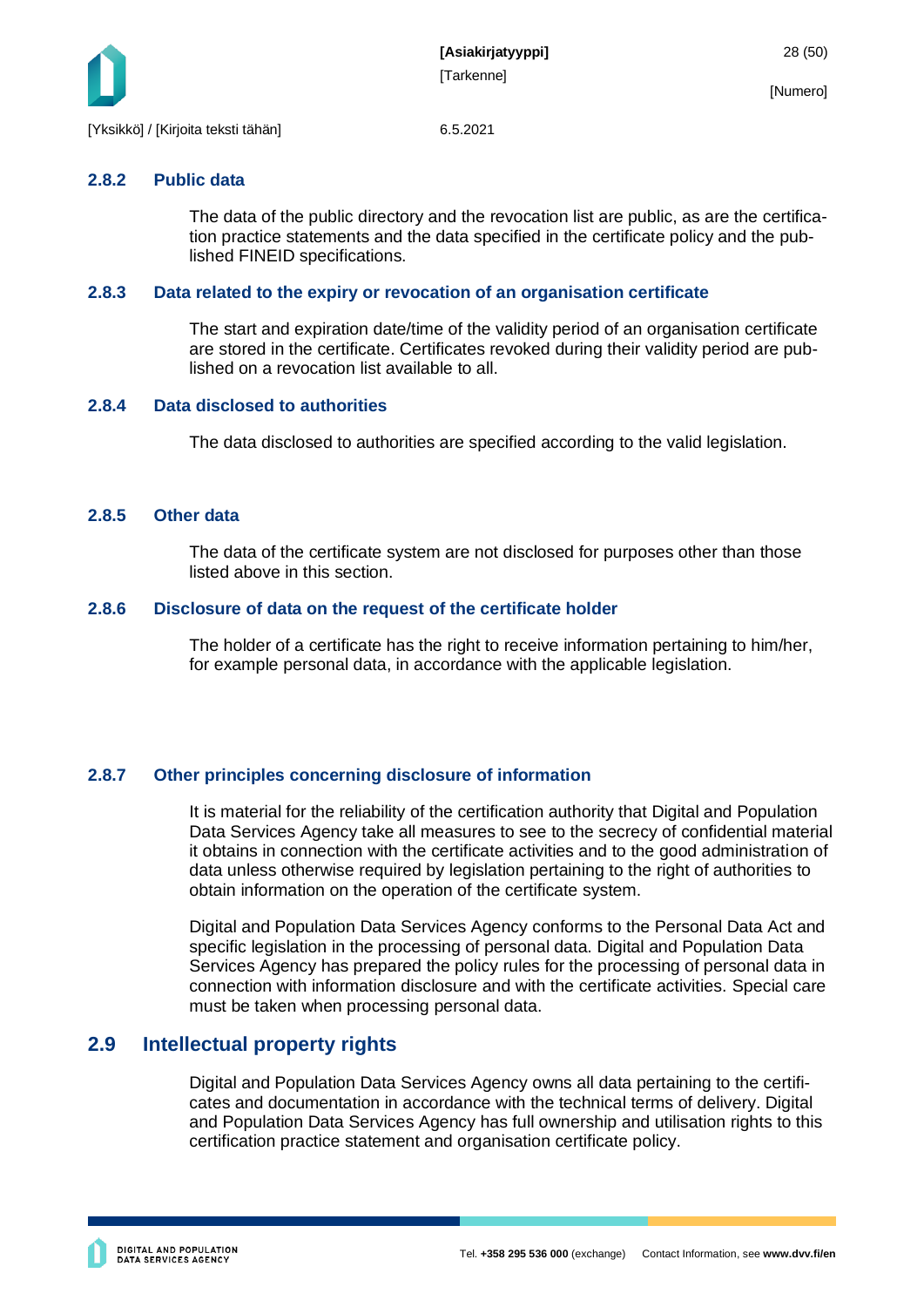

## <span id="page-29-0"></span>**3 Identification of certificate applicant**

### <span id="page-29-1"></span>**3.1 Registration**

Sections 4.1–4.3 present the procedures and processes that are adhered to in the identification and authentication of certificate holders.

The rights and obligations of a certificate applicant are specified in the contract document and general terms and conditions, which comprise an agreement concluded with the certificate applicant.

The application document and terms and conditions of use clearly state that the applicant for organisation certificate, with his/her signature, confirms the correctness of the information provided and approves the creation of the organisation certificate and its publication in a public directory. At the same time, the applicant accepts the rules and terms pertaining to the use of the organisation certificate and sees to the storage of organisation certificates and PIN codes and the reporting of any misuse or lost cards.

Agreements have been concluded between the certification authority and registration authority, card manufacturer and other vendors that produce parts of the certificate services, indisputably specifying the rights, liabilities and obligations of all parties.

The organisation certificate applicant is responsible for the correctness of all material data that the applicant has given the certification authority or registration authority. The organisation certificate holder must use the organisation certificate only for its intended uses.

When a certification authority grants an organisation certificate, it also approves the application for certificate.

It is the responsibility of the organisation certificate holder to prevent the use of private keys and the related PIN codes belonging to him/her in a way contradictory to the terms of use and to take care of them as set forth in the terms of use.

The certificate holder must immediately notify the revocation service if he/she suspects that his/her organisation certificate may have been used in breach of the terms and conditions.

### <span id="page-29-2"></span>**3.1.1 Naming policies**

The DPDSA's root certificate authority is: CN (Common name) = VRK Gov. Root CA – G2 OU (Organizational unit) = Varmennepalvelut OU (Organizational unit) = Certification Authority Services O (Organization) = Vaestorekisterikeskus CA  $C$  (Country) = FI

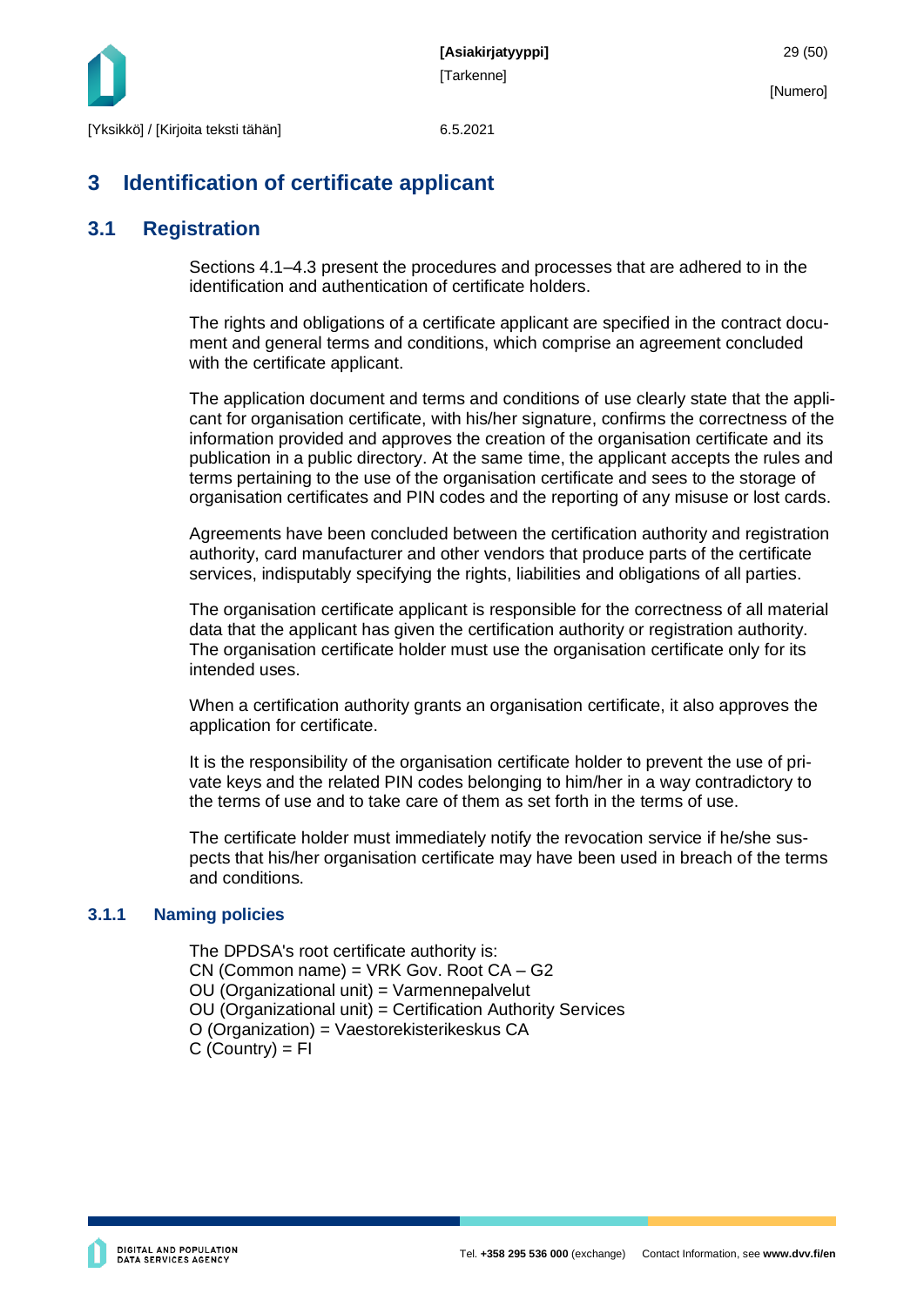**[Asiakirjatyyppi]** 30 (50) [Tarkenne]



[Numero]

The DPDSA's certification authority for organisation certificates is: CN (Common name) = VRK CA for Organisational Certificates - G3 OU (Organizational unit) = Organisaatiovarmenteet O (Organization) = Vaestorekisterikeskus CA  $C$  (Country) =  $FI$ 

Certificate holder naming policy for organisation certificates: 2.5.4.5 (Serial Number) = Unique identifier SN (Surname) = Surname G (Given name) = Given name CN (Common name) = Surname Given name Client ID  $C$  (Country) = FI

Optional fields: O (Organization) = Name of the organization OU (OrganizationalUnit) = The organizational unit  $T(Title) = Title$ E (EmailAddress) = Email address UPN (Universal Principal Name) = The UPN name

The certification authority's public key is part of the certification authority's certificate. The certification authority's certificate is available in a public directory. If an organisation certificate is located on an ID card, the certification authority's certificate is also placed on the microchip of the ID card.

Data pertaining to the certificate holder unambiguously identify the certificate holder. The certification authority will determine the official identity of the certificate holder, if necessary.

#### <span id="page-30-0"></span>**3.1.2 Delivery of private keys to the certificate holder**

Private keys pertaining to an organisation certificate, created on a microchip or other secure environment, are delivered to the certificate holder in connection with delivery. No copy of private signature keys created on a microchip exists or can be made afterwards. Key recovery can be performed on the authentication and encryption certificate in accordance with the agreement made between DPDSA and the certificate client organisation.

An ID card that contains an organisation certificate must be collected by the certificate holder in person by visiting the CA's registration authority. The organisation certificate holder must prove his or her identity in accordance with the procedure used in the application stage. The method of identification is recorded in the receipt note, which is signed by the customer and the registration authority's representative who hands over the ID card.

The basic ID and signing ID codes needed for the use of the card are sent by mail by the card manufacturer to the person specified in the application to the address given in the application.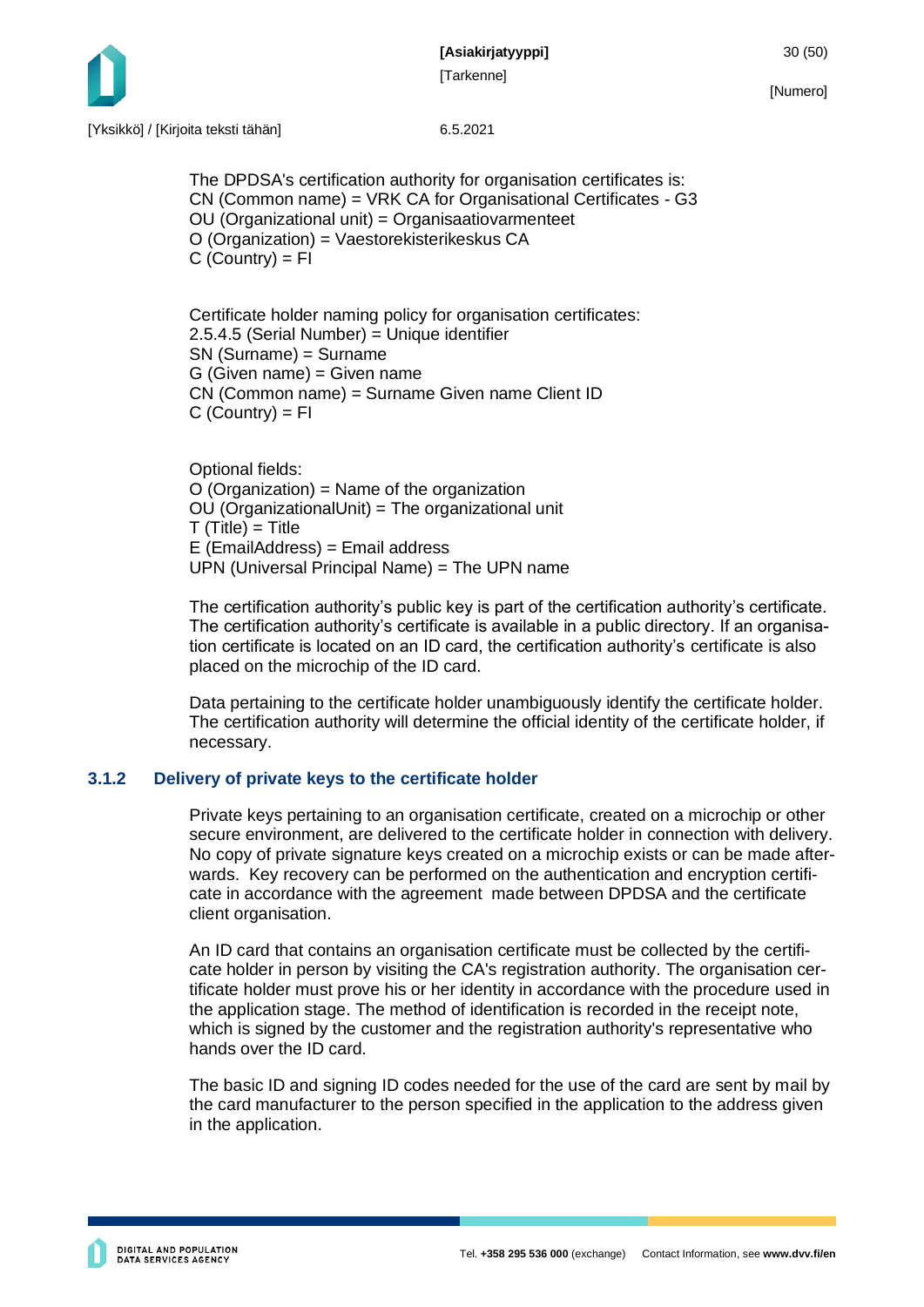

### <span id="page-31-0"></span>**3.2 Renewal of key pair**

The public keys in organisation certificates and the private keys in the microchip cannot be renewed. The creation of new key pairs requires a new organisation certificate.

The renewal of the organisation certificate adheres to the same procedures as when applying for the certificate for the first time.

### <span id="page-31-1"></span>**3.3 Renewing a key pair after inclusion on revocation list**

The public keys in organisation certificates and the private keys in the microchip cannot be renewed. The creation of new key pairs requires a new organisation certificate.

The renewal of the organisation certificate adheres to the same procedures as when applying for the certificate for the first time.

### <span id="page-31-2"></span>**3.4 Identification of the requester of revocation**

The holder of an organisation certificate may have the certificate revoked before the expiration of the organisation certificate's validity period.

#### **Revocation request procedure**

Revocation requests are primarily made by the organisation's representative upon discovering that a certificate has been lost or it may have been misused. Requests can also be made by e.g. the card manufacturer or the registration authority.

The revocation request must be made immediately upon suspecting the misuse of a certificate, for example because of loss or theft. Organisation certificates can be revoked by calling the free revocation service at +358 800 162 622.

All revocation requests, reasons for revocation, the method of identifying the requester, and the CA's response to the request are archived.

#### **Identification of the party requesting revocation of an organisation certificate**

The caller is identified by verifying his/her personal information. If the caller is not the holder of the certificate being revoked, both the caller and the certificate holder must be identified.

The unique identifier of the certificate which is needed for the revocation request is determined from the certificate holder's identification details.

If the revocation request is made by a registration authority or a card manufacturer, identification is done according to the process described in section 4.4.3.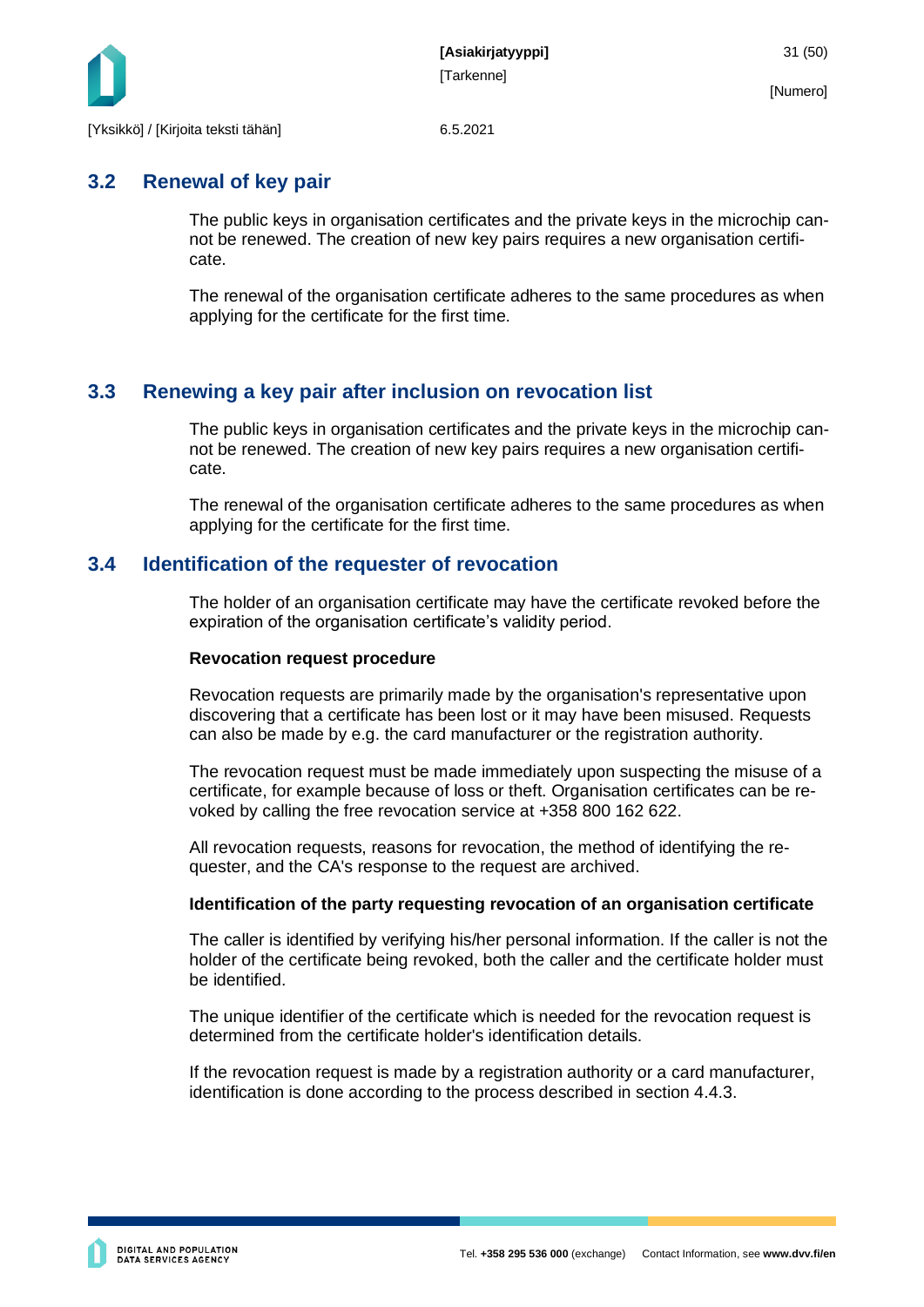

## <span id="page-32-0"></span>**4 Operational requirements**

### <span id="page-32-1"></span>**4.1 Applying for a certificate**

The rights and obligations of a certificate applicant are specified in contract documents and general instructions for use, which comprise an agreement concluded with the certificate applicant. The application document contains the details of the rights and obligations of both parties. When an applicant for an organisation certificate applies for an organisation certificate, he/she also accepts the general terms of use.

The application document and instructions for use clearly state that the applicant for organisation certificate, with his/her signature, approves the correctness of the information provided and the creation of the certificate and its publication in the public directory. At the same time, the applicant accepts the rules and terms pertaining to the use of the organisation certificate and sees to the storage of organisation certificates and PIN codes and the reporting of any misuse or lost certificates/microchip.

Agreements have been concluded between the certification authority and registration authority, card manufacturer and other vendors that produce parts of the certificate services, indisputably specifying the rights, liabilities and obligations of both parties.

Applications for an organisation certificate are made in person by visiting the registration authority's registration point. The applicant's identity is verified from an identity document issued by the police, which can be an identity card, a passport, or a driving licence issued after 1 October 1990. Other acceptable forms of identity are: a valid passport or identity card issued by an official government agency of an EEA member state, Switzerland or San Marino, a valid driving licence issued by an official government agency of an EEA member state after 1 October 1990, or a valid passport issued by an official government agency of another state. If the applicant does not hold any of these documents, the police will verify his/her identity by other methods. The method of identification is recorded in the application form and confirmed by signature by the registration clerk. In accordance with the agreement made with the client organisation, certificate applications can also be made using a certificate issued by DPDSA after 1 March 2010.

### <span id="page-32-2"></span>4.2 Granting of a certificate

The certification authority grants an organisation certificate upon accepting the application for certificate.

When granting an organisation certificate, the certification authority is responsible for its data content being correct at the time of delivery of the certificate.

### <span id="page-32-3"></span>4.3 Receiving a certificate

The organisation certificate is delivered to the certificate holder according to the certificate service procedure agreed with the organisation in question. The general terms and conditions and instructions for the use of the card are given to the certificate holder.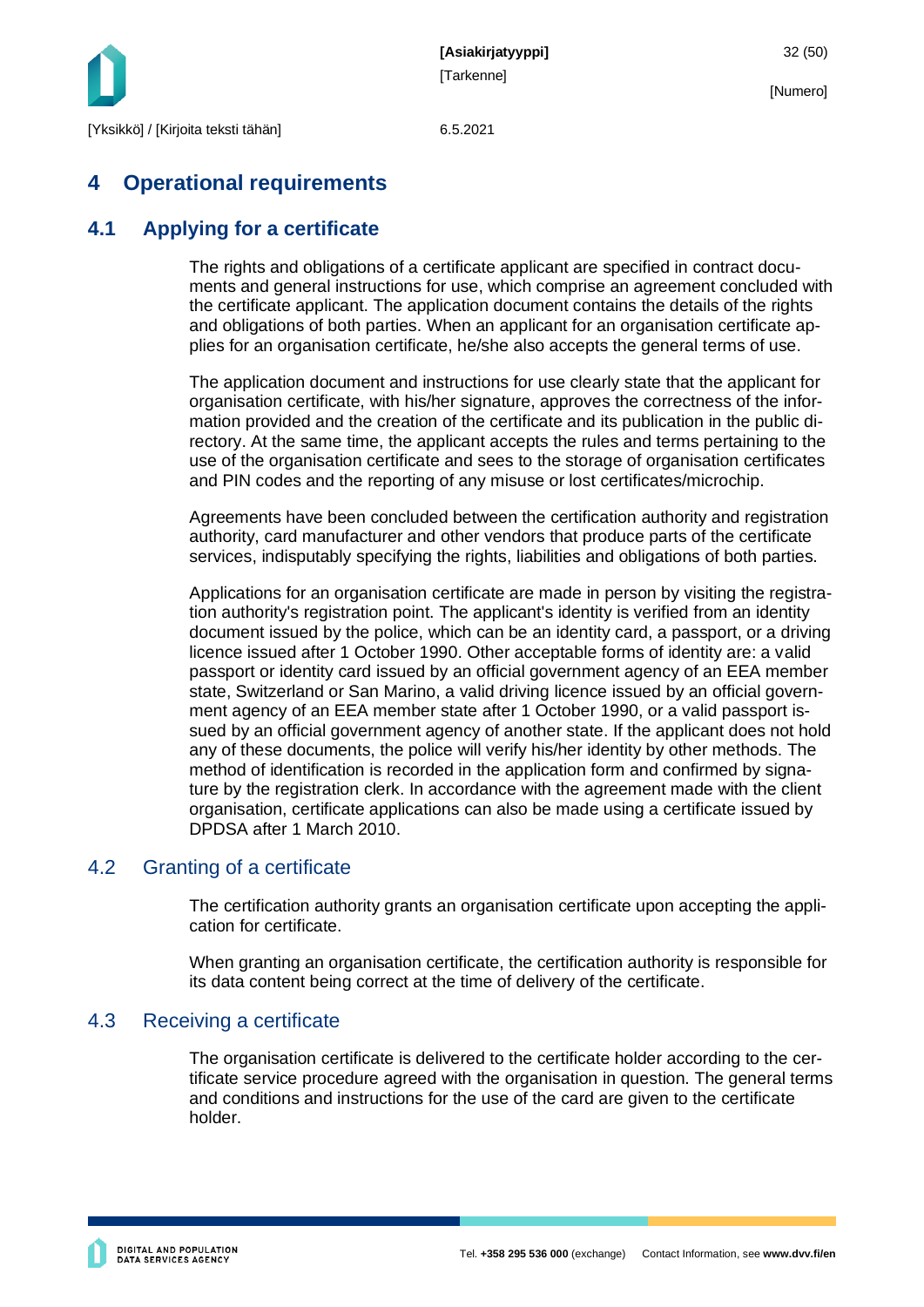

At the time of handing out the card, it is emphasised to the certificate applicant that there are no copies of the private signature keys created in the technical component of the card and no copies can be made later.

### <span id="page-33-0"></span>4.4 Termination and interruption of the validity of a certificate

#### <span id="page-33-1"></span>**4.4.1 Prerequisites for revoking a certificate**

An organisation certificate must be included in a revocation list when there is reason to suspect misuse, for example because of loss or theft. Organisation certificates can be revoked by calling the free revocation service. The revocation request must be made immediately upon suspicion of potential misuse.

It is the responsibility of the organisation certificate holder to prevent the use of private keys and the related PIN codes belonging to him/her in a way contradictory to the terms of use by taking care of the card and PIN codes as set forth in the terms of use.

#### <span id="page-33-2"></span>**4.4.2 Requester of revocation**

Certificate revocation requests are primarily made by the certificate holder or the organisation's contact person. If the caller is not the holder of the certificate being revoked, both the caller and the certificate holder must be identified.

Revocation requests can also be made by the certification authority, card manufacturer or registration authority. The method of identifying the person requesting the revocation is recorded.

The reasons for revocation, the date and time, and the request handler's details are recorded.

#### <span id="page-33-3"></span>**4.4.3 Revocation transaction**

Certificates can be revoked by the following methods:

By calling the revocation service

By visiting the registration authority

Information of the inclusion of a certificate on a revocation list will be publicly available within an hour of the revocation request having been deemed valid and approved. The revocation list is valid for eight hours.

#### **Revocation of an organisation certificate**

**DIGITAL AND POPULATION<br>DATA SERVICES AGENCY**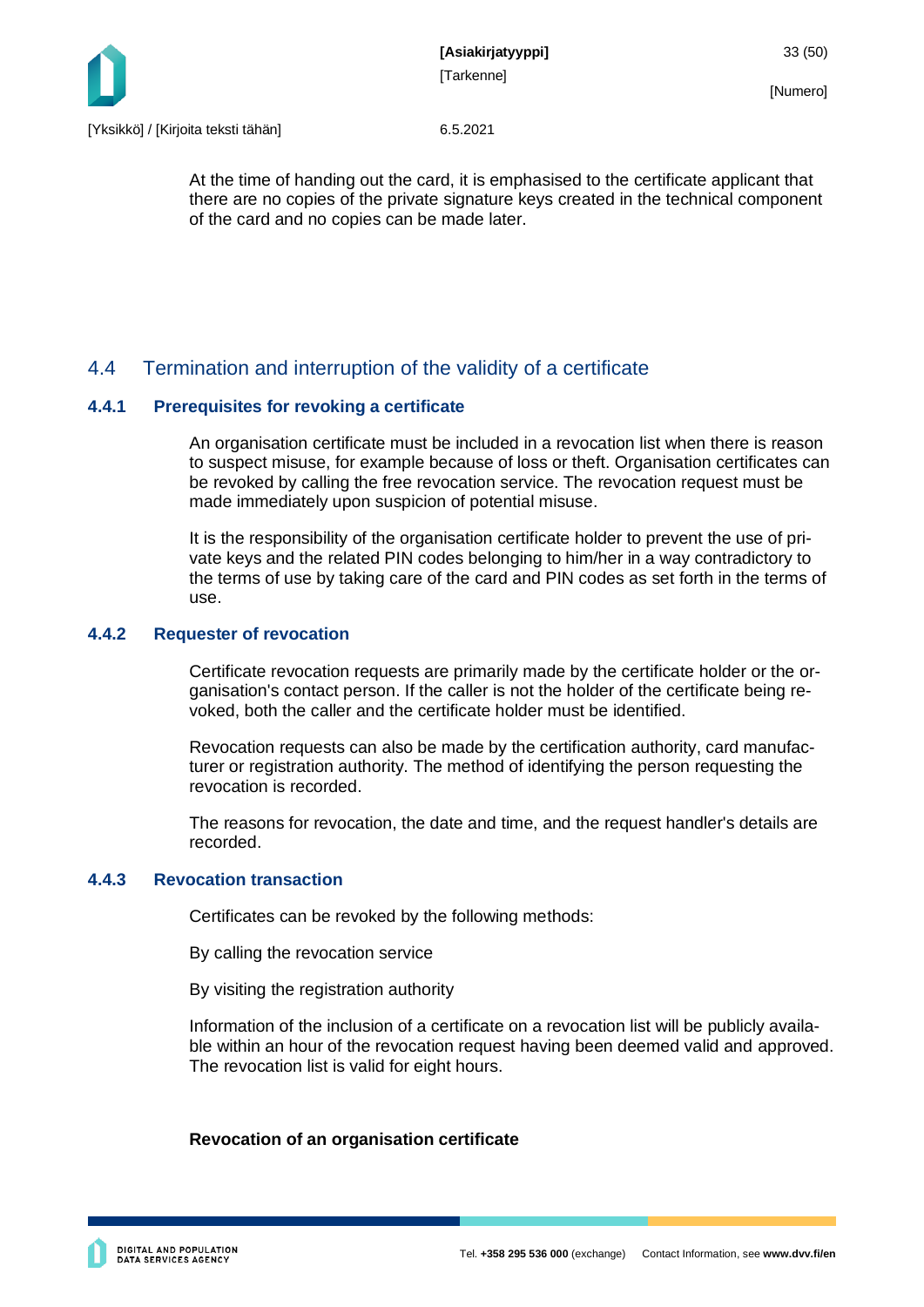

The certificate holder is responsible for revoking certificates. Upon the certificate holder's notification, the organisation certificate can be placed on the revocation list to prevent its use. However, any other applications stored in the card platform can still be used according to their designated purpose.

Certificates can be revoked by calling the free revocation service on +358 800 162 622 or the textphone service for hard-of-hearing on +358 100 2288. The certificate holder's liability ends upon receipt of an identifiable notification that enables the revocation. The certificate holder's liability for the use of the certificate ceases at the same time. If necessary, the notification can be given by another person, in which case the caller's identity and connection with the ID card holder must be ascertained.

The revocation service confirms to the requester during the call when the revocation has been completed successfully.

If the person requesting the revocation of a certificate is not the certificate holder and the certificate holder has not contacted the certification authority or registration authority in connection with the revocation, the certificate holder will be notified of the revocation by letter.

Revoked certificates cannot be reinstated.

#### **Revocation of a certificate by the Digital and Population Data Services Agency**

DPDSA revokes a certificate belonging to a deceased person upon receiving notice of the death.

The Digital and Population Data Services Agency will revoke a certificate issued by it if an error is found in its data content.

Digital and Population Data Services Agency may revoke certificates signed with its private key if there is reason to believe that Digital and Population Data Services Agency's private keys have become disclosed or accessed by unauthorised parties.

All certificates that are valid and have been granted with the exposed key must be closed on one or several revocation lists whose validity period does not expire until the validity of the last revoked certificate has expired.

If the private key used by the Digital and Population Data Services Agency in certificate creation or another technical method has become exposed or otherwise unusable, the Digital and Population Data Services Agency must duly notify all cardholders and the Finnish Transport and Communications Agency of the event.

Digital and Population Data Services Agency may also revoke a certificate for other special reasons.

#### <span id="page-34-0"></span>**4.4.4 Timing of a revocation event**

Certificates are revoked immediately in connection with a revocation request. Revoked organisation certificates cannot be reinstated.

[Numero]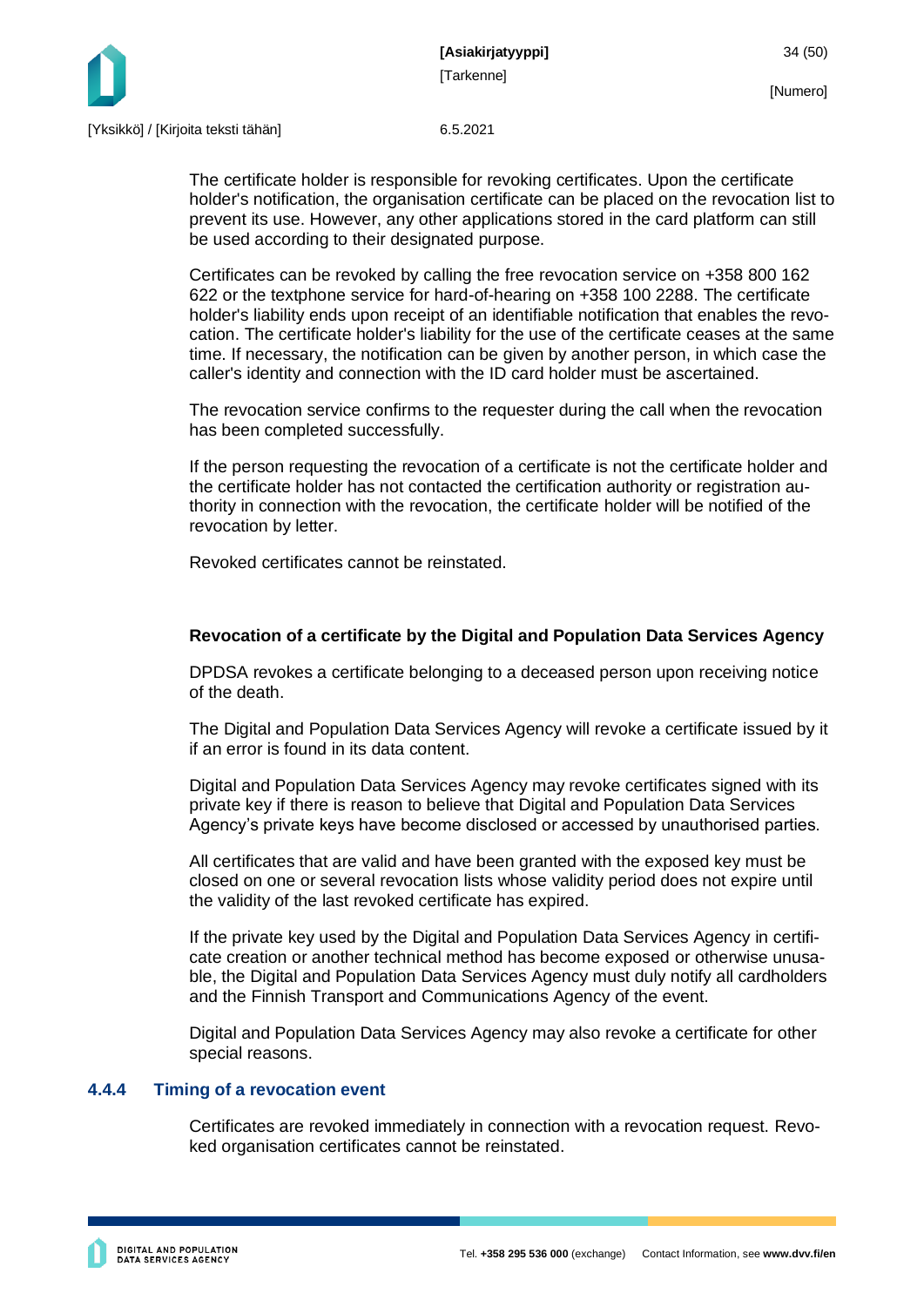

#### <span id="page-35-0"></span>**4.4.5 Requirements for terminating the validity of a certificate**

An organisation certificate cannot be temporarily suspended unless such a procedure has been specifically agreed upon between DPDSA and the client organisation.

#### <span id="page-35-1"></span>**4.4.6 Creator of revocation request**

An organisation certificate cannot be temporarily suspended unless such a procedure has been specifically agreed upon between DPDSA and the client organisation.

#### <span id="page-35-2"></span>**4.4.7 Making a revocation request**

An organisation certificate cannot be temporarily suspended unless such a procedure has been specifically agreed upon between DPDSA and the client organisation.

#### <span id="page-35-3"></span>**4.4.8 Limitations of the revocation period**

An organisation certificate cannot be temporarily suspended unless such a procedure has been specifically agreed upon between DPDSA and the client organisation.

#### <span id="page-35-4"></span>**4.4.9 Publishing frequency of the revocation list**

Information of the inclusion of a certificate on a revocation list will be publicly available within an hour of the revocation request having been deemed valid and approved. The revocation list is valid for eight hours.

The revocation list contains the time of publication of the next revocation list.

The new revocation list will be published by the expiration of the validity of the valid revocation list.

In case of system updates and other exceptional situations, DPDSA has published revocation lists at a different frequency and extended validity periods.

#### <span id="page-35-5"></span>**4.4.10 Revocation list requirements**

The obligations of a party trusting the certificate are described in section 2.1.4.

#### <span id="page-35-6"></span>**4.4.11 Online certificate status check**

The certification authority provides an online certificate status check service that implements OCSP. The certification authority publishes a revocation list of revoked certificates.

#### <span id="page-35-7"></span>**4.4.12 Requirements related to online certificate status check**

The certification authority provides an online certificate status check service that implements OCSP.

#### <span id="page-35-8"></span>**4.4.13 Special requirements pertaining to the exposure of the certificate holder's private key**

It is the certificate holder's responsibility to protect the use of their private keys by taking care of their microchip or card and PIN codes as described in the instructions for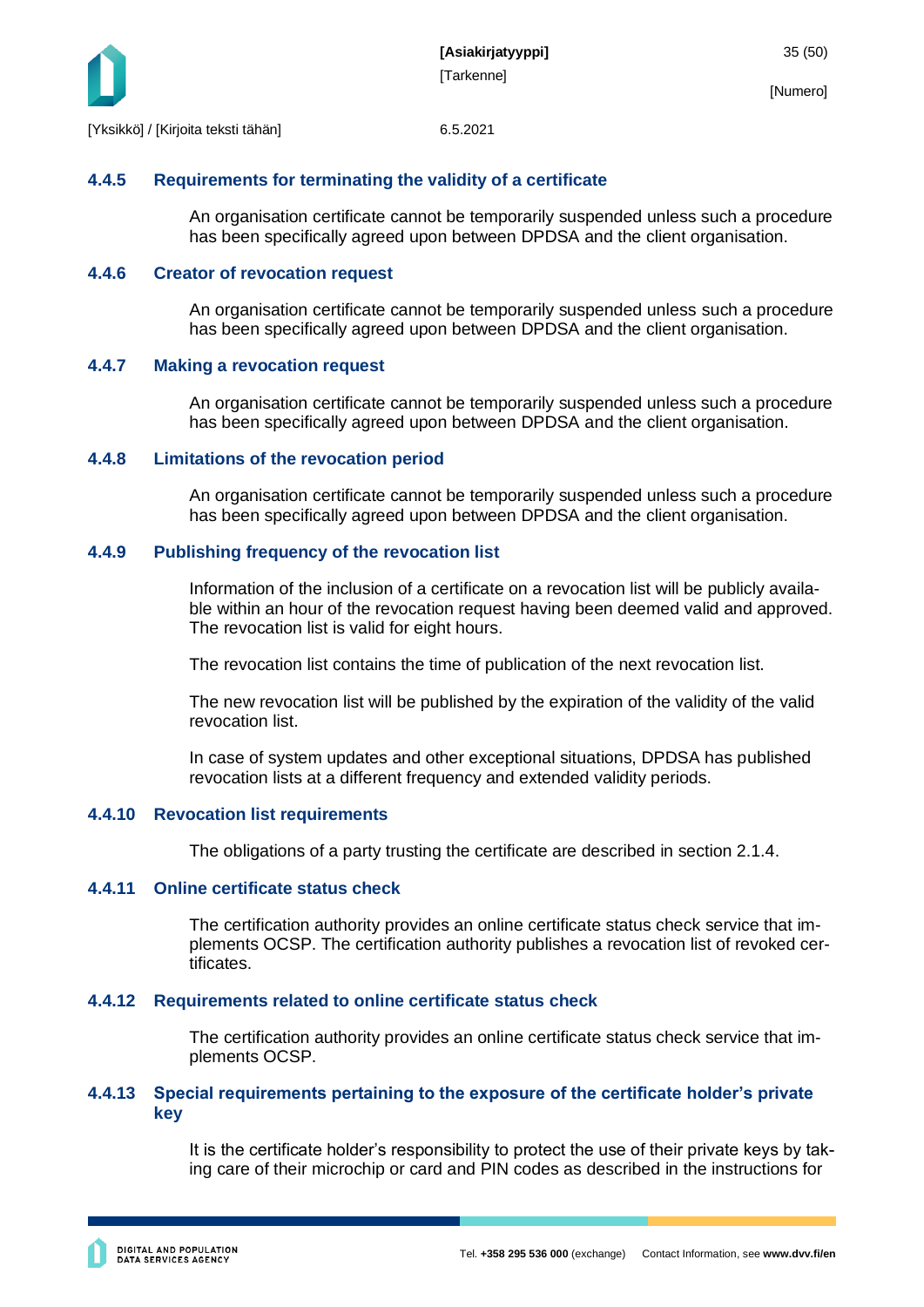

use. The certificate holder must immediately notify the revocation service if he/she suspects that his/her certificate(s) may have been used in breach of the terms and conditions.

### <span id="page-36-0"></span>**4.5 System supervision**

For supervision purposes, the certification authority stores log data about certificate production events, the certificate system's access management, hardware configuration, system software and application software, their changes, backups and recoveries. In addition, the CA supervises documents related to the activity. Any non-conformances will be reported as agreed.

### <span id="page-36-1"></span>**4.6 Archiving of data pertaining to organisation certificates**

#### <span id="page-36-2"></span>**4.6.1 Material stored**

The provisions of the Archive Act (831/1994) are applied as the general law for archiving. The right to obtain information is determined according to the Act on the Openness of Government Activities (621/1999). With respect to the archiving of certificates, the provisions pertaining to archiving in electronic services legislation are also applied. Certificate register data are held for at least 5 years after expiry of the certificate. The certification authority archives the following information:

- a) The application form signed by the applicant, and the acknowledgement of receipt of the ID card and the associated terms and conditions.
- b) Issued certificates, their data contents and additional details related to their life cycle management starting from the time of expiry or revocation of the certificate.
- c) Events related to the creation or renewal of the CA's private key.
- d) Certificate revocation requests.
- e) Revocation lists submitted to the public directory and other information related to certificate revocation.
- f) Current and previous versions of the certificate policy and the corresponding certification practice statements.
- g) User actions by the administrators and users of the certificate system who are registered users of the certificate system are recorded in log files.
- h) Audit reports and records, including data security audits and system audits.

The archive data are stored in accordance with regulations pertaining to the certification authority in question.

#### <span id="page-36-3"></span>**4.6.2 Protection of archives**

Archived data are stored on high-security premises with access control.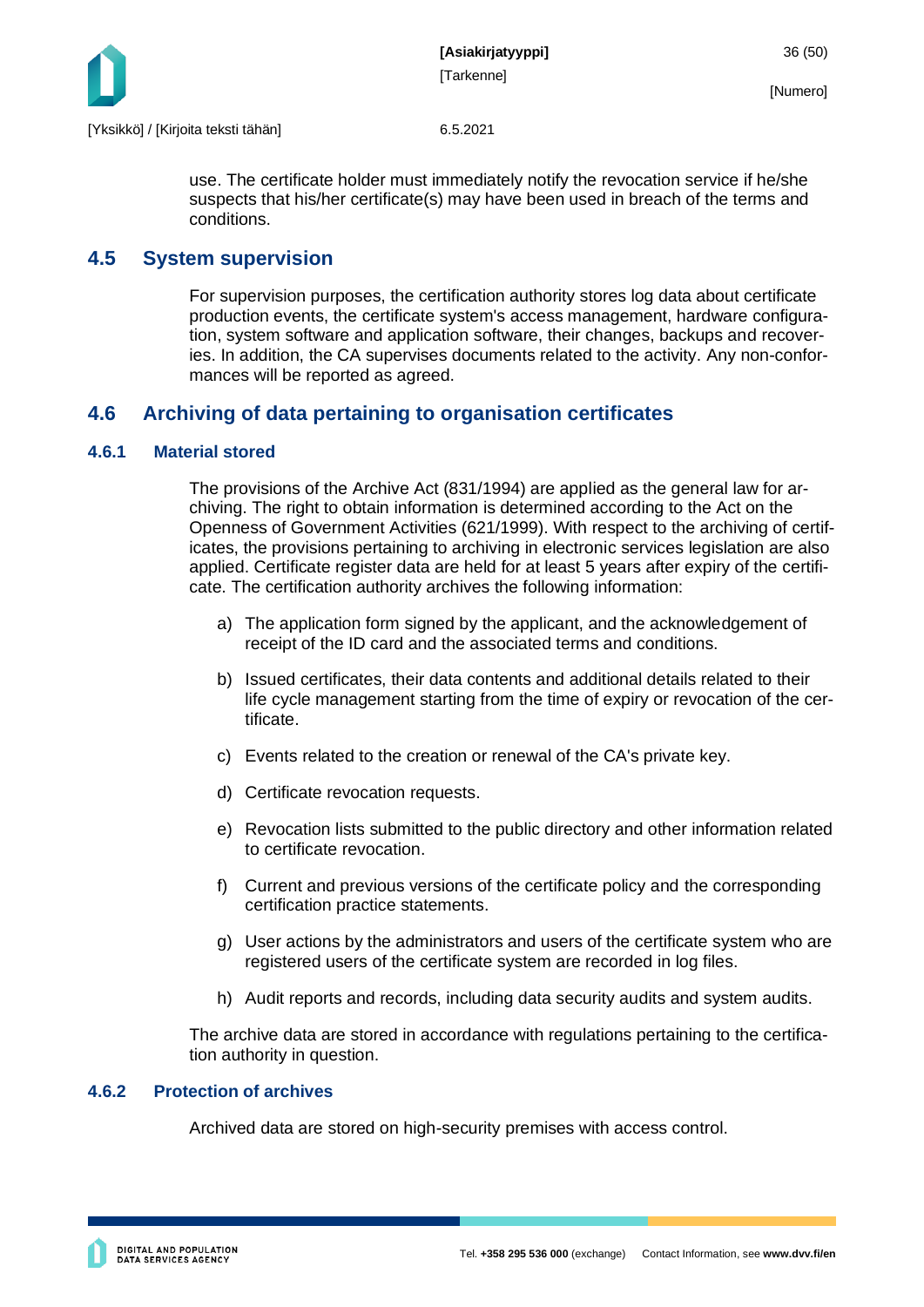

#### <span id="page-37-0"></span>**4.6.3 Backup methods for archived data**

Backups are stored in a place physically separate from the original data.

#### <span id="page-37-1"></span>**4.6.4 Acquisition and backup methods for archived data**

If the CA's service is interrupted or terminated, the CA shall notify all of its customers that the archive will continue to be available. All archive queries should be sent to the CA or other party which is designated by the CA before it terminates its service.

The certification authority ensures the availability and readability of the archives even in the event that the certification authority's operations are interrupted or terminated.

Archived data will be made available as deemed appropriate from the point of view of the certificate holder or the trusting party.

### <span id="page-37-2"></span>**4.7 Management of the continuity of operations and handling of deviations**

Digital and Population Data Services Agency has a continuity and preparedness plan that enables the continuity of the operations of Digital and Population Data Services Agency.

#### <span id="page-37-3"></span>**4.7.1 The certification authority's private key has been compromised or the certification authority's certificate has been revoked**

In each certification practice statement, the certification authority states the measures that the certificate holders, parties trusting the certificate and registration authorities and the certification authority's staff must take if the certification authority's private key has become disclosed or otherwise unusable.

In such cases, the certification authority will either suspend its service as described in section 4.8 or carry out the following measures:

- a) The certification authority notifies all certificate holders, trusting parties, and clients with whom the CA has agreements in place or who are otherwise, on the grounds of a contractual relationship or government activities, in a relationship with the CA that entitles them to be notified by the CA.
- b) The certification authority creates a new key in accordance with Chapter 6.
- c) All certificates that are valid and have been granted with the exposed key are closed on one or several revocation lists whose validity period does not expire until the validity of the last revoked certificate has expired.
- d) The certification authority archives the required data as per section 38 of the Act on Strong Electronic Identification and Trust Services for the statutory period and otherwise complies with the Archives Act.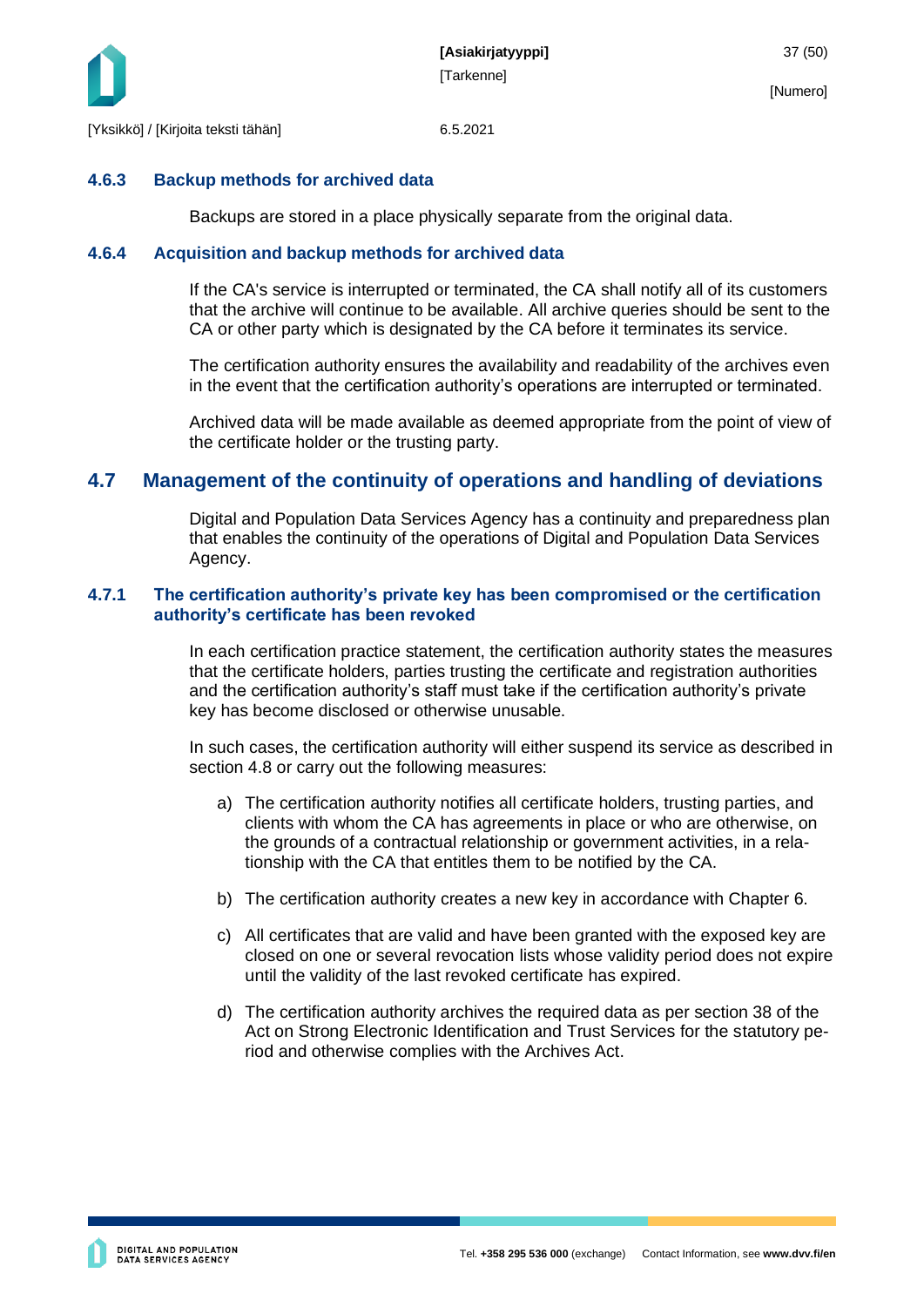

#### <span id="page-38-0"></span>**4.7.2 Compromised security because of a natural disaster or other catastrophe**

Digital and Population Data Services Agency's security policy takes into account the measures necessitated by the compromising of external security. Digital and Population Data Services Agency is ISO/IEC 27001 certified with respect to information security, setting the requirements for Digital and Population Data Services Agency's operations also after the occurrence of a catastrophe. The Digital and Population Data Services Agency will comply with the procedures referred to in section 4.7 as regards the issuance and maintenance of certificates.

### <span id="page-38-1"></span>**4.8 End of the certification authority's operations**

The termination of the certification authority is considered to be a situation where all services related to the granting of the certification authority's certificates are permanently terminated. The termination of the certification authority does not refer to a situation where the certification service is transferred from one organisation to another.

The certification authority communicates the termination of the certificate services to the parties specified in section 4.7.1 a) as soon as possible, however at least one month before the time of termination.

Before the termination of the certification authority, at least the following measures will be taken:

- a) All certificates that are valid and have been granted are closed on one or several revocation lists whose validity period does not expire until the validity of the last revoked certificate has expired.
- b) The certification authority will revoke all authorisations of its contractual partners to carry out tasks pertaining to the granting process of certificates on behalf of the certification authority.
- c) The certification authority ensures that access to the certification authority's archives as set forth in section 4.6 will be maintained also after the termination of the certification authority.
- d) The certification authority is responsible for the archiving of the required data as per section 38 of the Act on Strong Electronic Identification and Trust Services and otherwise complies with the Archives Act.

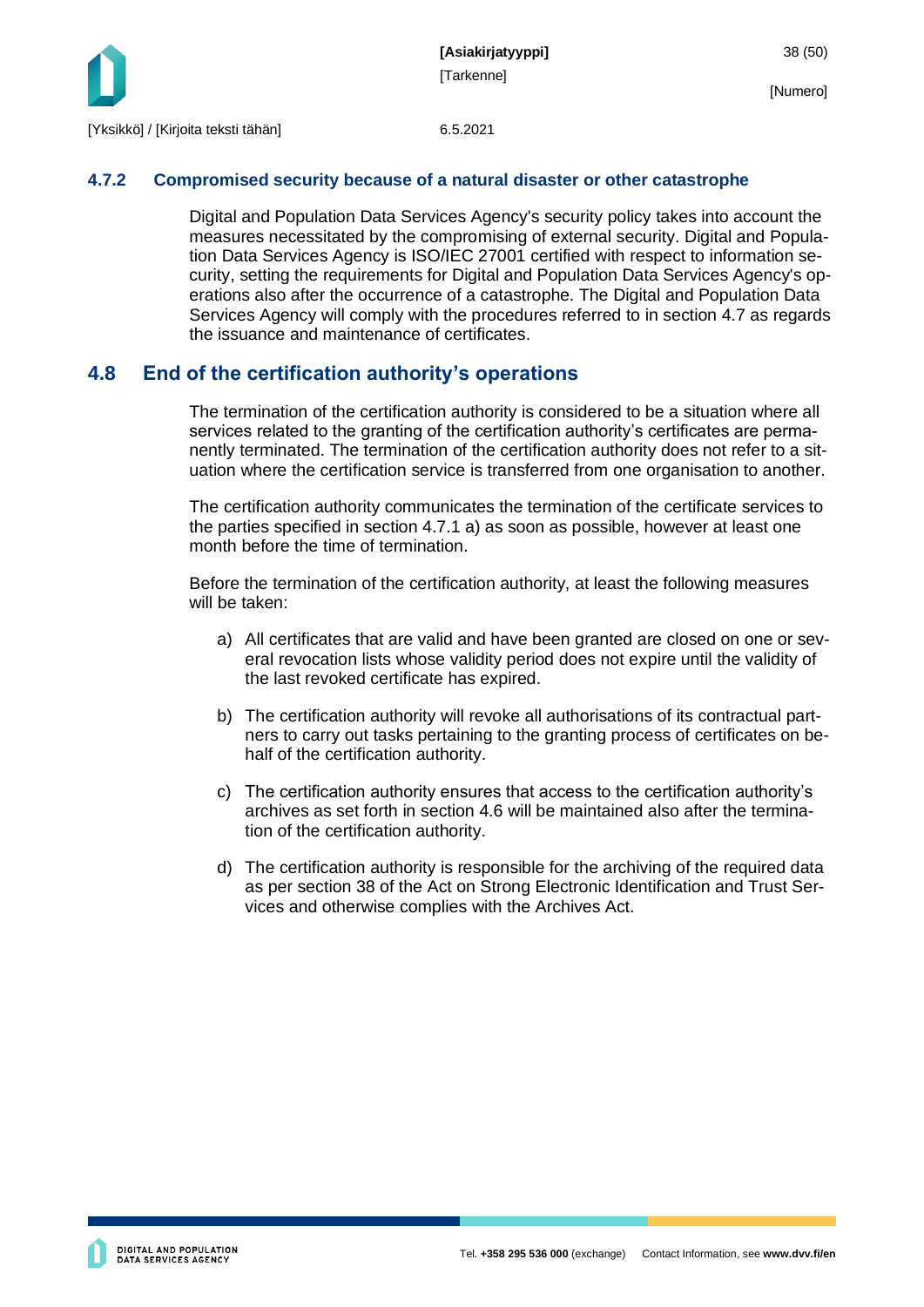

### <span id="page-39-0"></span>**5 Physical, operational and staff security requirements**

An information security certificate has been granted to Digital and Population Data Services Agency, affirming that DPDSA's information security meets the requirements of the ISO/IEC 27001 standard.

Digital and Population Data Services Agency uses technical vendors for carrying out the information technology tasks of the certificate service. DPDSA is responsible, as the certification authority, for the safety and operation of certificate production in an appropriate way in all of its sub-areas.

The Digital and Population Data Services Agency adheres to good information management practices. Services related to certificate provision are organised within the Certificate Services unit of the DPDSA.

### <span id="page-39-1"></span>**5.1 Arrangements related to physical security**

#### <span id="page-39-2"></span>**5.1.1 Location and building properties**

The certification authority's systems are located in high-security data centres and meet the instructions and orders imposed on data centres regarding security.

Facility safety has been implemented in such a way that access to the facilities by unauthorised parties is prevented.

#### <span id="page-39-3"></span>**5.1.2 Physical access to facility**

Facilities where production duties for the certificate system are carried out have controlled physical access. The access control system detects authorised and unauthorised entry. Access to data centre facilities requires the identification of the person, whereby the person is identified and the access right is verified and the transactions are registered. Data centre facilities are guarded at all times of the day.

#### <span id="page-39-4"></span>**5.1.3 Electricity supply and air conditioning**

The data centre facilities have an appropriate air conditioning system. Built-in backup power solutions are in place to protect against unexpected power cuts.

#### <span id="page-39-5"></span>**5.1.4 Fire safety**

The data centre facilities are fitted with the necessary fire alarm mechanisms, first-aid fire-fighting equipment, and automatic fire extinguishers.

#### <span id="page-39-6"></span>**5.1.5 Data storage**

Archive data and backup copies are stored separately away from the CA's hardware systems.

Data are protected against loss, modification and unauthorised use.

#### <span id="page-39-7"></span>**5.1.6 Handling of redundant data**

Classified data are destroyed using reliable techniques.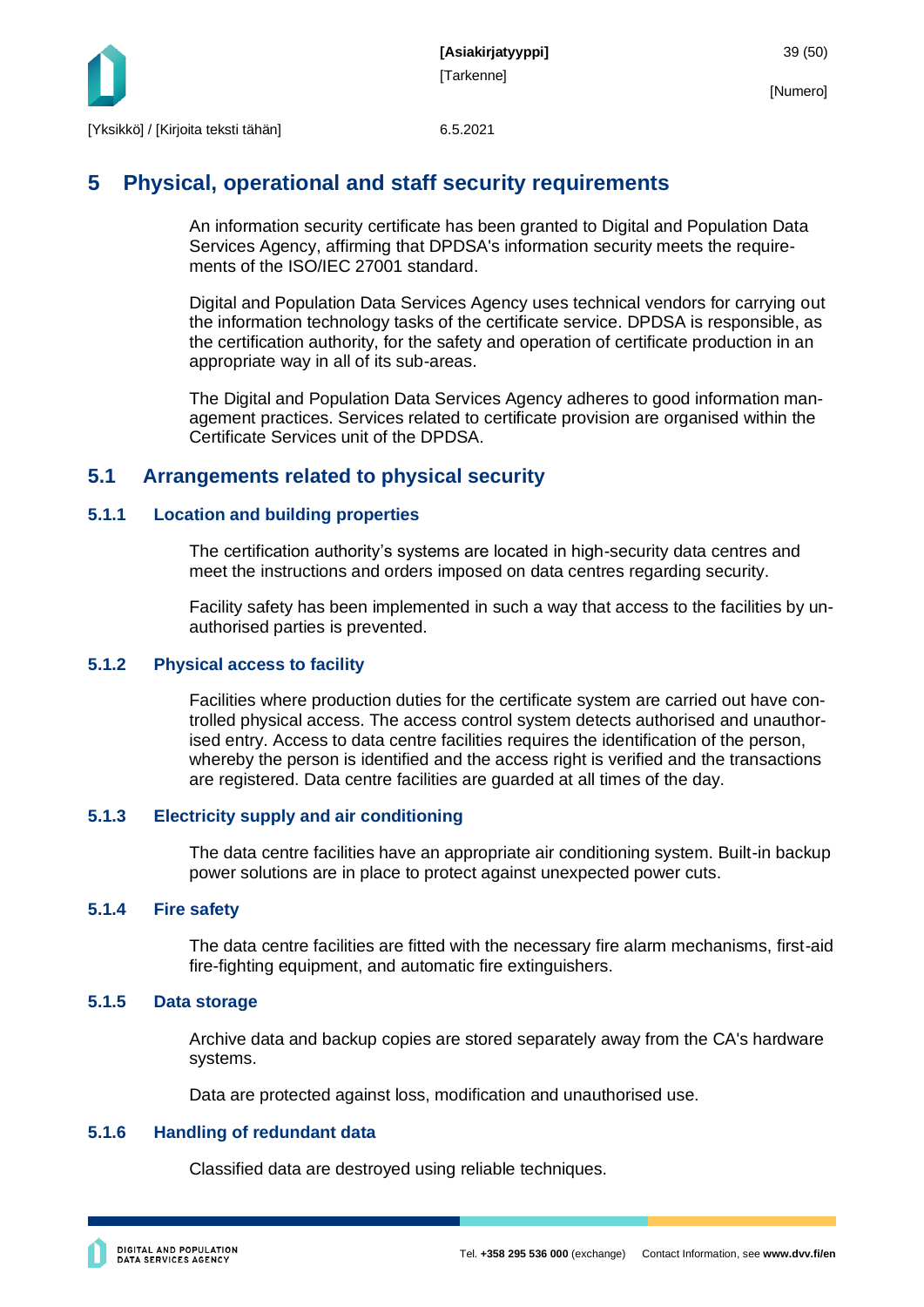

#### <span id="page-40-0"></span>**5.1.7 Water damage**

The data centre facilities are fitted with appropriate humidity detectors.

### <span id="page-40-1"></span>**5.1.8 Auxiliary arrangements**

The hardware solutions have been implemented according to good information administration practice in such a way that in the event of system failure, a backup system can be used without compromising the confidentiality, integrity or availability of the data contained in the system.

The supply and maintenance of spare parts for important devices has been ensured.

### <span id="page-40-2"></span>**5.2 Operational requirements**

#### <span id="page-40-3"></span>**5.2.1 Division of responsibility**

Digital and Population Data Services Agency uses technical vendors for the registration and information technology duties of certificate production. Digital and Population Data Services Agency serves as the certification authority that is responsible for certificate activities.

The certification authority's tasks are comprised of the following areas of responsibility:

Data security

**Registration** 

System administrator

System user

System supervisor

The certification authority and the technical supplier have concluded a supply agreement which contains detailed descriptions of the supplier's duties, methods and responsibilities and the data security provisions.

#### <span id="page-40-4"></span>**5.2.2 Number of staff required for the duties**

The creation, activation, backup and recovery of the certification authority's private key are carried out under supervision when two persons authorised to carry out maintenance on the system are present.

The revocation of the certification authority's private key is possible only under the supervision of two authorised persons.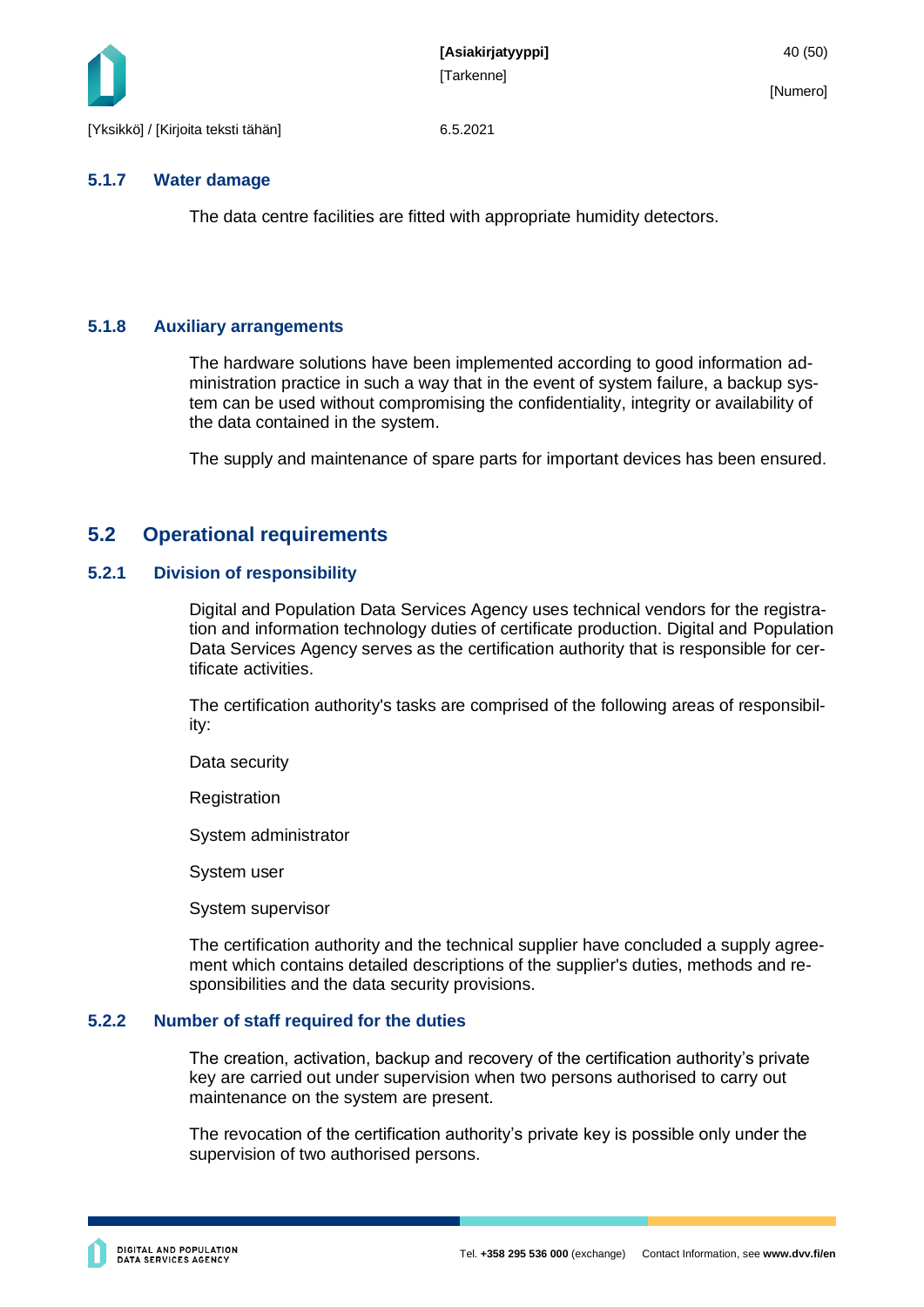

At least two persons authorised to carry out maintenance on the system are present when the certification authority's private key's hardware security module is initialised.

The use of the system requires the presence of at least one person authorised to do so.

The registration and identification of an organisation certificate requires the presence of one person.

#### <span id="page-41-0"></span>**5.2.3 Task-specific identification**

The registration authority of the organisation certificate:

The registration authority is an organisation which has a registration agreement with the Digital and Population Data Services Agency.

The certificate system administrator:

Identified on the basis of a personal system management card. System administrators include the system specialists of the certificate system supplier and authorised personnel of DPDSA.

Certificate system user:

Identified on the basis of a personal system access card. The certificate system's users include data centre operations, technical certificate request initiators, and the revocation service.

### <span id="page-41-1"></span>**5.3 Personal security**

Digital and Population Data Services Agency serves as the certification authority that is responsible for certificate activities. The technical vendors have been selected through competition and work at the responsibility and on behalf of Digital and Population Data Services Agency.

Digital and Population Data Services Agency pays particular attention to the reliability of both its own staff and the technical vendors and registration authorities and to their skills needed for the execution of the tasks.

#### <span id="page-41-2"></span>**5.3.1 Carrying out a background check on the staff**

Digital and Population Data Services Agency has a basic security clearance done for its staff and the persons of the technical vendors who work with the certificate information system.

#### <span id="page-41-3"></span>**5.3.2 Procedure adhered to in the security clearance**

Employees' work experience is mapped during the recruitment stage, and each applicant completes a form which is submitted to the Finnish Security Intelligence Service for background check purposes.

All relevant personnel of the certification authority, certificate service and directory service providers, revocation service, and the card manufacturer must: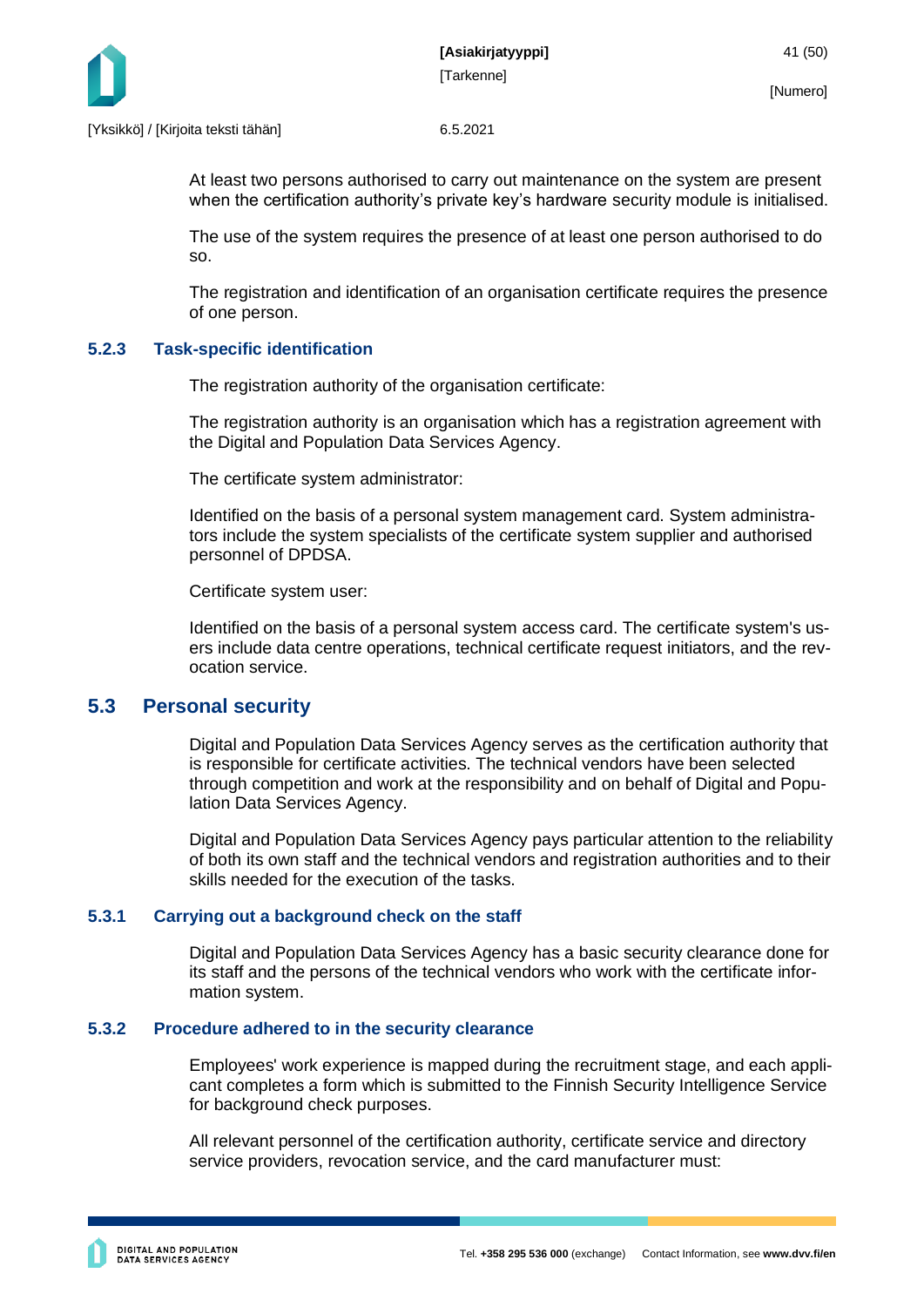

complete a form which is submitted to the Finnish Security Intelligence Service for background check purposes;

refrain from duties which are in conflict with their obligations and responsibilities;

not be persons known to have been released from a previous duty on the grounds of negligence of duty or misconduct;

be appropriately qualified for the duties they are taking on.

#### <span id="page-42-0"></span>**5.3.3 Requirements on training**

Digital and Population Data Services Agency's staff must be trained so that duties can be carried out in the best possible way. Digital and Population Data Services Agency has a training plan the implementation of which is the responsibility of Digital and Population Data Services Agency's administration unit.

#### **5.3.4 0.0.1.Maintenance of expertise and skills**

<span id="page-42-1"></span>Staff training is planned and maintained in such a way that the expertise related to the management of the task is always at the best possible level required by the task.

#### <span id="page-42-2"></span>**5.3.5 Requirements for task rotation**

When task rotation is planned for the certification authority's tasks, they must be organised in such a way that the person can see to his/her new duties in the best possible way. The implementation of task rotation must also take into account the retention of good information administration practice and the maintenance of sufficient taskspecific skill levels.

Task rotation also adheres to Digital and Population Data Services Agency's information security policy and information security plan as well as Digital and Population Data Services Agency's other general instructions.

#### <span id="page-42-3"></span>**5.3.6 Measures resulting from deviations**

Digital and Population Data Services Agency's staff work subject to official liability and in accordance with the internal instructions of Digital and Population Data Services Agency. The position of a public official is set forth in the State Officials Act (750/1994).

#### <span id="page-42-4"></span>**5.3.7 Staff representing the organisation**

When recruiting staff, it must be seen to that the staff's skills correspond to the requirements of the task and that there is nothing detected in the person's background check that would put the person's interests at odds with the production of certificate services.

#### <span id="page-42-5"></span>**5.3.8 Documents given to the staff**

The staff always has access to Digital and Population Data Services Agency's quality and security documents.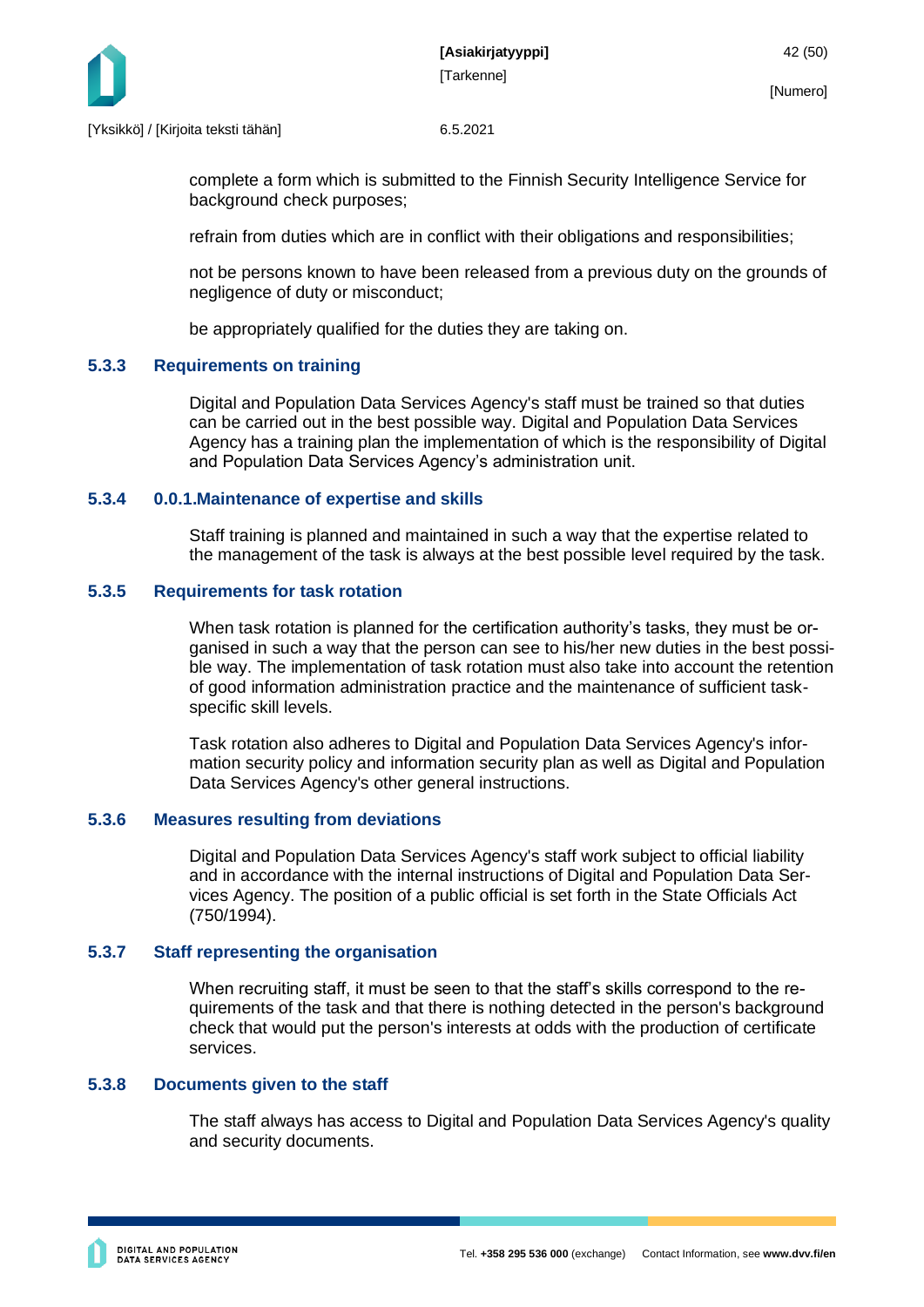

### <span id="page-43-0"></span>**6 Technical security arrangements**

### <span id="page-43-1"></span>**6.1 Generation and storage of key pairs**

#### <span id="page-43-2"></span>**6.1.1 Generating key pairs**

Each key is created on the basis of a random number input which is sufficiently long or generated in a way that makes it impossible to trace back computationally even if the time of creation and the device used to create it are known. In addition, the algorithm and method used to generate the random number meet the qualitative requirements, which include e.g. the reliability of the algorithm, the non-repeatability of the generation method, and the genuine randomness of the random number. The certification authority will not publish the probability accuracy or method.

#### **Certification authority:**

The certification authority generates its private signature keys and corresponding public keys. The keys are stored in hardware security modules administered by the certification authority. The modules meet the FIPS 140-1 Level 3 requirements.

#### **Certificate holder:**

Keys can be created by batch processing before certification or directly in conjunction with it. In both cases, the private key is kept read- and write-protected on the ID card.

The certification authority creates the certificate holder's keys within the ID card. No copy of private signature keys is made.

#### <span id="page-43-3"></span>**6.1.2 Delivery of a private key to certificate holder**

The ID card, which contains the certificate holder's private keys and requires the original PIN codes in order to be activated, is delivered to the client by a method which ensures that the card is not physically in the same place as the PINs before it reaches the client. This is done by using separate routes of transmission and by delivering the card and the PINs at different times.

The card is handed over to the card holder in person at the service point of the registration authority representing the certification authority. The organisation certificate holder must prove his or her identity in accordance with the procedure used in the application stage. The method of identification is recorded in the receipt note, which is signed by the customer and the registration authority's representative who hands over the ID card.

#### <span id="page-43-4"></span>**6.1.3 Delivery of the certificate holder's public key to the certification authority**

The integrity of public keys is protected until certification is performed. Once keys are generated, the card manufacturer submits certificate requests to the certificate system. The certificate request includes the public key and other certificate data. The connection between the certificate request system and the certificate generation system is encrypted, and persons who boot the system are identified with management cards issued by the certification authority.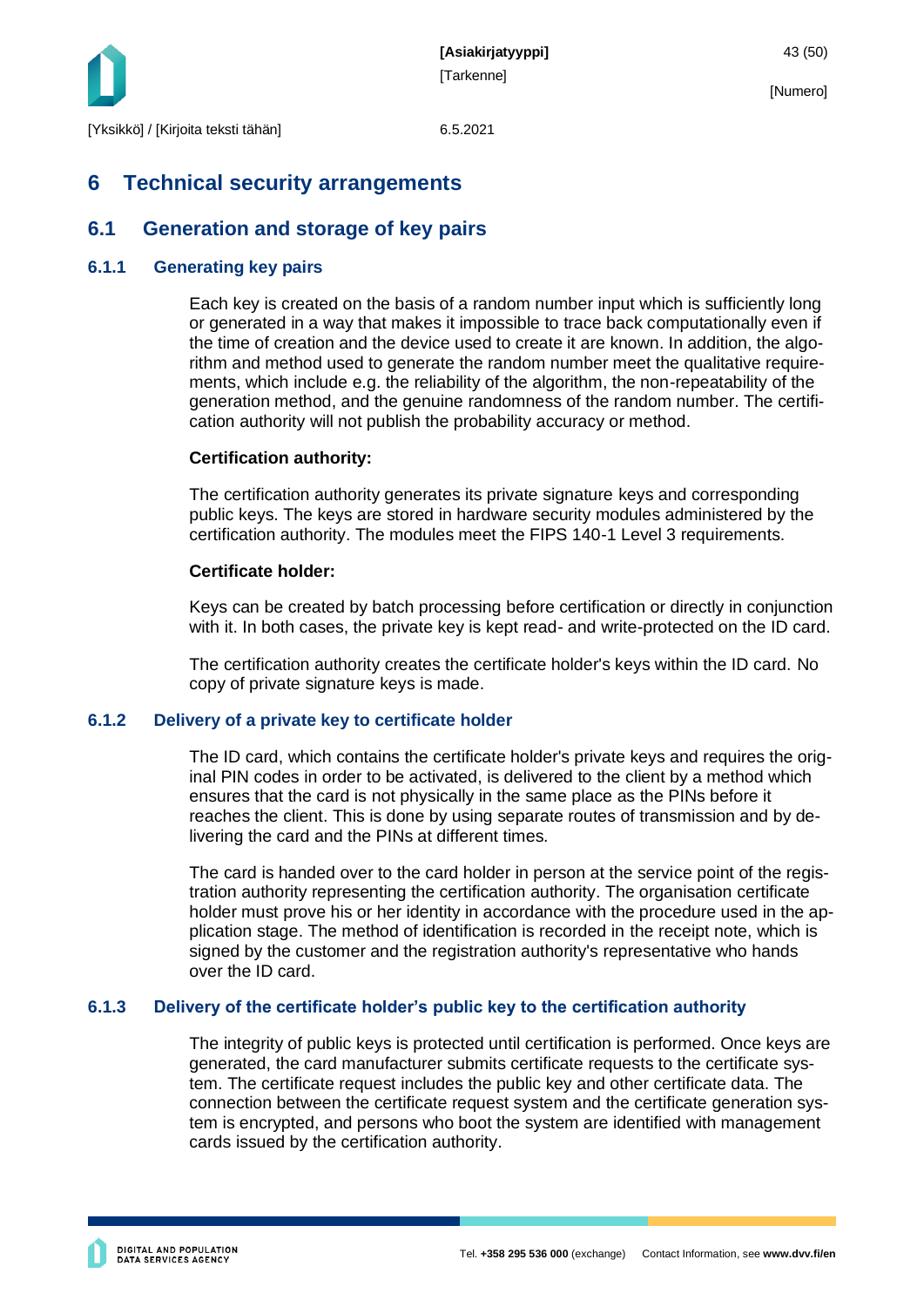

### <span id="page-44-0"></span>**6.1.4 Distribution of the certification authority's public key to the certificate holder**

The certification authority's public key is held in the CA certificate, which is located on an ID card. The CA certificates are freely distributable and available in a public directory and the CA's online service.

#### <span id="page-44-1"></span>**6.1.5 Key lengths**

The certification authority's private key, which is used to sign organisation certificates, and the corresponding public key are 4096-bit RSA keys.

The certificate holder's private and public keys are 2048-bit RSA keys at minimum.

#### <span id="page-44-2"></span>**6.1.6 Intended use of keys**

The data content of the certificate has a field that determines the intended use of the related key (e.g., authentication and encryption or digital signing). The use of the key is restricted to its intended use. For example, a key intended for digital signing must be used only for this purpose and not for authentication and encryption.

#### **CA certificate:**

Purpose: Signing of certificates and revocation lists. The technical description is in the FINEID S2 specifications.

#### **Certificate holder's authentication and encryption certificate:**

Purpose: Electronic identification or data encryption.

#### **Certificate holder's signature certificate:**

Purpose: Digital signature.

### <span id="page-44-3"></span>**6.2 Protection of private key**

#### <span id="page-44-4"></span>**6.2.1 Standards for the hardware security module**

The certification authority's private keys are stored in hardware security modules administered by the certification authority, meeting the requirements of the necessary security standard.

The certification authority sees to it that the certification authority's private keys are protected against disclosure and unauthorised use. A backup is made of the certification authority's private keys in a manner conformant with critical information security.

### <span id="page-44-5"></span>**6.2.2 Staff participating in the handling of the certification authority's private key**

The generation of the private key requires the simultaneous presence of or activation of operation by at least two persons.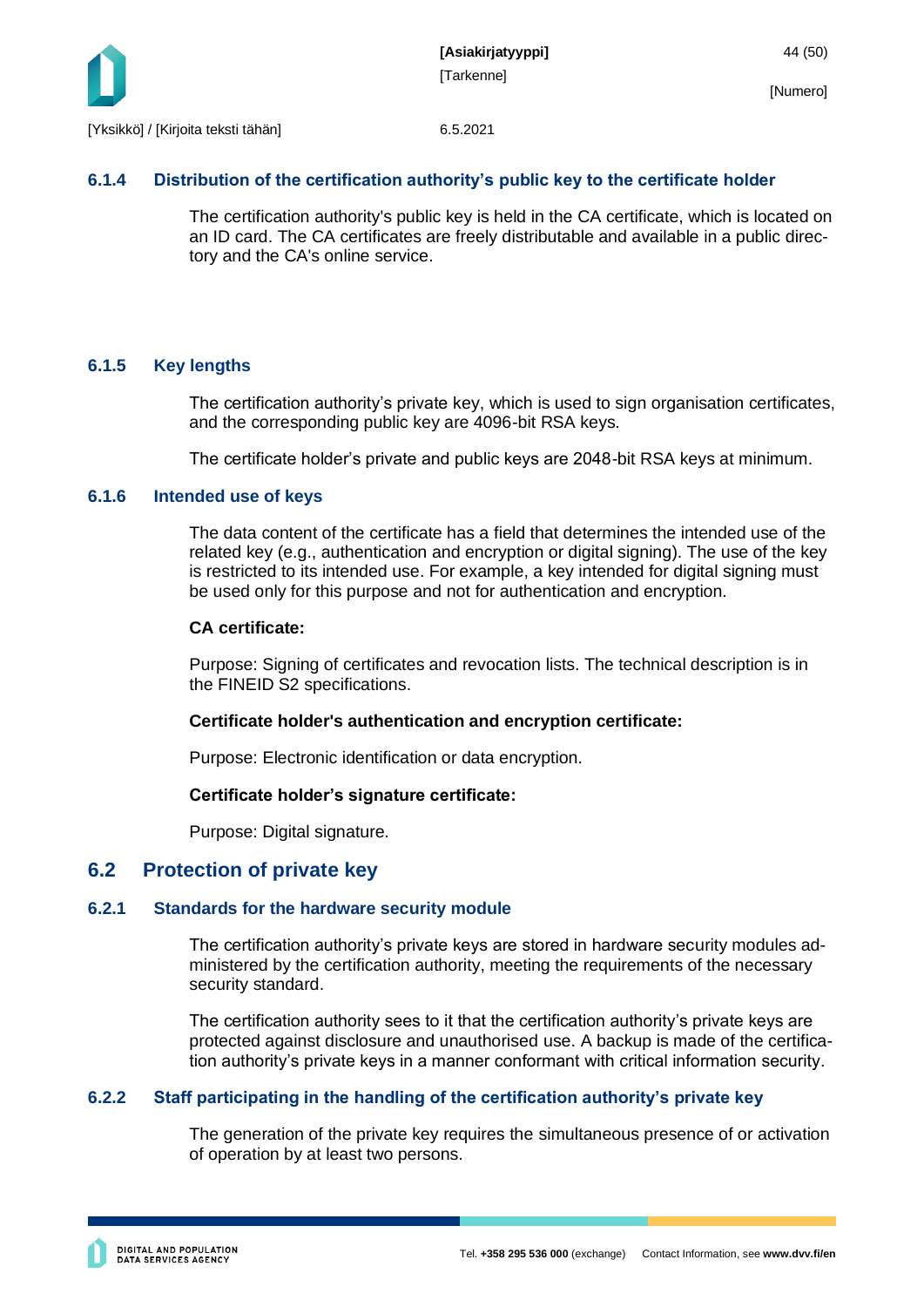

### <span id="page-45-0"></span>**6.2.3 Disclosure of private key to a trusted party**

Cardholders' private keys are generated in a secure way as required by the Regulation. Key pairs generated by the card holder are not accepted. A private key cannot be transferred or copied from an ID card. The certification authority or the card manufacturer are not able to access the private keys of users. Signature keys stored on ID cards do not have the so-called key recovery function. Key recovery can be performed on the authentication and encryption certificate in accordance with the agreement made between DPDSA and the certificate client organisation. When the keys are generated, they have not been allocated to any person.

### <span id="page-45-1"></span>**6.2.4 Backup of a private key**

The certification authority's private keys and their backups are stored with strong encryption in devices that meet the requirements of critical information security.

### <span id="page-45-2"></span>**6.2.5 Archiving of private keys**

The certification authority's private keys are stored in hardware security modules administered by the certification authority.

### <span id="page-45-3"></span>**6.2.6 Administration of private keys in hardware security modules**

The certification authority's private signature keys are protected with physical and logical security measures of high reliability. They are used only in a system placed in a secure environment. The use of keys is controlled with management cards which are protected against unauthorised use.

The certification authority's employees who work in trusted roles have a PIN-protected management card. The management cards are used to verify the user's access privileges to the certificate system or other related systems.

When a CA key is no longer in use, the key is destroyed in such a way that it cannot be retrieved or regenerated. Backup copies of the key are destroyed at the same time. The disposal of broken devices is organised in such a way as to reliably destroy private keys from both hardware and software (by a sufficient number of overwrites).

### <span id="page-45-4"></span>**6.3 Other key management issues**

### <span id="page-45-5"></span>**6.3.1 Public key archiving**

The certification authority archives all public keys it has certified.

### <span id="page-45-6"></span>**6.3.2 Usage period of public and private keys**

The usage period of an organisation certificate is determined by the agreement in question; a typical period is 2–5 years. The certificate can be revoked during its validity. Certified signatures created before the revocation or expiry of the certificate can still be verified after the revocation or expiry from data stored in the certificate.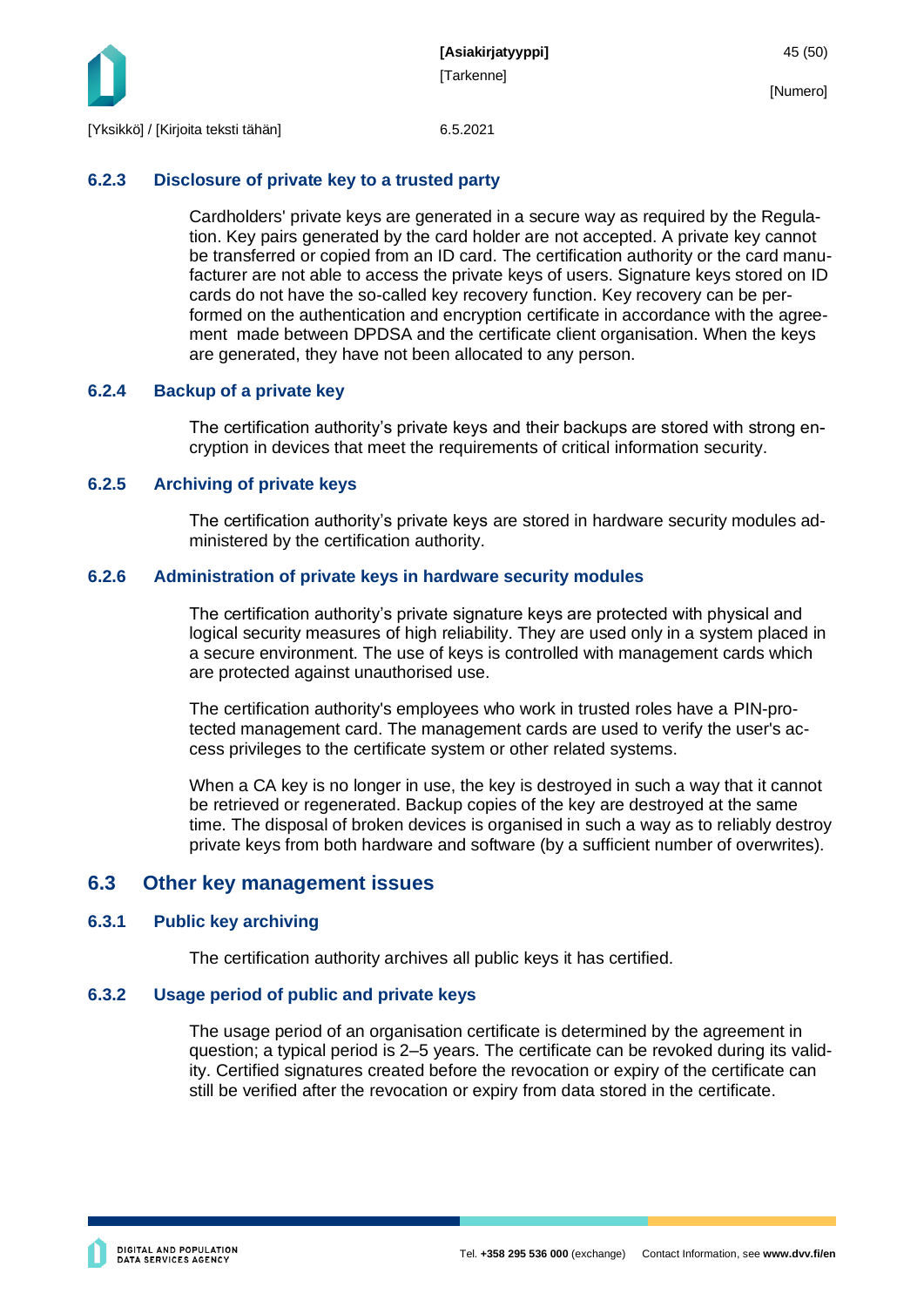

### <span id="page-46-0"></span>**6.4 Activation data**

#### <span id="page-46-1"></span>**6.4.1 Creation and commissioning of activation data**

The card manufacturer creates activation data, i.e., PIN codes, that enables the use of the keys. Individual PIN codes and PUK codes are computed and transferred on to the card and, in encrypted form, on to a response file for transfer into the card manufacturer's production system. When the cards have been delivered, the corresponding encrypted PIN and PUK codes are transferred to a department that is separate from card manufacturing, where the PIN and PUK letters are then printed. The letters are sent to the address given by the applicant in the card application once the agreed period of time has elapsed since the cards were sent.

#### <span id="page-46-2"></span>**6.4.2 Protection of activation data**

PIN codes are protected so that they cannot be read or copied from the card. It is the certificate holder's responsibility to protect the use of his/her keys by taking care of his/her card and PIN codes as described in the terms and conditions of use.

#### <span id="page-46-3"></span>**6.4.3 Other activation data issues**

It is explained to the holder of an organisation certificate that he/she has the possibility to change the original PIN codes to new ones. The program for changing the PIN code is available free of charge for the cardholders at [www.fineid.fi.](http://www.fineid.fi/)

An ID card will be locked and blocked after three incorrect PIN entry attempts. A locked PIN code can be released by contacting the registration authority. After unlocking, the unlocking codes are deleted from the memory of the system used to unlock the code.

### <span id="page-46-4"></span>**6.5 Security requirements pertaining to the use of and access to computers**

#### <span id="page-46-5"></span>**6.5.1 Hardware security**

Only equipment suitable for their intended use is used in the certificate system.

Hardware security been implemented according to good information administration practice in such a way that in the event of system failure, a backup system can be used without compromising the confidentiality of the system. The availability of spare parts for mission-critical components is ensured.

In service and maintenance processes, access by external personnel to the systems and facilities which are the responsibility of the service production is prevented. Maintenance visits can only be done by technical suppliers who have signed a technical supply agreement and a confidentiality agreement. A list of approved technical suppliers is maintained.

Maintenance visits can only be done under the supervision of a system administrator or another person authorised by him/her.

The certificate system hardware is under 24-hour security monitoring.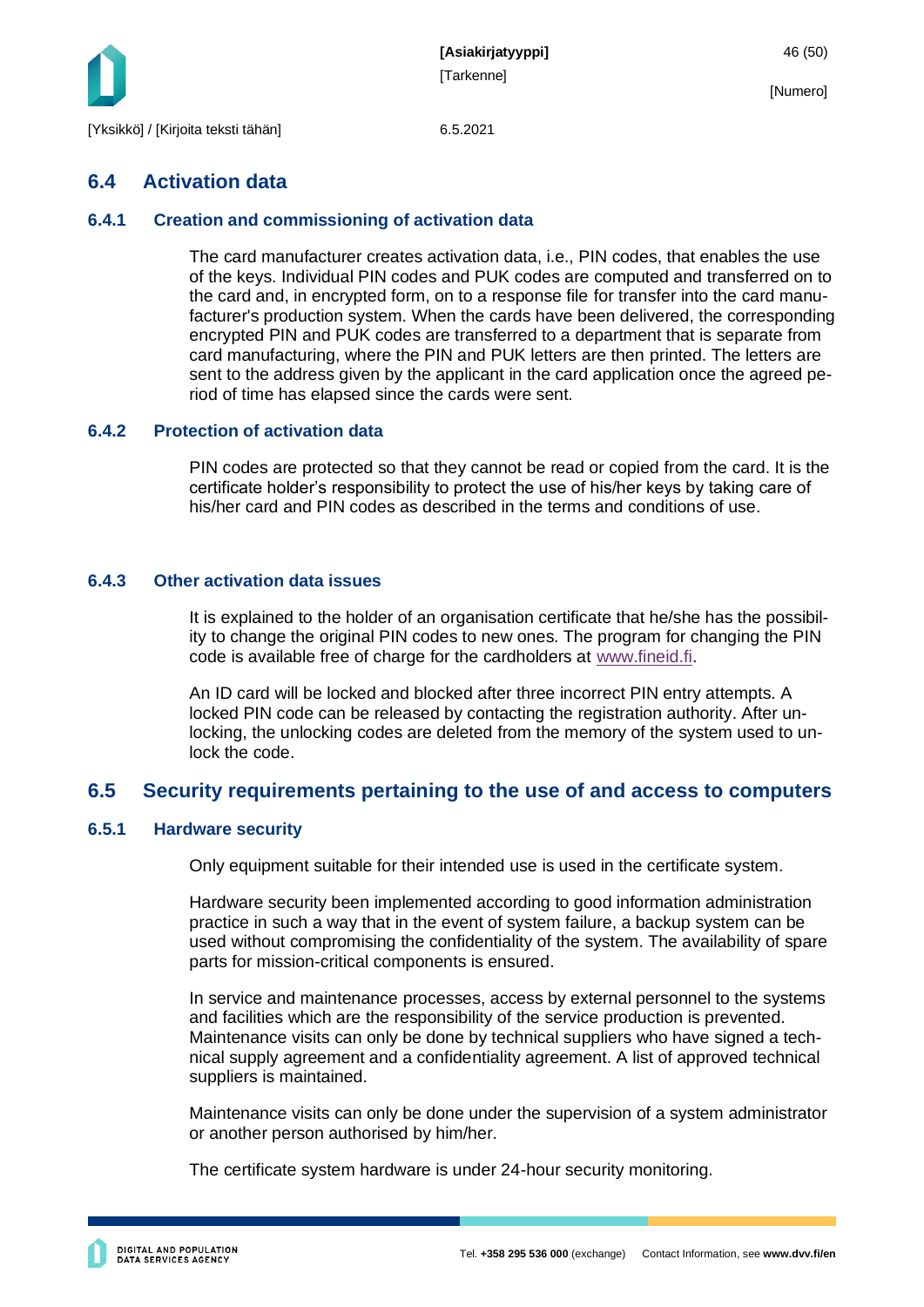

### <span id="page-47-0"></span>**6.6 Certificate system life cycle management**

Digital and Population Data Services Agency maintains a classification of importance on certificate service objects and systems, their backups, priorities and minimum maintenance levels.

#### <span id="page-47-1"></span>**6.6.1 Supervision related to developing the system**

The development and testing of the system are done in a separate test environment. Only tested, functional and approved solutions are transferred to the production system.

#### <span id="page-47-2"></span>**6.6.2 Security management**

Digital and Population Data Services Agency's information security is managed according to Digital and Population Data Services Agency's information security policy and the standard ISO/IEC 27001.

### <span id="page-47-3"></span>**6.7 Telecommunication network security**

The security of telecommunication is implemented in such a way that the certificate system's telecommunication network is a consistent whole isolated from other telecommunication networks and has doubled critical components. Transmitted messages, their senders or recipients cannot be viewed by unauthorised parties without special measures. The network is only used for tasks related to the certificate system. Redundant network services have been disabled. The network is divided into logical sub-components with restricted connectivity between components. Sufficient authentication, access control and non-repudiation procedures are in place.

### <span id="page-47-4"></span>**6.8 Monitoring of the use of the hardware security module**

The certification authority sees to it that the certification authority's private keys are protected against disclosure and unauthorised use. A backup is made of the certification authority's private keys in a manner conformant with critical information security.

The hardware security module cannot be accessed without an ID card which is used to identify the person and verify his/her access privileges. The module cannot be activated without a system user's personal management card.

The presence of two administrator-level persons and their personal management cards are required to create a new user-level privilege. The module collects log data on events.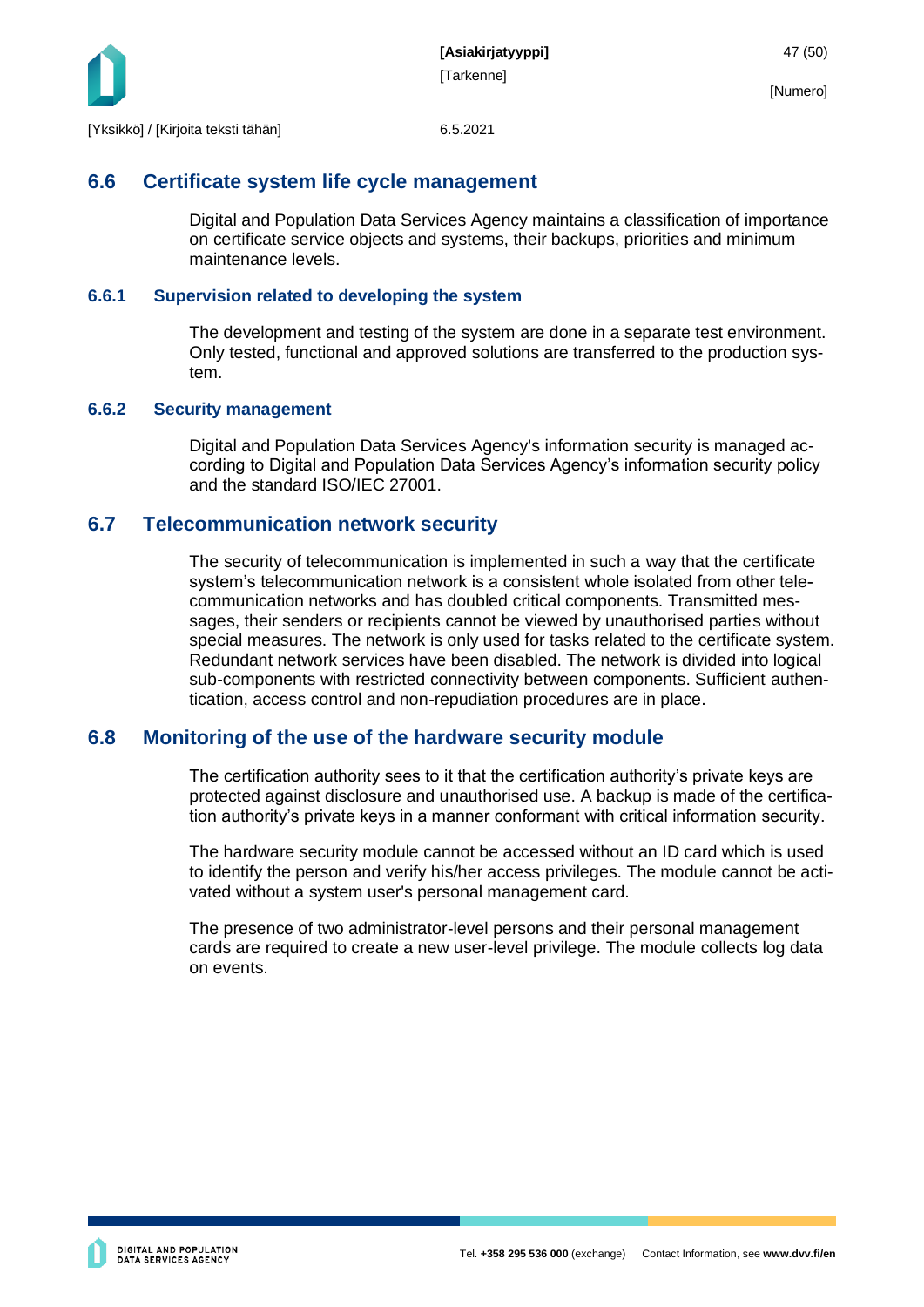

## <span id="page-48-0"></span>**7 Certificate and revocation list profiles**

### <span id="page-48-1"></span>**7.1 Technical certificate data**

The data content of the root certificate, certification authority certificate and certificate holder's certificates is described in the document FINEID S2. The document is available at the certification authority's website at [www.fineid.fi.](http://www.fineid.fi/)

### <span id="page-48-2"></span>**7.2 Revocation list profile**

The data content of the revocation lists published by the certification authority is described in the document FINEID S2. The document is available at the certification authority's website at [www.fineid.fi.](http://www.fineid.fi/)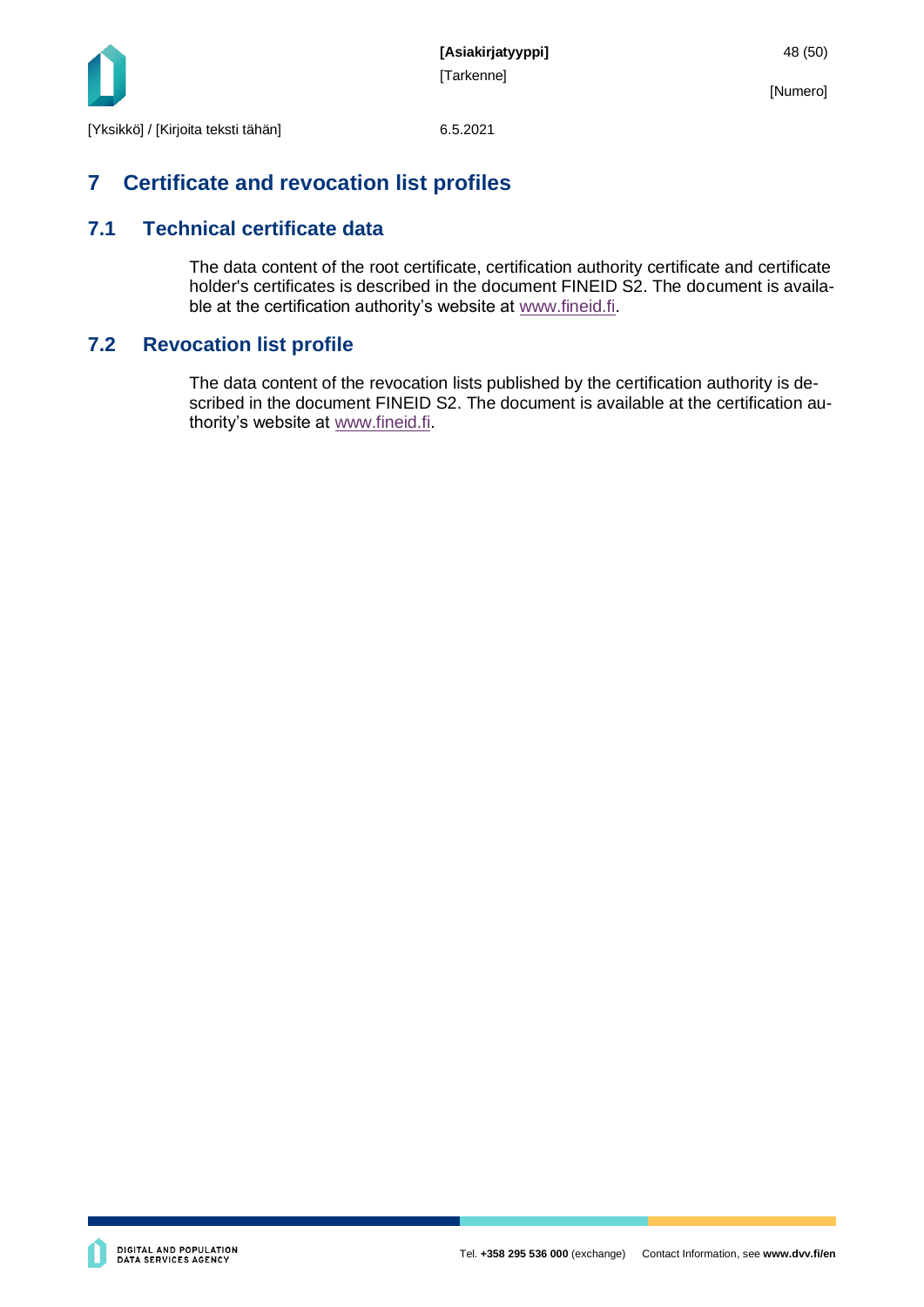

### <span id="page-49-0"></span>**8 Specification document management**

### <span id="page-49-1"></span>**8.1 Changing of specifications**

The certification authority may change the specifications because of legislation or functional requirements. Changes to the specifications must be recorded in the certificate policy and certification practice statement documents as described below.

### <span id="page-49-2"></span>**8.2 Publishing and communication**

The certification authority publishes a certificate policy and a certification practice statement, available at the website [www.fineid.fi.](http://www.fineid.fi/)

The certification authority's public specifications pertaining to the production of certificates can be obtained from the same websites.

Agreements concluded with information technology vendors on the delivery of certificates and production system descriptions and product-related specifications are confidential.

### <span id="page-49-3"></span>**8.3 Certificate policy change and approval procedure**

Digital and Population Data Services Agency approves the certificate policy and certification practice statement pertaining to organisation certificates. The documents may be amended according to Digital and Population Data Services Agency's internal change policy.

Digital and Population Data Services Agency will communicate the changes to Traficom and on its own website well in advance of their entry into force.

Digital and Population Data Services Agency maintains version management of the documents and archives all certificate policy and certification practice statement documents. Typographic corrections and changes of contact details are possible with immediate effect.

All items of the certificate policy and certification practice statement can be amended by communicating the main upcoming changes 30 days before their entry into force.

Further, items that Digital and Population Data Services Agency does not deem to have significant effect on certificate holders and trusting parties may be amended with communication 14 days in advance.